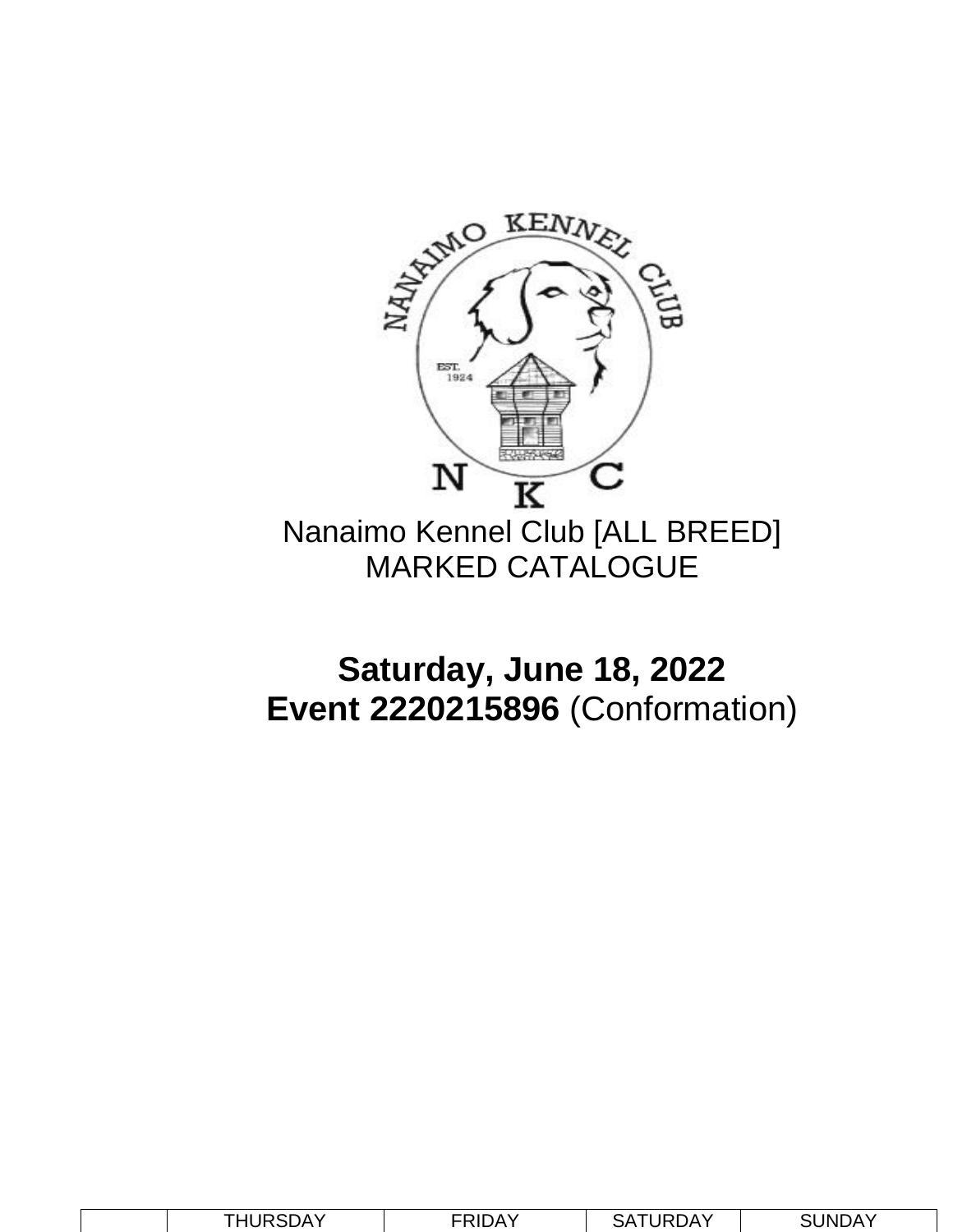| Sporting                           | Denis & Group Level                                                                                                                                                                                                                                                                                                                                                                                                                                                                                | Smith & Group Level                                                | Sangkunakup & Group<br>Level                                          | Rowton & Group Level           |
|------------------------------------|----------------------------------------------------------------------------------------------------------------------------------------------------------------------------------------------------------------------------------------------------------------------------------------------------------------------------------------------------------------------------------------------------------------------------------------------------------------------------------------------------|--------------------------------------------------------------------|-----------------------------------------------------------------------|--------------------------------|
| Hounds                             | Townsend & Group Level                                                                                                                                                                                                                                                                                                                                                                                                                                                                             | Rowton & Group Level                                               | Sangkunakup & Group<br>Level                                          | Smith & Group Level            |
| Working                            | Beaulac - Akita, Alaskan<br>Malamute, Anatolian Shepherd<br>Dog, Bernese Mountain Dog,<br>Black Russian Terrier, Boxer,<br>Bullmastiff, Canaan Dog,<br>Canadian Eskimo Dog, Cane<br>Corso, Doberman Pinscher, Dogue<br>de Bordeaux, Entlebucher<br>Mountain Dog, Eurasier, Great<br>Dane, Greater Swiss Mountain<br>Dog, Greenland Dog<br>Townsend - remainder of breeds<br>& Group Level                                                                                                          | Denis - Samoyed<br>Sangkunakup - All other breeds<br>& Group Level | Sangkunakup-<br>Samoyed<br>Rowton - All other<br>breeds & Group Level | <b>Smith &amp; Group Level</b> |
| <b>Terriers</b>                    | Townsend & Group Level                                                                                                                                                                                                                                                                                                                                                                                                                                                                             | Denis & Group Level                                                | Rowton & Group Level                                                  | Sangkunakup & Group Level      |
| Toys                               | Wilson - Affenpinscher, American<br>Eskimo Dog (Toy), Cavalier King<br>Charles Spaniel, Chihuahua (LC &<br>SC), Chinese Crested Dog, Coton<br>de Tulear, English Toy Spaniel,<br>Griffon (Brussels), Havanese,<br>Pekingese, Poodle (Toy), Pug<br>Townsend - Italian Greyhound,<br>Japanese Chin, Maltese, Miniature<br>Pinscher, Papillon, Pomeranian,<br>Russkiy Terrier, Silky Terrier, Toy<br>Fox Terrier, Toy Manchester<br>Terrier, Xoloitzcuintli (Toy),<br>Yorkshire Terrier & Group Level | Denis & Group Level                                                | Sangkunakup & Group<br>Level                                          | Rowton & Group Level           |
| Non-<br>Sporting                   | Denis & Group Level                                                                                                                                                                                                                                                                                                                                                                                                                                                                                | Sangkunakup & Group Level                                          | Rowton & Group Level                                                  | Smith & Group Level            |
| Herding                            | Wilson & Group Level                                                                                                                                                                                                                                                                                                                                                                                                                                                                               | Rowton & Group Level                                               | Smith & Group Level                                                   | Sangkunakup & Group Level      |
| BBPIS,<br>BVIS, RBIS,<br>BIS, BPIS | <b>Townsend</b>                                                                                                                                                                                                                                                                                                                                                                                                                                                                                    | Rowton                                                             | Sangkunakup                                                           | <b>Smith</b>                   |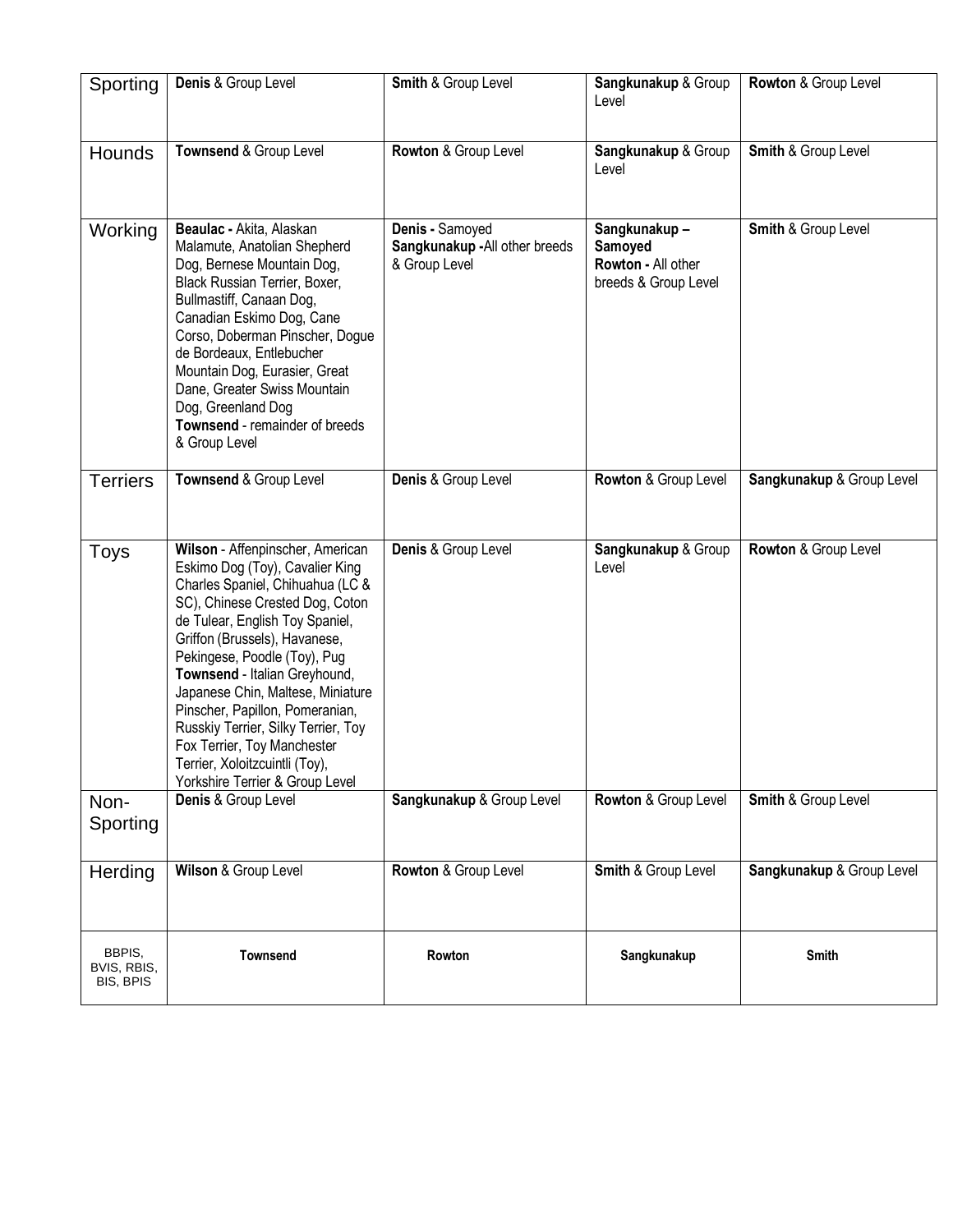# **Conformation**

### **Sporting Dogs**

**Lagotto Romagnolo 0-0-1-0, 0A-0E-0D-0L**

#### **Specials Only - Male**

#### **100 GCHB LAGOTTO HILL BASILICHITO**, CK-GL3967679

23-Jun-19. Breeders: Tracey Harris. GCH Solipse San Giovanni Bianco x Squeaker Berenice. Canada. Owner: Tracey HARRIS. Agent: Guillermo FANO

#### **BB 100**

### **Pointer (German Short-Haired) 0-0-0-0, 2A-0E-0D-1L**

### **Juvenile (12-18 Months) - Male**

- **101 MALHAVEN MASTRO DI SALTELLO FDJ**, CK-JL4097188
- **ABS** 05-Jun-21. Breeders: Karen Ibbittson and Peggy Mignon. CH Lahrheim's Super Hornet x GCH Malhaven Y Walk Whenucan Dance. Canada. Owner: Rene Joseph LITALIEN
- **102 SUMA'S MISTERO L'UOMO MASCHERATO FDJ**, TC-22100002618
- **ABS** 22-Apr-21. Breeders: Jessica Kalupa and Mary Beth Usery. GCH Suma's All For Pure Fun x Suma's Dream On, Boys. Elsewhere. Owner: Rene Joseph LITALIEN

**WM ----- RWM -----**

**BB -----**

### **Retriever (Flat-Coated) 1-3-2-0, 0A-0E-0D-0L**

### **Juvenile (12-18 Months) - Male**

- **103 GLAINDDUS DARK IRISH CREAM**, CK-JG4165809
- **1ST** 20-Apr-21. Breeders: Stacey Love and Catherine Preece. Glainduus Braveheart x GCH Glainddus Ebony Topaz RN. Canada. Owner: Stacey LOVE, Catherine PREECE

#### **WM 103**

#### **Juvenile (12-18 Months) - Female**

- **105 GLAINDDUS MIDNIGHT MARTINI**, CK-JG4165806
- **1ST** 20-Apr-21. Breeders: Stacey Love and Catherine Preece. Glainduus Braveheart x GCH Glainddus Ebony Topaz RN. Canada. Owner: Stacey LOVE, Catherine PREECE

#### **Bred By Exhibitor - Female**

#### **105 GLAINDDUS MIDNIGHT MARTINI**, CK-JG4165806

20-Apr-21. Breeders: Stacey Love and Catherine Preece. Glainduus Braveheart x GCH Glainddus Ebony Topaz RN. Canada. Owner: Stacey LOVE, Catherine PREECE

#### **Open - Female**

- **106 GLAINDUUS WILL YOU BE MINE RN**, CK-GC4036062
- **1ST** 04-Feb-19. Breeders: Stacey Love, Catherine Preece. Glainddus Third Sensation x GCH Glainddus A Point in Time JH TD WC. Canada. Owner: Stacey LOVE, Catherine PREECE

#### **WF 105 RWF 106**

#### **Specials Only - Male**

#### **107 GCHB DUENORTH FLYIN HIGHER N HIGHER CGN CD RA SDIN SDO**, EQ720968

25-Aug-17. Breeders: Patricia Robertson. GCHEx Eagletarn One Of The Few AGIS AGIJS RI TD x DueNorth Summer High Jinx WC. Canada. Owner: Haideh JORDAN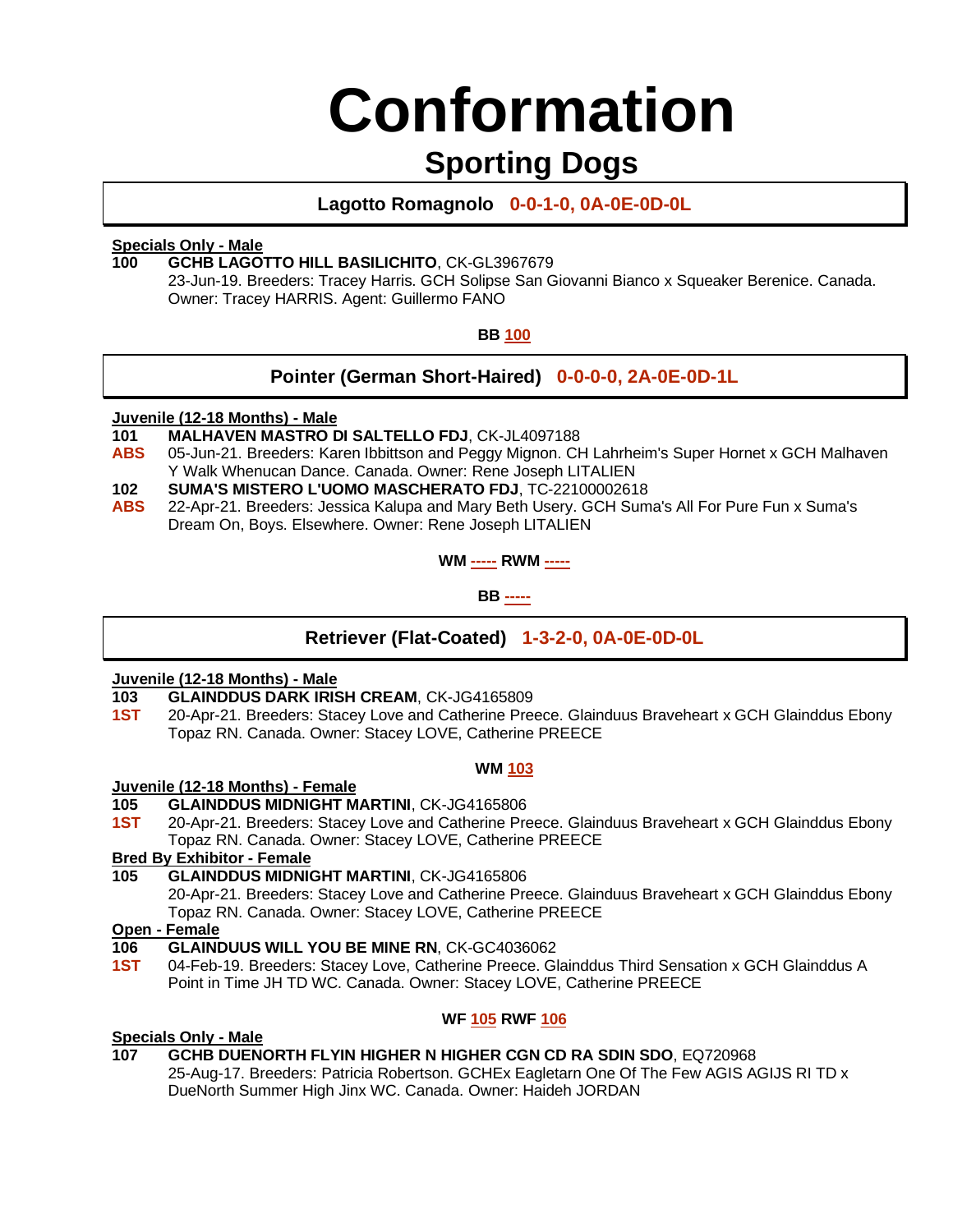#### **108 CH COASTALIGHT FREE SPIRIT SH CD WCX**, DE651837

31-Mar-16. Breeders: Judy Teskey and Wendy Tisdall. Wingmaster Mountain Man x CH GMH Coastalight Lotto Max MH CD WCX. Canada. Owner: Judy TESKEY, Wendy TISDALL. Agent: Wendy TISDALL

#### **BB 107 BO 105**

#### **BW 105 SM 108**

#### **BREEDER/OWNER/HANDLER CLASS**

- **103 GLAINDDUS DARK IRISH CREAM**, CK-JG4165809 20-Apr-21. Breeders: Stacey Love and Catherine Preece. Glainduus Braveheart x GCH Glainddus Ebony Topaz RN. Canada. Owner: Stacey LOVE, Catherine PREECE
- **105 GLAINDDUS MIDNIGHT MARTINI**, CK-JG4165806 20-Apr-21. Breeders: Stacey Love and Catherine Preece. Glainduus Braveheart x GCH Glainddus Ebony Topaz RN. Canada. Owner: Stacey LOVE, Catherine PREECE
- **108 CH COASTALIGHT FREE SPIRIT SH CD WCX**, DE651837 31-Mar-16. Breeders: Judy Teskey and Wendy Tisdall. Wingmaster Mountain Man x CH GMH Coastalight Lotto Max MH CD WCX. Canada. Owner: Judy TESKEY, Wendy TISDALL. Agent: Wendy TISDALL

#### **Best BREEDER/OWNER/HANDLER CLASS 108**

#### **Retriever (Golden) 3-4-4-3, 2A-0E-0D-0L**

### **Jr. Puppy (6-9 Months) - Male**

- **110 HWNK'S STAY GOLD PONYBOY**, CK-JW4140156
- **1ST** 29-Nov-21. Breeders: Holly Anderson. CH Camalire I'll Follow The Sun x Playtime's Tallulah Cocktail. Canada. Owner: Amy GILCHRIST, Holly ANDERSON
- **111 KLEANZA'S CLOSING TIME AT DONIEKA**, CK-JY4140908
- **ABS** 03-Dec-21. Breeders: Lynn Kendall. Donieka's Hero Up x Kleanza's Glory of the Snow. Canada. Owner: Sheila MORLEY

#### **Juvenile (12-18 Months) - Male**

- **113 KITSANA'S RUNHAPPY**, CK-JE4090792
- **ABS** 24-Mar-21. Breeders: Diane Henn. GCH Camalire I'll Follow The Sun x CH Kitsana's Whirlaway. Canada. Owner: Danielle PARK, Diane HENN

#### **Open - Male**

#### **114 WESTBROOK'S APPLE OF MY EYE**, CK-HQ4013471

**1ST** 02-Aug-20. Breeders: Shelby Eckford. Splendid's Luminary x GCH Tamarack's Icing On The Cake. Canada. Owner: Teresa WHITEHEAD

#### **115 MERADI'S THE RED BARON CGN ATD**, FN779080

**2ND** 21-Jul-18. Breeders: Linda A Langford. CH Donieka's Solitary Man WC x Meradi's My Kind of Blues CGN CD. Canada. Owner: Cynthia GOLBY

#### **WM 114 RWM 110**

#### **Jr. Puppy (6-9 Months) - Female**

- **116 TAMARACK'S PRECIOUS GEM**, FD-JU4146005
- **1ST** 23-Oct-21. Breeders: Rashele Lea Putra. GCHB Nautilus Timber DJ x Tamarack's Sweet Serendipity. Elsewhere. Owner: Susan DOLLEVOET

#### **Sr. Puppy (9-12 Months) - Female**

- **117 CREEKSIDEFRM'S ONCE IN A BLUE MOON**, CK-JN4118761
- **1ST** 14-Jul-21. Breeders: Shelia standish. GCH Allsgold tip your hat x CH Creeksidefrm mother of dragons. Canada. Owner: Sheila STANDISH. Agent: Jennifer DRIESSEN

#### **Canadian Bred - Female**

#### **118 GOLDPLUS GONE COUNTRY**, CK-HJ4001695

**1ST** 14-May-20. Breeders: Diane Labiuk. GCH TCH Riverdance Bazinga JH WC x GCH Sweetgold Shelby. Canada. Owner: Diane LABIUK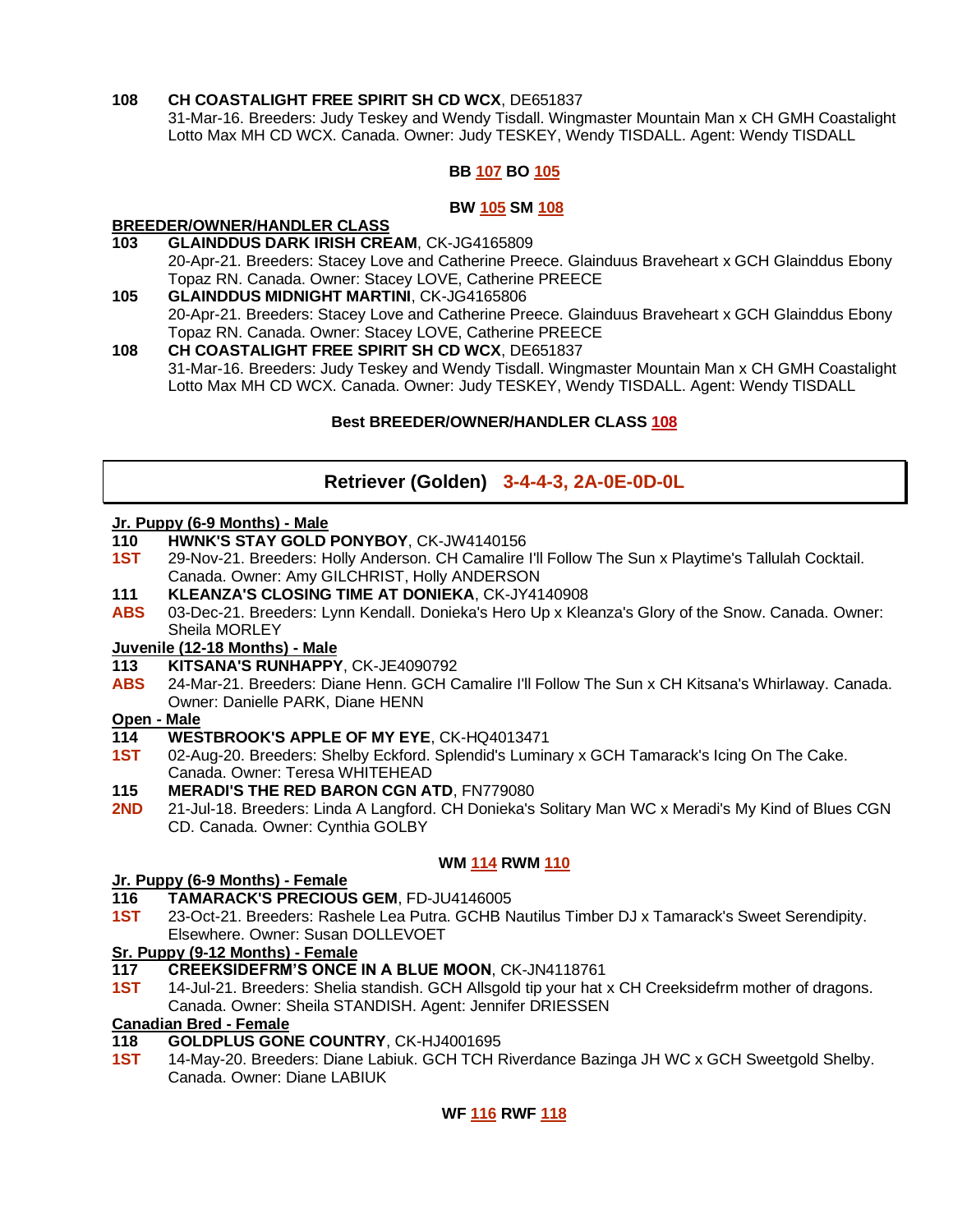#### **Specials Only - Male**

- **112 GOLDPLUS AGAINST THE WYND**, CK-HY4056963 19-Dec-20. Breeders: Diane Labiuk. Riverdance Bazinga x Sweetgold Shelby. Canada. Owner: Sheena TOMIUK, Brad TOMIUK. Agent: Diane LABIUK
- **121 GCH GCHB ALLSGOLD SHOT OF III WISE MEN**, FE758611 31-Mar-18. Breeders: Brenda J. Comazzetto. Fyreglo's Barefoot Bliss x Allsgold Little Bit Of Wild. Canada. Owner: Andrew WALTERS, Jo-Ann WALTERS. Agent: Jennifer DRIESSEN
- **122 CH GOLDPLUS HONKY TONK MAN**, FJ760779 17-May-18. Breeders: Diane J Labiuk. Ch Majecgold's Crown Royal x Gch Sweetgold Shelby (Usa). Canada. Owner: Diane LABIUK
- **123 CH CREEKSIDEFRM'S BLUEPLATE SPECIAL**, CK-JN4118764 14-Jul-21. Breeders: Sheila Standish. GCH Allsogld Tip Your Hat x CH Creeksidefrm Mother of Dragons. Canada. Owner: Sheila STANDISH

#### **Specials Only - Female**

- **119 WESTBROOK'S GOOD AS GOLD**, CK-HQ4017373 02-Aug-20. Breeders: Shelby Eckford. CH Splendid's Luminary x CH GCH Tamarack's icing on the cake. Canada. Owner: Rhonda & John KARABOITIS. Agent: Heidi GERVAIS
- **124 CH BLACKPOOL GOT SOME SPLAINING TO DO CGN RN NTD**, CK-HA3986583 26-Jan-20. Breeders: Michele Tuominen. CH GCH Feli Fey Flying Dutchman x CH GCH Blackpool Jersey Girl. Canada. Owner: Holly ANDERSON
- **125 GCH KITSANA'S POST PARADE**, CK-JE4087974 24-Mar-21. Breeders: Diane Henn. GCH Camalire I'll Follow the Sun x CH Kitsana's Whirlaway. Canada. Owner: Diane HENN. Agent: Heidi GERVAIS

#### **BB 122 BO 125**

#### **BW 116 BP 116**

#### **SM 121 SF 119**

### **Veteran - Female**

#### **126 CH CH(ALT) GCH DONIEKA'S PARTY TIME CGN JH WC WCI SDN VN VA RATN RATO**, AS528727

**1ST** 24-Sep-13. Breeders: Kathy A. Caspersen. CH Goldtales Mister Big Time x CH Donieka's Christmas Wish. Canada. Owner: Carla PEDERSON, Kathy A. CASPERSEN. Agent: Kayla PENNEY

#### **BVF 126**

#### **Altered - Female**

- **126 CH CH(ALT) GCH DONIEKA'S PARTY TIME CGN JH WC WCI SDN VN VA RATN RATO**, AS528727
- **1ST** 24-Sep-13. Breeders: Kathy A. Caspersen. CH Goldtales Mister Big Time x CH Donieka's Christmas Wish. Canada. Owner: Carla PEDERSON, Kathy A. CASPERSEN. Agent: Kayla PENNEY

#### **BAF 126**

#### **Retriever (Labrador) 0-3-1-1, 2A-0E-0D-0L**

#### **Open - Male**

- **127 AUSADIE'S DARBY CAY OCEANSPRAY**, CK-HE4131260
- **ABS** 12-Mar-20. Breeders: Kevin Jones. GCH Oceanspray's Paddington x Ausadie's Moonlight Unicorn. Canada. Owner: Carol JONES

#### **WM -----**

#### **Juvenile (12-18 Months) - Female**

- **128 FIREBACKS FRANKIE COTTONTAIL**, CK-JG4119829
- **1ST** 04-Apr-21. Breeders: Deborah Harding, Stacey Gnyp. Firebacks Spirit Of The Borealis' x Ch Heirloom's Shine On Harvest Moon For Fireback. Canada. Owner: Rene Marie HYDE

### **Canadian Bred - Female**

#### **129 NESS LAKES RETURN TO ELIOT**, CK-GQ3985879

**ABS** 23-Aug-19. Breeders: Ness Lake Retrievers. CH Cedarwood Signatures Otter by Design x Ness Lakes Beloved Mia. Canada. Owner: Katie WATTERS, Lorette SCHROEDER. Agent: Lisa WRIGHT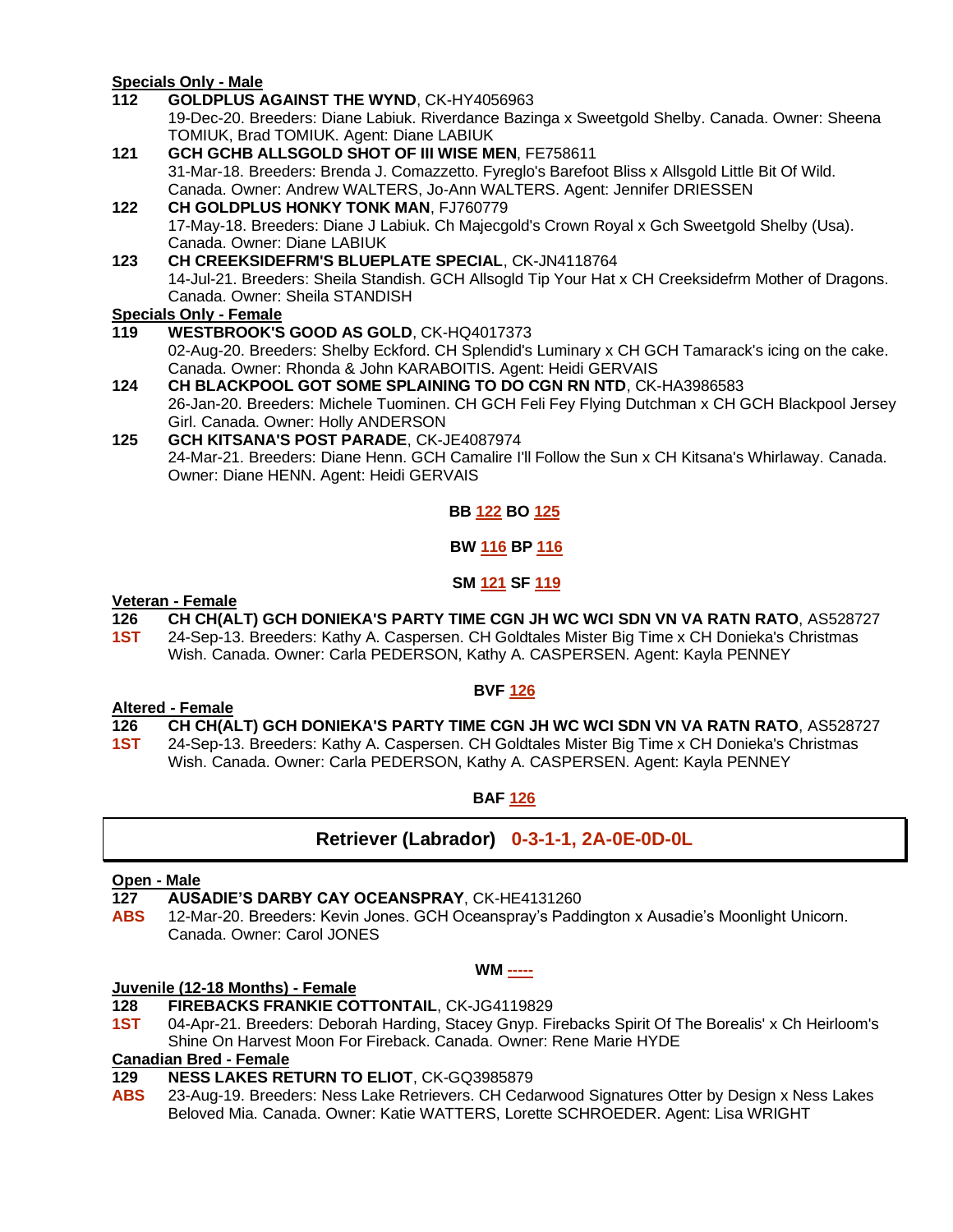#### **Open - Female**

- **130 KERMODEI'S DEJA VOUS**, CK-GU3985136
- **1ST** 05-Oct-19. Breeders: Michele Murdoch. GCH Quail Chase Bearcreek Jolly Joe x CH Kermodei's Northern Luna. Canada. Owner: Michele MURDOCH. Agent: Jennifer DRIESSEN

#### **131 MAKAILAS QUEEN OF THE NILE**, CK-GL3963148

**2ND** 26-Jun-19. Breeders: Cheryl A Young. Sunnydaze Big Country x Kermodei's North Dakota. Canada. Owner: Cheryl YOUNG. Agent: Debbie CORNELL-CHARNESKI

#### **WF 130 RWF 131**

### **Specials Only - Male**

**132 GCH KERMODEI'S UNFORGETTABLE YETI**, CK-GU3975581

05-Oct-19. Breeders: Michele Murdoch. GCH Quail Chase Bearcreek Jolly Joe x CH Kermodei's Northern Luna. Canada. Owner: Michele MURDOCH. Agent: Jennifer DRIESSEN

#### **Specials Only - Female**

**133 GCH DANRICH'S POLLY POCKET**, CK-HS4026252

10-Sep-20. Breeders: Dana Richmond. GCH Gofetch Beaumont Hamel x GCH Danrich's Precious Skyfire. Canada. Owner: Lynda DYKE, Dana RICHMOND. Agent: Lisa WRIGHT

#### **BB 133 BO 132**

#### **BW ----- SF -----**

### **Retriever (Nova Scotia Duck Tolling) 5-4-2-2, 1A-0E-0D-0L**

### **Jr. Puppy (6-9 Months) - Male**

- **134 READYFOR EVERYONES FAVORITE REDHEAD**, CK-JU4139875
- **1ST** 05-Oct-21. Breeders: Jamie Klein. GCH Readyfor Elixir of Luv by Quinncreek CGN RA CA NS x GCH Whymark's Ocean Sunset. Canada. Owner: Shari MILLER
- **135 WATERMARK'S WESTCOAST ZUNGA**, CK-JW4150201
- **2ND** 14-Nov-21. Breeders: Jane Wright. GCH Redfox Spring Scout x CH Watermark's I Got Your Number. Canada. Owner: Isabelle SOUTHCOTT, Jane WRIGHT. Agent: Siona ROUNIS

#### **Sr. Puppy (9-12 Months) - Male**

- **136 LEALEE'S RED ROCKET**, CK-JN4117542
- **1ST** 01-Jul-21. Breeders: Wendy Lee. CH Lealee's Autumn Star x CH Tollchester Lealee Island Star. Canada. Owner: Amanda FUCHS, Cody PEERS. Agent: Wendy LEE
- **137 SEATERRACE'S BREW LADDIE AT SEVENACRES**, CK-JN4107546
- **ABS** 06-Jul-21. Breeders: Aldean Riddy, Paul Bebington, Dawn Bebington. Readyfor X Marks The Spot x Ch Seaterrace's Erin Mcstevie CGN. Canada. Owner: Donald EGAN, Kathleen EGAN, Aldean RIDDY

#### **Juvenile (12-18 Months) - Male**

- **138 SEATOSEA ACROSS THE UNIVERSE**, CK-JG4099608
- **1ST** 16-Apr-21. Breeders: Heidi Reinhold. CH Kijabewinds When Stars Align CGN RA x GCH SeaToSea's Maiden Voyage PCD RN. Canada. Owner: Heidi REINHOLD, Natasha FARRANT, Dan DUERDEN
- **Open - Male**
- **139 TOPAWS ASTER IN THE SUN**, CK-HJ4023857
- **1ST** 16-May-20. Breeders: Melinda Douglas. CH GCH Tollchester Free'dom Fighter x Lealee's Soaring To The Stars. Canada. Owner: Celine ORTEZA. Agent: Melinda DOUGLAS

#### **WM 134 RWM 139**

#### **Juvenile (12-18 Months) - Female**

- **140 SEATOSEA ISLAND EMBER**, CK-JG4099610
- **1ST** 16-Apr-21. Breeders: Heidi Reinhold. CH Kijabewinds When Stars Align CGN RA x GCH SeaToSea's Maiden Voyage PCD RN. Canada. Owner: Heidi REINHOLD, Caroline SMITH, Jordan SMITH

#### **Canadian Bred - Female**

- **141 HATTRICK'S GLOWING EMBER**, CK-JL4104305
- **1ST** 15-Jun-21. Breeders: Crystal McCamley. CH GCH Tollchester Take It and Go x Tollchester's Mountain High. Canada. Owner: Crystal MCCAMLEY. Agent: Rhiannon VERHULST

#### **Open - Female**

- **142 TOLLCHESTER SPICE IT UP**, CK-FL4038160
- **2ND** 14-Jun-18. Breeders: Simone Sortwell. GCH Tolllchester's Canadian Ogopogo x Tollchester Keep The Faith. Canada. Owner: Wendy LEE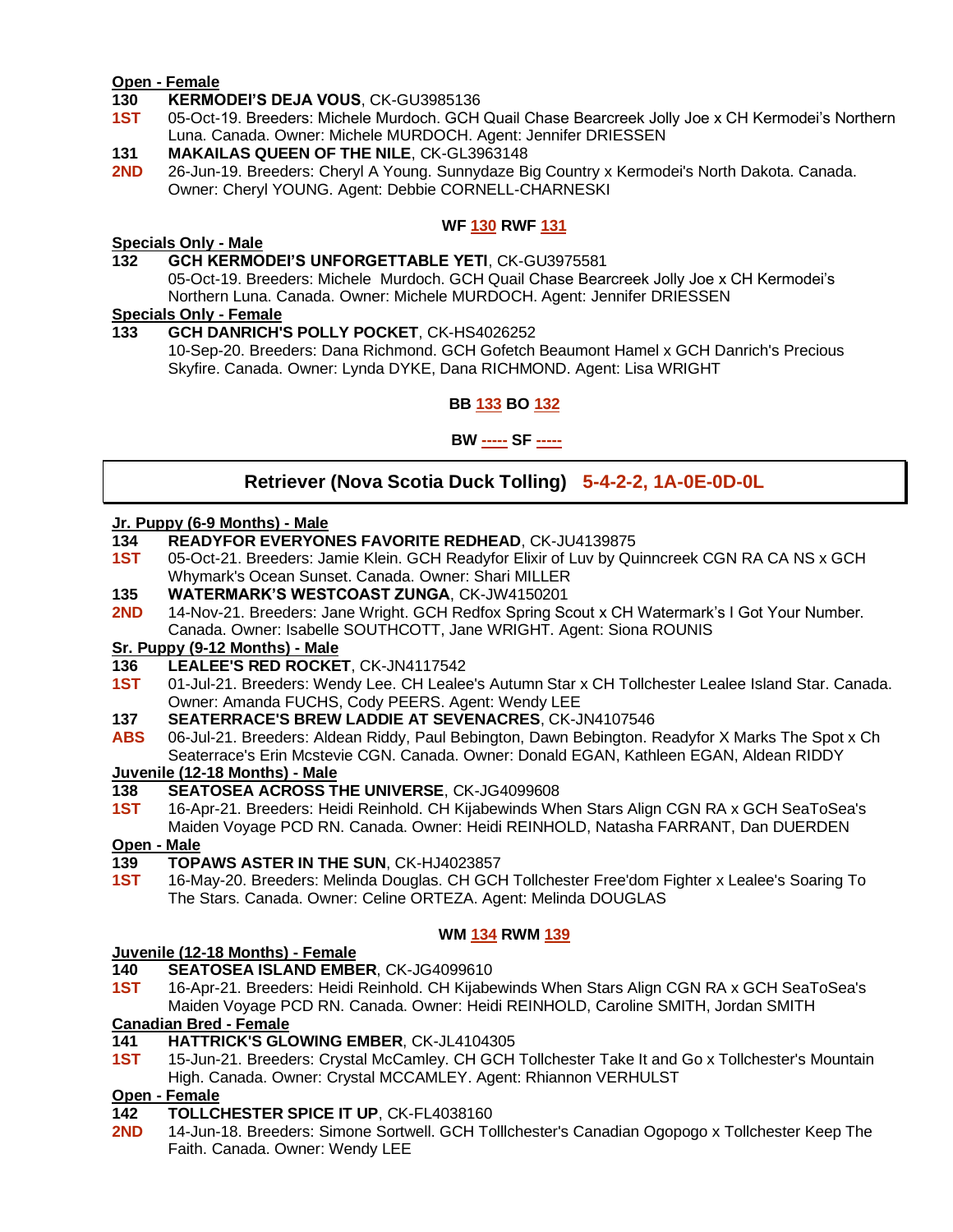#### **143 TOLLERPRIDE'S RAGS TO RICHES**, FQ778095

**1ST** 30-Aug-18. Breeders: John & Heather Gordon. Can Ch Anando Copper Calamity JH WC CD x AKC/NSDTRC-USA CH TollerPride's Beekauz I'm Naughty JH WCI. Canada. Owner: Heather GORDON, John GORDON

#### **WF 140 RWF 141**

### **Specials Only - Male**

- **144 GCH TOLLCHESTER FREE'DOM FIGHTER**, DC709588 12-Feb-16. Breeders: Simone Sortwell. GCH Tollchester's Canadian Ogopogo x Tollchester Keep The Faith. Canada. Owner: Wendy LEE, Paul CONNELLY. Agent: Lisa TREMBLAY
- **145 CH WATERMARK'S JASPER JERICHO**, CK-HW4035191 03-Nov-20. Breeders: Jane Wright. GCH Kijabewinds When Stars Align CD RE DN NTD x CH Watermark's Spitfire Shimonese. Canada. Owner: Neil MORT, Jane WRIGHT

#### **Specials Only - Female**

- **146 CH TOPAWS AN IRIS MADE A WISH**, CK-HJ4023856 16-May-20. Breeders: Melinda Douglas. CH GCH Tollchester Free'dom Fighter x Lealee's Soaring To The Stars. Canada. Owner: Melinda DOUGLAS, Rowan PICARD
- **147 CH SEATERRACE HALLOW'PENO PEPPER RN**, FU789907 25-Oct-18. Breeders: Aldean Riddy. Foxgrove's Catch The Wave x CH SeaTerrace's Poetry In Motion CGN SH CDX RE WCX. Canada. Owner: Aldean RIDDY

#### **BB 144 BO 146**

#### **BW 134 BP 134**

#### **SM 145 SF 147**

### **BREEDER/OWNER/HANDLER CLASS**

- **135 WATERMARK'S WESTCOAST ZUNGA**, CK-JW4150201 14-Nov-21. Breeders: Jane Wright. GCH Redfox Spring Scout x CH Watermark's I Got Your Number. Canada. Owner: Isabelle SOUTHCOTT, Jane WRIGHT. Agent: Siona ROUNIS
- **138 SEATOSEA ACROSS THE UNIVERSE**, CK-JG4099608 16-Apr-21. Breeders: Heidi Reinhold. CH Kijabewinds When Stars Align CGN RA x GCH SeaToSea's Maiden Voyage PCD RN. Canada. Owner: Heidi REINHOLD, Natasha FARRANT, Dan DUERDEN
- **140 SEATOSEA ISLAND EMBER**, CK-JG4099610 16-Apr-21. Breeders: Heidi Reinhold. CH Kijabewinds When Stars Align CGN RA x GCH SeaToSea's Maiden Voyage PCD RN. Canada. Owner: Heidi REINHOLD, Caroline SMITH, Jordan SMITH
- **143 TOLLERPRIDE'S RAGS TO RICHES**, FQ778095 30-Aug-18. Breeders: John & Heather Gordon. Can Ch Anando Copper Calamity JH WC CD x AKC/NSDTRC-USA CH TollerPride's Beekauz I'm Naughty JH WCI. Canada. Owner: Heather GORDON, John GORDON
- **146 CH TOPAWS AN IRIS MADE A WISH**, CK-HJ4023856 16-May-20. Breeders: Melinda Douglas. CH GCH Tollchester Free'dom Fighter x Lealee's Soaring To The Stars. Canada. Owner: Melinda DOUGLAS, Rowan PICARD

#### **Best BREEDER/OWNER/HANDLER CLASS 146**

#### **Setter (English) 0-0-1-0, 0A-0E-0D-0L**

#### **Specials Only - Male**

**150 CH SEVENOAKS SPOTIFY**, GE806064 06-Mar-19. Breeders: William J Potts / Hilary Oakes / Sabrina D. Oakes. CH Sevenoaks Earth Wind And Rain x CH Sevenoaks Sagebrush Betsymae. Canada. Owner: Nancy MOEN

**BB 150**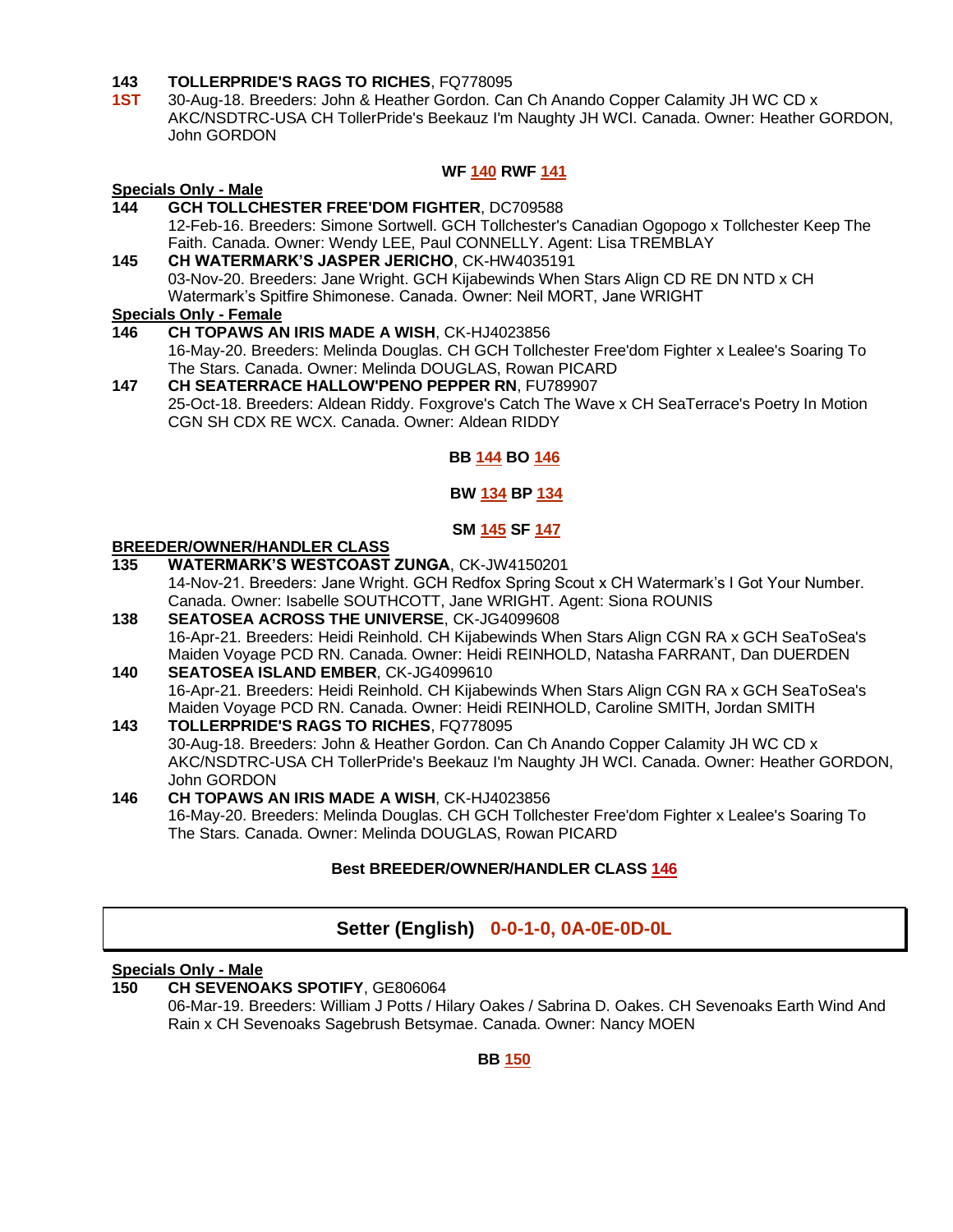#### **Setter (Irish) 1-0-0-0, 0A-0E-0D-0L**

#### **Open - Male**

- **151 AVON FARM GODRICK GRYFFINDORF**, FD-GJ3995849
- **1ST** 20-May-19. Breeders: Russell, Leslie. CH Avon Farm Thoughts Of Calcutta x CH Avon Farm Hi Society. Elsewhere. Owner: Michael DANG

#### **WM 151**

#### **BB 151**

#### **Spaniel (American Cocker) 3-1-1-1, 0A-0E-0D-1L**

#### **Sr. Puppy (9-12 Months) - Male**

- **152 SUNHAVEN GOING THE DISTANCE**, TC-JN4138741
- **1ST** 02-Jul-21. Breeders: Astrid Lawrence & Steve Lawrence. CH Laurent N Sunhaven Stars N Stripes Forever x CH Sunshine's Frankly My Dear. Elsewhere. Owner: Jackie HARTMANN. Agent: Jennifer DRIESSEN

### **Open - Male**

- **153 CONQUEST'S MAZE RUNNER**, EN-CU4161889
- **1ST** 06-Oct-15. Breeders: Mariecel Torres-Young. CH Saratoga-N-Bluemoon's Footnote x CH Conquest's This is It!. Elsewhere. Owner: Mariecel TORRES-YOUNG, Valerie RAMSAY
- **154 ECHODELIGHTS JAMIE OF LALLYBROUCH**, EU739201
- 2ND 07-Oct-17. Breeders: Kathy Penko. Ch Avalonsfirst Sea Captain (Usa) x Gch Shanz At Ed Southern Belle (Usa). Canada. Owner: Kathy PENKO. Agent: Cora VERHULST

#### **WM 153 RWM 152**

### **Sr. Puppy (9-12 Months) - Female**

- **155 NEWSONG'S GOGO GRACIE AT SJOBLOM**, FD-JQ4141084
- **1ST** 29-Aug-21. Breeders: Tanda Shirrod. CH Happy Hullabaloo Call Me Mr Love x CH Newsong's Go Go Dancer. Elsewhere. Owner: Valerie RAMSAY, Bernie REDDICK

#### **WF 155**

### **Specials Only - Male**

#### **156 CH REDJACK SJOBLOM'S MIDNIGHT MOONRIDER**, CK-GW3995445

04-Nov-19. Breeders: Bernie Reddick Valerie Ramsay. CH GCH Kman's Golden Treasure x CH Braewood Dance On The Wildside. Canada. Owner: Maureen MCCAULEY, Valerie RAMSAY

#### **Specials Only - Female**

#### **157 CH ECHODELIGHTS SASSENACH LASS**, EU739200

07-Oct-17. Breeders: Kathy Penko. CH Avalonsfirst Sea Captain x GCH Shanz At Ed Southern Belle. Canada. Owner: Kathy PENKO. Agent: Cora VERHULST

#### **BB 157 BO 153**

#### **BW 153 BP 152**

**SM 156 SF -----**

#### **Spaniel (Brittany) 0-0-1-0, 0A-0E-0D-0L**

#### **Specials Only - Male**

#### **158 CH ISLANDVIEW MISTIC STORYTELLER**, GC799388

20-Feb-19. Breeders: Deanna deBlois. GCHEx Rivermist Broxden Make Mynah Double FDX x GCH Islandview Heart Of Fire FDJ RA. Canada. Owner: Deanna DEBLOIS, Jane SPEER

#### **BB 158**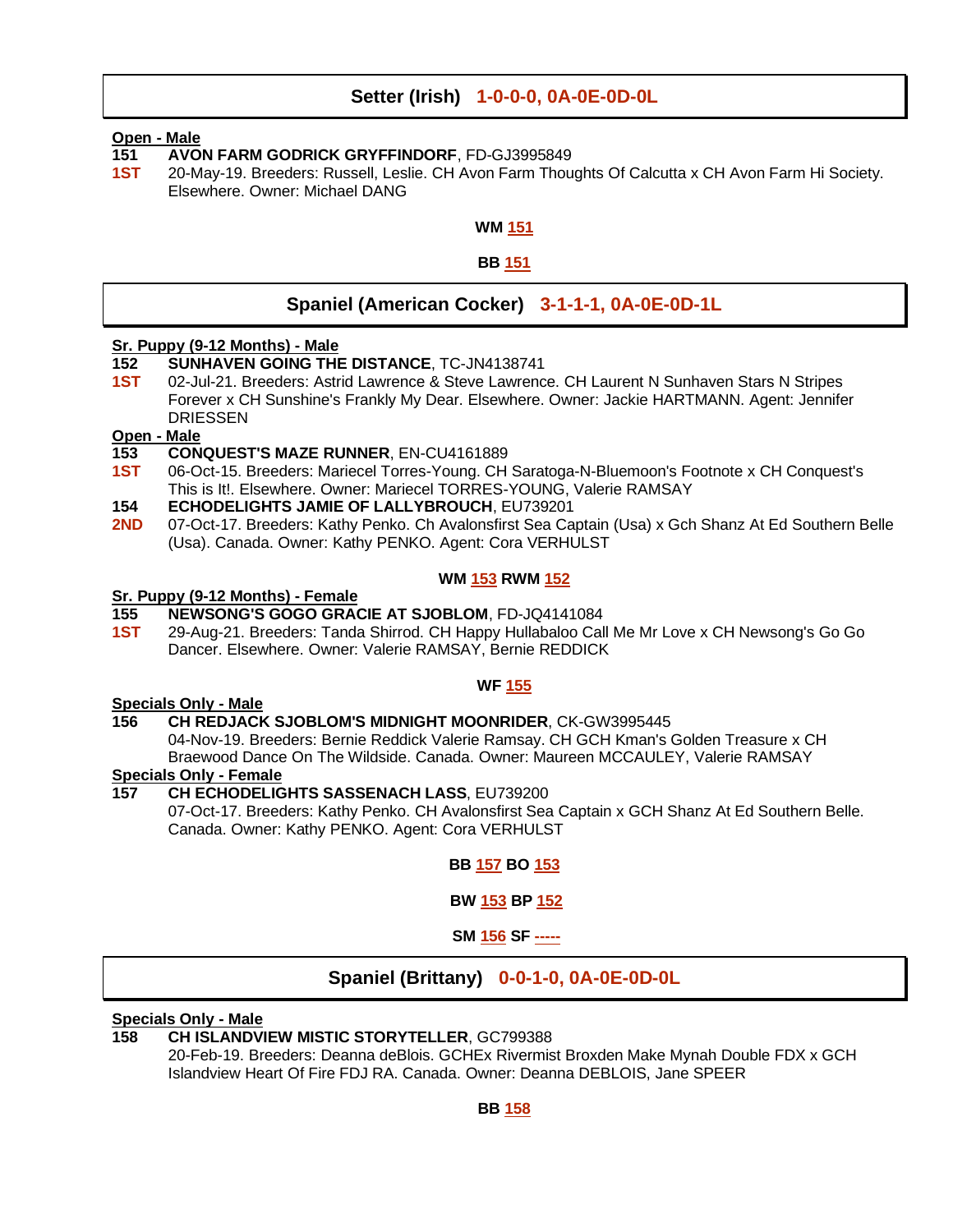#### **Spaniel (English Cocker) 0-3-2-0, 0A-0E-0D-0L**

#### **Sr. Puppy (9-12 Months) - Female**

- **159 ELCAZADOR GOLDEN TOUCH**, CK-JN4109812
- **1ST** 27-Jul-21. Breeders: Andrea Stuart; Leslie Graham. GCH Elcazador a mighty wizard RA x GCH Elcazador chasing a dream RN SDN. Canada. Owner: Andrea STUART, Leslie GRAHAM

#### **Open - Female**

- **160 ELCAZADOR FAITHS FLYING FENIX**, CK-JA4071116
- **2ND** 18-Jan-21. Breeders: Andrea Stuart. GCH Sherlock's Aced Our Heart x CH Elcazador's Beyound Belief. Canada. Owner: Dorothy MCL AUGHLIN
- **161 ESPECIALLY RHYTHM OF MY HEART SDN NTD ITD ATD ETD**, CK-HU4043890
- **1ST** 29-Oct-20. Breeders: Yvonne Van Wyk. CH GCH Ranzfel Kid Me Not x CH Especially Tantalizing Treat. Canada. Owner: Bev Holoboff Agent: Heidi GERVAIS

#### **WF 161 RWF 160**

### **Specials Only - Male**

- **162 GCHB SHERLOCK'S RIGHT ON Q**, CK-HG3997752 09-Apr-20. Breeders: Dave Finnen. GCH Ragtime Stone Washed x CH Ragtime Masquerade. Canada. Owner: Denise & Pentti KARKKAINEN
- **163 CH ELCAZADOR FORTUNES FAVOUR THE FOOL**, CK-JA4061855 18-Jan-21. Breeders: Andrea Stuart. GCH Sherlock's Aced Our Heart x CH Elcazador's Beyond Belief. Canada. Owner: Leslie GRAHAM, Andrea STUART, Samantha PHELPS

#### **BB 162 BO 161**

#### **BP 159 SM 163**

#### **Spaniel (English Springer) 0-1-0-0, 0A-0E-0D-0L**

#### **Canadian Bred - Female**

- **164 WATERNYMPHS BRIGHT SHINY PENNY**, CK-HG4066414
- **1ST** 07-Apr-20. Breeders: Melanie Conrad. CH GCH Wildomars Kick You To The Moon x CH GCH Waternymphs Affair Of The Heart. Canada. Owner: Roxanne LEYLAND, Melanie CONRAD

#### **WF 164**

**BB 164**

**Spaniel (Irish Water) 0-0-0-1, 0A-0E-0D-0L**

#### **Specials Only - Female**

**165 GCH REALTA LET IT RAIN AT CUCHULAIN JH WC**, 1137985

17-Jul-17. Breeders: Rosemary Sexton. GCH Kulana It's Raining Again x Realtas Modern Marvel SH RN. Elsewhere. Owner: Tim UFKES, Heidi GERVAIS. Agent: Heidi GERVAIS

**BB 165**

#### **Vizsla (Smooth-Haired) 0-3-1-0, 0A-0E-0D-0L**

#### **Sr. Puppy (9-12 Months) - Female**

- **1ST** 29-Aug-21. Breeders: J & J Brennan. Gch Ch Jaybren's Walking In Memphis BCAT CGCA TKN RATI x Gchb Ch Jaseni Tierah's Total Power Trip. Elsewhere. Owner: Blair KILGOUR. Agent: Lisa WRIGHT
- **167 DEZERTFYRE'S SWEET AS PIE FDJ**, FD-JL4160041
- **2ND** 29-Jun-21. Breeders: Sheila Wald, Michael Wald, Kristina Wald-Torgeson, Michelle S Porfido. CH GCH Dezertfyre's Wild Blue Yonder CD RN x CH GCHS Rhapsody Dezertfyre Write Ur Stori RN. Elsewhere. Owner: Janae VLAAR, William STOOP

**<sup>166</sup> JAYBREN'S BETTER THAN GOLD FDJ SDIN FDJ SDIN**, FD-JQ4133952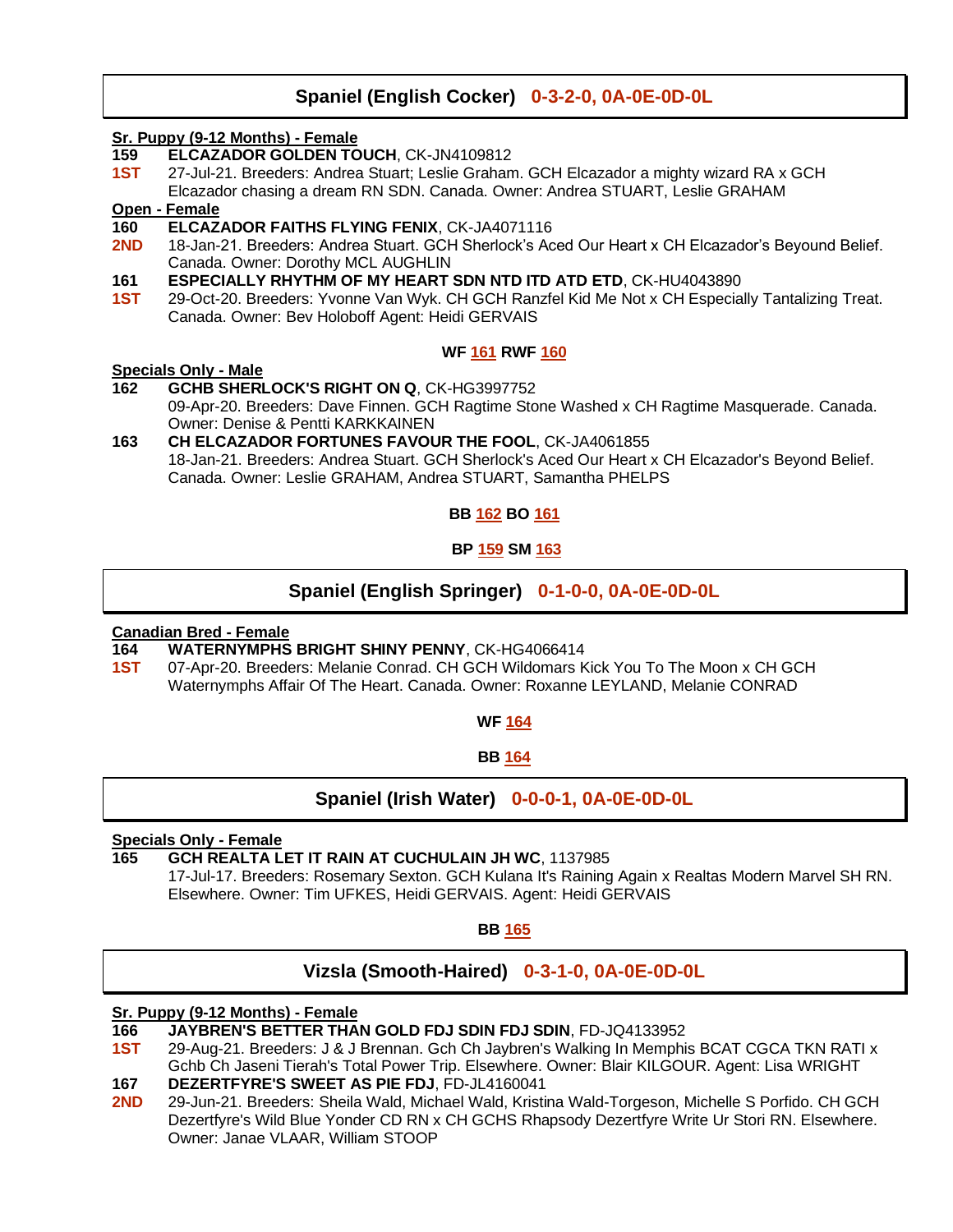#### **Juvenile (12-18 Months) - Female**

#### **168 COAST RANGE THROUGH FIRE AND STORM SDIN**, FD-JJ4137192

**1ST** 14-May-21. Breeders: Sean & Misty Lewis. Ch Jaseni's Firefly Washburne x Tierah's Golden Ticket of Chinok. Elsewhere. Owner: Rachel SCHIMDT

#### **WF 166 RWF 167**

#### **Specials Only - Male**

#### **169 CH UPCOUNTRY'S MAXIMUM TILT RN RI**, GL816376

21-Jun-19. Breeders: Kristy Emery. AM CH Solterra's N Boulder's Timelock To My Heart JH NAVHDA NA Pz I x CAN GCH AM GCHB INTL CH Baroque Eastwind's Cool Runnings, CGN. Canada. Owner: Adam **SELKIRK** 

#### **BB 169 BO 166**

#### **BP 166**

#### **Weimaraner 0-0-0-3, 3A-0E-0D-0L**

#### **Jr. Puppy (6-9 Months) - Male**

- **170 CROSSWIND PRISM'S STAND BY ME**, FD-JW4167123
- **ABS** 02-Nov-21. Breeders: Suzanne Burns & Derek Beatty & Christine Grisell. Doc N' Camelot's Heaven Can Wait x Prism Crosswind Nani Bless Your Heart. Elsewhere. Owner: Coreen BELSHAM

#### **Open - Male**

- **171 TRAX STEELY DAN FDJ**, CK-HU4030683
- **ABS** 03-Oct-20. Breeders: Megan Bastien & Terry Meek. CH Another Roadside Attraxxion RN TD WDJ x Trax Ivy League. Canada. Owner: David DRUMMOND. Agent: Wendy ANDERSON

#### **WM ----- RWM -----**

#### **Juvenile (12-18 Months) - Female**

#### **172 BRIO'S QUEEN BEE FDJ TD**, CK-JG4084226

**ABS** 30-Apr-21. Breeders: Krystal Crighton. CH Another Roadside Attraxxion CGN FD RN TD WDJ x GCH TCH Trax Believe In B FDJ RN TDX UTDX WDJ. Canada. Owner: Krystal CRIGHTON

#### **WF -----**

#### **Specials Only - Female**

**173 GCHB BARTLAND'S POSEIDON ADVENTURE**, CK-HJ4012673

05-May-20. Breeders: Margaret Lehmann / Krista Stafford. GCHB Rosewin's Legacy in Time x CH Bartland's Catch A Wave FDJ. Canada. Owner: Margaret LEHMANN, Krista STAFFORD, Jolie MCMULLAN. Agent: Jolie MCMULLAN

#### **174 CH BARTLAND'S BEL CANTO**, CK-GN4017888 09-Jul-19. Breeders: Margaret Lehmann / Gary Clarke / Val Mackie. GCH Ghostprints Destnation Unknown CGN FDJ CD RA x GCH Highpoint's Legend Of Bartland. Canada. Owner: Margaret LEHMANN, Lisa DANESIN

#### **175 GCH SILVERSEA'S SUMMER SONNET**, DC653566 28-Feb-16. Breeders: Tereen Roxburgh. Camelots Im A Travelin' Man x Silversea's Stardust. Canada. Owner: Tereen ROXBURGH

**BB 173 BO -----**

**BW ----- BP -----**

**SF 175**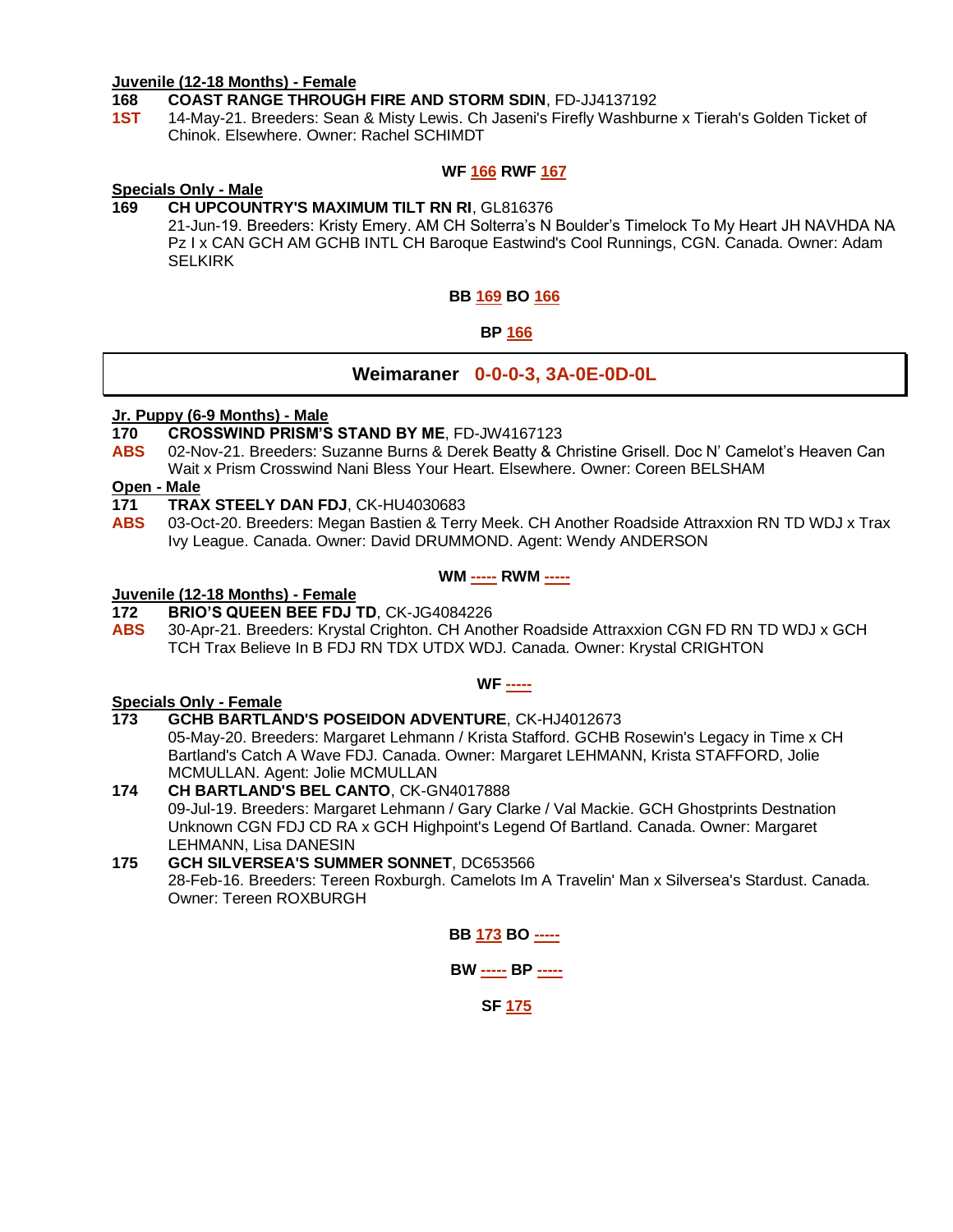| Group 1st          | 173 |
|--------------------|-----|
| Group 2nd          | 133 |
| Group 3rd          | 122 |
| Group 4th          | 144 |
| Puppy              | 152 |
| Veteran            | 126 |
| <b>Altered 1st</b> | 126 |
| вон                | 108 |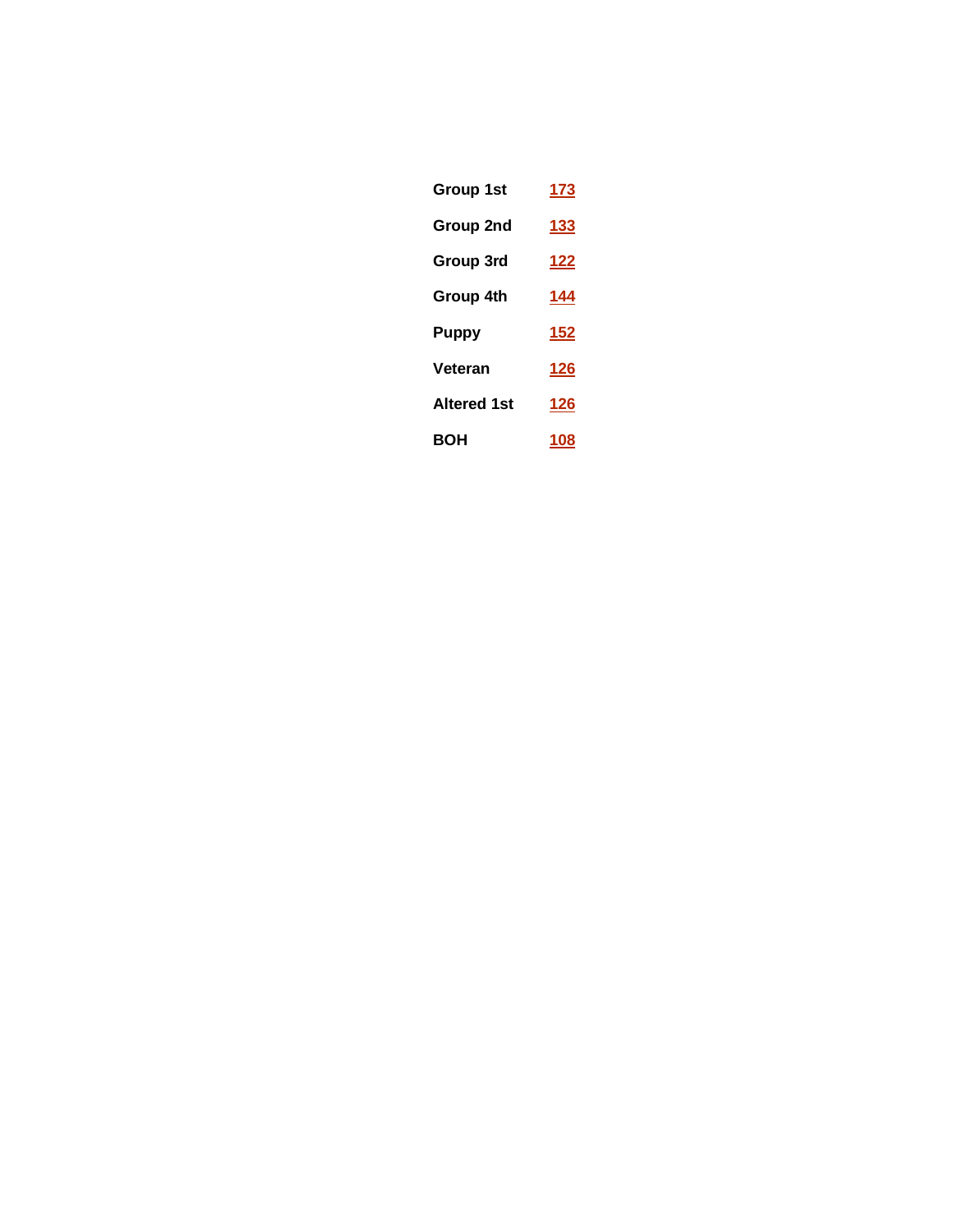### **Hounds**

#### **Afghan Hound 0-1-0-0, 2A-0E-0D-0L**

#### **Open - Male**

- **200 DAGHAN GRACELAND, FQ771810<br><b>ABS** 11-Aug-18. Breeders: Clif Robertson 8
	- **ABS** 11-Aug-18. Breeders: Clif Robertson & Sheila C Robertson. DC647747 CH Daghan Mucho Gusto Procyon x AG511213 CH Daghan Larger Than Life. Canada. Owner: Kerry SMITH

#### **WM -----**

#### **Open - Female**

#### **201 POLO'S SWIFTWIND RED RUBICON**, GL816889

**1ST** 10-Jun-19. Breeders: Lorianne Amadeo. CH Xenos Copper Moon of Polo x CH Polo's Peeka Blue. Canada. Owner: Laurel DEPTUCH

#### **WF 201**

#### **Specials Only - Male**

#### **202 CH XENOS'S COPPER NITE OF POLO**, 1133532

**ABS** 25-Mar-16. Breeders: Roberta Bongiovanni. Xenos Torque x Polo's Odyssey at Xenos. Elsewhere. Owner: Lorianne AMADEO

#### **BB 201 BO -----**

#### **BW -----**

#### **Basset Hound 0-0-1-0, 0A-0E-0D-0L**

### **Specials Only - Male**

#### **203 GCH RJ'S SCOTTISH MIST**, 1137942

06-Jul-17. Breeders: R.J. Rees / M.& S. Chryssanthis, / C. Wallen. Foxglen Takin It To The House x Sanlyn's RJ's Harvest Moon. Elsewhere. Owner: Jan COOK, Rob & Julie REES. Agent: David/Pat **GIGNAC** 

#### **BB 203**

#### **Beagle 0-1-0-1, 0A-0E-0D-0L**

#### **Jr. Puppy (6-9 Months) - Female**

- **204 BREIGAYT'S FANCY LIKE**, CK-JS4141487
- **1ST** 27-Sep-21. Breeders: P Marlene Caskey. GCH Freddie Mercury x GCH Breigayt's I Sing The Songs. Canada. Owner: P. Marlene CASKEY

#### **WF 204**

#### **Specials Only - Female**

**205 CH BORY WOOD XIGIA**, FD-GS4053326 06-Sep-19. Breeders: Ildiko Koszorus. Bory wood Gandhi x Jarimani Absolute Beauty. Elsewhere. Owner: Jennifer OUELLETTE, Estelle LAPONDER. Agent: Fano GUILLERMO

#### **BB 205 BP 204**

**SF -----**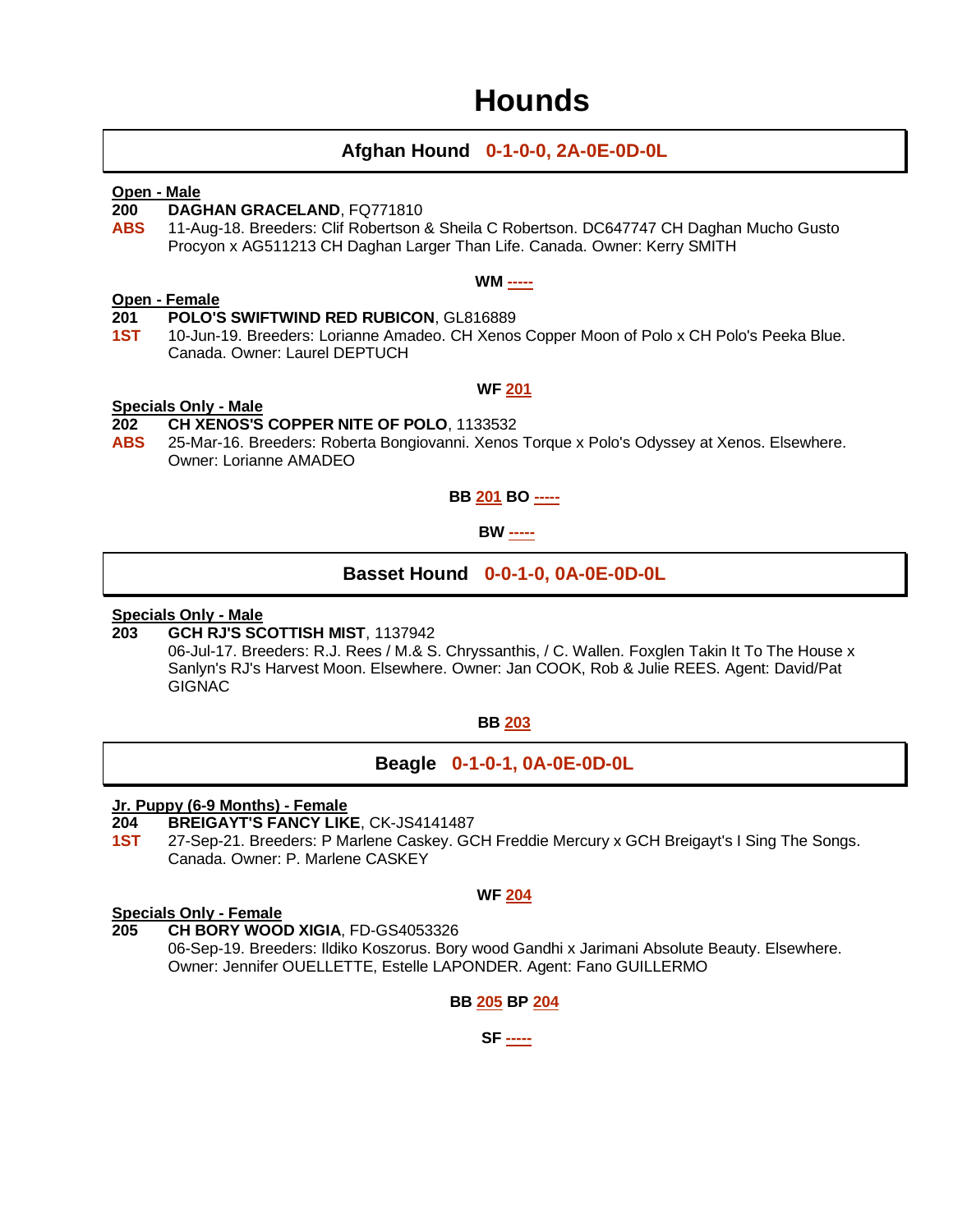#### **Dachshund (Miniature Long-Haired) 0-2-2-0, 0A-0E-0D-0L**

#### **Open - Female**

- **206 NOUVEAU COUTURE MIA AMORE**, CK-HJ3996639
- **2ND** 03-May-20. Breeders: Patti ARCHIBALD. CH Couture's Jimmy Fallon ML x GCH Nouveau's Silver will Soar. Canada. Owner: Patti ARCHIBALD
- **207 WALDIEDOX CAN U KEEP A SECRET**, FU781268
- **1ST** 11-Oct-18. Breeders: Audrey Waldie. Ch Ralines Sherbet Lemon (GBR) x Ch Waldiedox Island Girl. Canada. Owner: Janet LYNCH

#### **WF 207 RWF 206**

#### **Specials Only - Male**

**208 CH JOSKIP'S WINTER GHOST MLC**, FY791520 03-Dec-18. Breeders: Jo Reeves. Ch Waldiedox Duke of Earl x Ch Joskip's Material Girl MLC. Canada. Owner: Jo REEVES. Agent: Pat and David GIGNAC

**209 GCH NOUVEAUS LINK TO MY HEART**, FN772661 21-Jul-18. Breeders: Patti Archibald. CH Ralines Sherbet Lemon x GCH Nouveau's Silver Will Soar. Canada. Owner: Hillary RENAUD

#### **BB 208 BO 207**

**SM -----**

#### **Dachshund (Miniature Smooth) 0-0-0-0, 1A-0E-0D-0L**

#### **Canadian Bred - Female**

- **211 TRAKEHNDACHS JOURNEY TO JOSKIP MS**, CK-HA4012079
- **ABS** 07-Jan-20. Breeders: Joanne M Fagervik. Trakehndach Where's Waldo x CH Trakehndachs Esther Bunny MS. Canada. Owner: Jo REEVES. Agent: David GIGNAC



#### **BB -----**

#### **Dachshund (Standard Long-Haired) 0-0-0-1, 0A-0E-0D-0L**

#### **Specials Only - Female**

**213 CH GCH KORADOX PRAMADA GOLDEN GATE GIRL AT CAHLADEN SDN RATO**, 1134313 01-Oct-16. Breeders: Thomas Sikora and Margaret Peat. GChB. Pramada's Living Legend L x GCH. Koradox Pramada's Daffodil SL. Elsewhere. Owner: Lisa MAKI, Mary NEUFELD, Thomas SIKORA

**BB 213**

#### **Deerhound (Scottish) 1-2-0-1, 0A-0E-0D-0L**

#### **Open - Male**

**214 NECESSE'S DEFENDO DOMINUS**, FD-GG3963965

**1ST** 10-Apr-19. Breeders: Pia Erasme. Murray Field's Borje N Arte x Necesse's Cassiopeia Conatus. Elsewhere. Owner: Lynne BRUCE, Heidi GERVAIS

#### **Bred By Exhibitor - Female**

- **215 HOLLYROOD PICK YOUR POISON**, CK-HU4035599
- **1ST** 31-Oct-20. Breeders: Lynne Bruce and Heidi Gervais. Necesse's Defendo Dominus x Hollyrood Whiskey Sour. Canada. Owner: Lynne BRUCE, Heidi GERVAIS

**WM 214**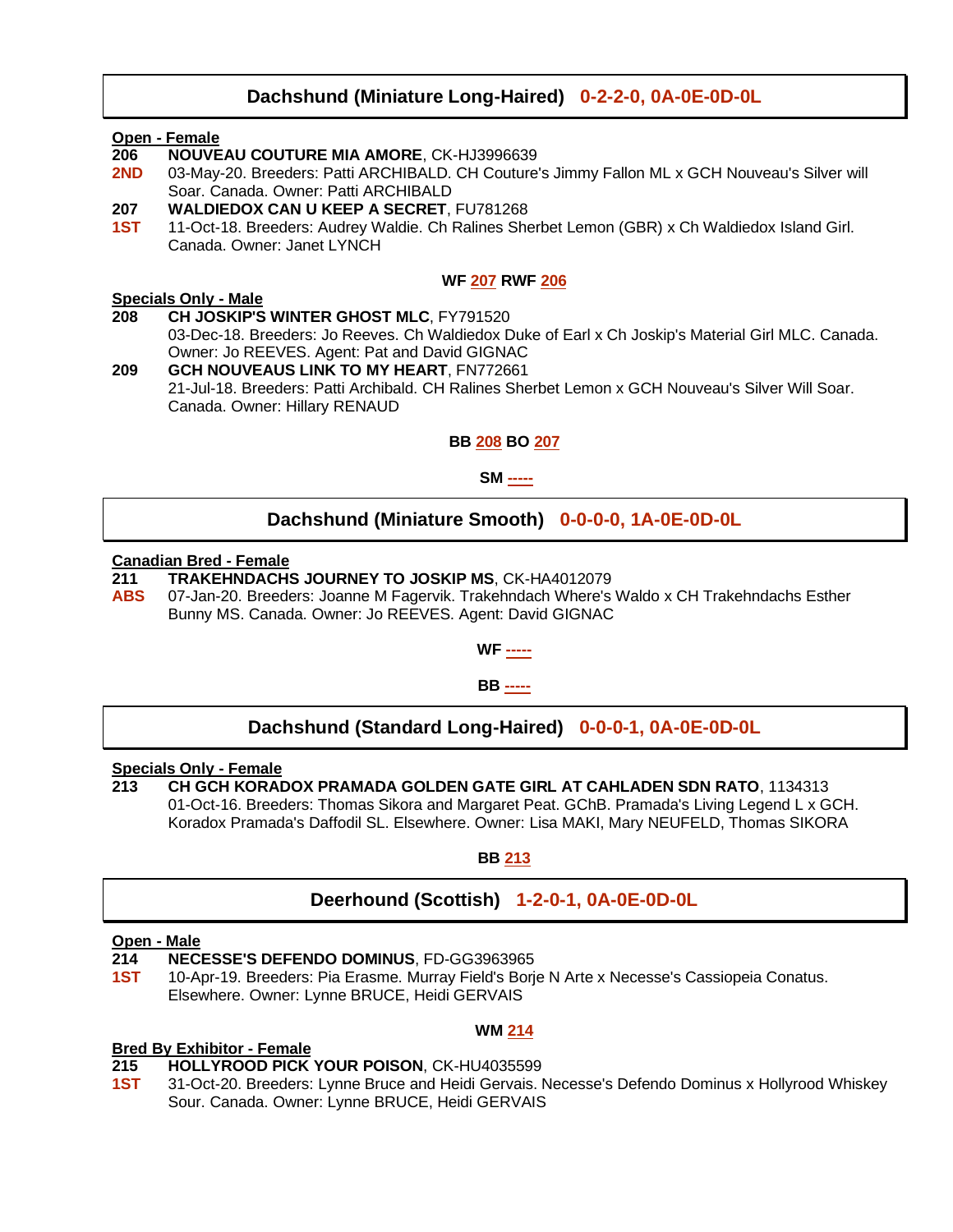#### **Open - Female**

#### **216 DHU MOHR YGRAINE AT HOLLYROOD**, 1138206

**1ST** 05-May-17. Breeders: Fran Smith and Wendy Fast. Am Ch. Lehigh Glendon x Dhu Mohr Gentom Voice of Reason. Elsewhere. Owner: Lynne BRUCE, Heidi GERVAIS

#### **WF 215 RWF 216**

### **Specials Only - Female**

**217 CH HOLLYROOD AURELIA FERALIA**, CK-HU4035601 31-Oct-20. Breeders: Lynne Bruce & Heidi Gervais. Necesse's Defendo Dominus x Hollyrood Whiskey Sour. Canada. Owner: Jessica IRVING

**BB 214 BO 215**

#### **BW 214 SF 217**

#### **Finnish Spitz 0-0-0-0, 1A-0E-0D-0L**

#### **Open - Female**

- **218 PIKKINOKKA'S GLORY DAYS**, CK-GY4079474
- **ABS** 02-Dec-19. Breeders: Matilda Niquidet. Siro Topas of Storm Valley x Pikkinokka's DV9K9 Karma. Canada. Owner: Tanya TRAFFORRD, M NIQUIDET

#### **WF -----**

**BB -----**

#### **Baby Puppy (4-6 Months) - Female**

- **219 KINSOLS KOVA THE SASSY ONE**, CK-KA4153602
- **1ST** 04-Jan-22. Breeders: Tanya Trafford. CH CH Pikkinokka's Smoke 'n Silver x Pikkinokka's Glory Days. Canada. Owner: Tanya TRAFFORD

#### **BBPF 219**

#### **Irish Wolfhound 1-0-0-0, 0A-0E-0D-0L**

### **Sr. Puppy (9-12 Months) - Male**

- **220 STORMBORN'S GIGGLE A T A FUNERAL AT TYRCONNELL**, FD-JN4121992
- **1ST** 16-Jul-21. Breeders: Lauren Swick. Stormborn's Case in Point x Stormborn's Better to Beg Forgiveness. Elsewhere. Owner: Holly COOK, Lauren SWICK

#### **WM 220**

#### **BB 220 BP 220**

#### **Petit Basset Griffon Vendeen 1-2-0-0, 0A-0E-0D-0L**

#### **Jr. Puppy (6-9 Months) - Male**

- **221 TRUNORTH'S HELL AND HIGH WATER NIEL**, CK-JW4149564
- **1ST** 25-Nov-21. Breeders: TruNorth PBGVs. CH Howling Hounds Phineas Pandemic x Kan Trace Baila Morena CGN. Canada. Owner: Dianna MARK

#### **WM 221**

#### **Jr. Puppy (6-9 Months) - Female**

- **222 TRUNORTH'S HELL AND HIGH WATER BETH**, CK-JW4149565
- **1ST** 25-Nov-21. Breeders: TruNorth PBGVs. CH Howling Hounds Phineas Pandemic x Kan Trace Baila Morena CGN. Canada. Owner: Dianna MARK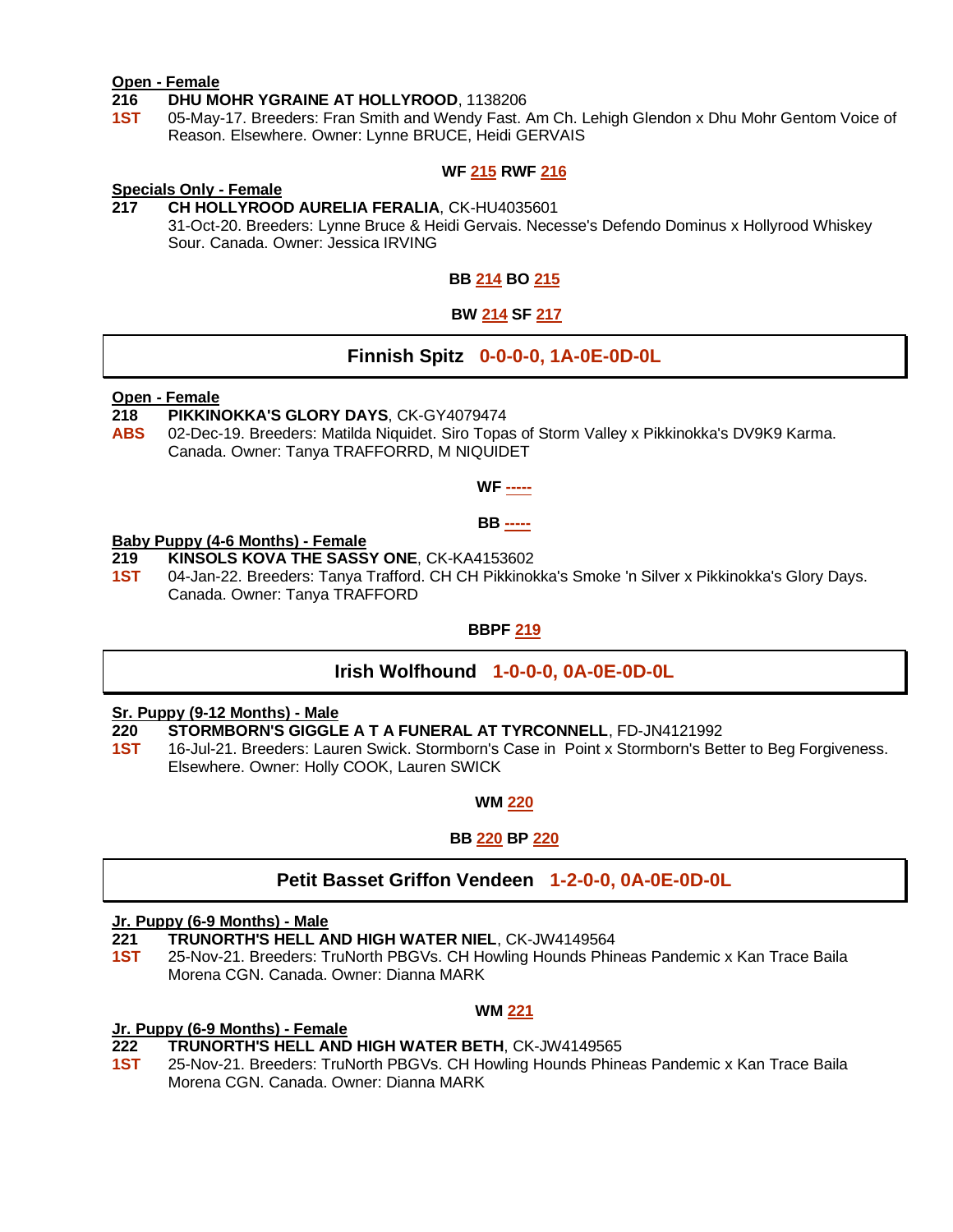#### **Open - Female**

#### **223 KAN TRACE BAILA MORENA CGN**, FD-DC4140161

**1ST** 12-Feb-16. Breeders: Kalecak Radovanovic Natalija & Kan Trace. Black Majestys Rollercoaster Della God De Gli Orsi x Afterglow Emma Peel. Elsewhere. Owner: Dianna MARK

#### **WF 222 RWF 223**

#### **BB 221 BO 222**

#### **BW ----- BP 221**

#### **BREEDER/OWNER/HANDLER CLASS**

- **221 TRUNORTH'S HELL AND HIGH WATER NIEL**, CK-JW4149564 25-Nov-21. Breeders: TruNorth PBGVs. CH Howling Hounds Phineas Pandemic x Kan Trace Baila Morena CGN. Canada. Owner: Dianna MARK
- **222 TRUNORTH'S HELL AND HIGH WATER BETH**, CK-JW4149565 25-Nov-21. Breeders: TruNorth PBGVs. CH Howling Hounds Phineas Pandemic x Kan Trace Baila Morena CGN. Canada. Owner: Dianna MARK

#### **Best BREEDER/OWNER/HANDLER CLASS 222**

#### **Rhodesian Ridgeback 2-2-4-5, 1A-0E-0D-0L**

#### **Juvenile (12-18 Months) - Male**

- **224 NKOSI XI THE ART OF RACING IN THE RAIN**, CK-JE4076141
- **1ST** 27-Mar-21. Breeders: Marcine Peter. CH EW806313 Ch. Kumani's Atlas Rise x GCH DL669680 GCh Nkosi ongoing success cataleya. Canada. Owner: Marita BRUNBACK-STROMVIK, Mats STROMVIK

#### **Open - Male**

- **226 ODE TO ADVENTURE OF COURSE**, CK-HY4072524
- **1ST** 08-Dec-20. Breeders: Barbara Turpin. The Golden Buzzer Of Course x Ikazi Of Course Manwe. Canada. Owner: Shaun THOMPSON, Alecia DALLY

#### **WM 226 RWM 224**

#### **Jr. Puppy (6-9 Months) - Female**

- **227 MARTELLA'S PUT A SPELL ON YOU**, CK-JU4145393
- **1ST** 29-Oct-21. Breeders: Karly Fennell; Sean Fennell. GCHB Nashira's In My Daddy's Footsteps x GCH Topoftherock Cat Powered. Canada. Owner: Karly FENNELL, Sean FENNELL

### **Sr. Puppy (9-12 Months) - Female**

- **228 THE GOLDEN PEARL OF COURSE**, CK-JQ4141559
- **1ST** 15-Aug-21. Breeders: Barbara Turpin. GCHB The Golden Buzzer Of Course x Ikazi Of Course Manwe. Canada. Owner: Jenna PENNEY, Barbara TURPIN, Ray DAVIS

#### **WF 227 RWF 228**

**Specials Only - Male**

**230 GCH NKOSI ONGOING SUCCESS ODIN CGN NC CAX**, DL668017

08-Jun-16. Breeders: Marcine Peter. CH K-Tai Reflection Of Thornberry x Ashanti's Tequila Sunrise. Canada. Owner: Marita BRUNBACK-STROMVIK, Mats STROMVIK, Marcine PETER. Agent: Adrianne TAYLOR

- **231 CH MARTELLA'S LETS TALK BUSINESS AT TOPOFTHEROCK**, CK-HW4053812 07-Nov-20. Breeders: Sean and Karly Fennell. GCH Songbird'S River Of Dreams At Topoftherocks x CH Topoftherocks Mystic Beaubijou. Canada. Owner: Carolyn FISHER, Andrea BARNES
- **232 GCH SONGBIRD'S RIVER OF DREAMS AT TOPOFTHEROCKS**, 1139533
- **ABS** 20-May-16. Breeders: Robin G Nicholson. CH Topoftherocks Hakuna Matata x Songbird's Dew Of Heaven's Dawn. Elsewhere. Owner: Carolyn FISHER, Andrea BARNES
- **233 GCH THE GOLDEN BUZZER OF COURSE**, EL732587 25-Jun-17. Breeders: Barbara Turpin. Tolerton GoldenTicket OfCourse x Arvena Cieply Dom. Canada. Owner: Victoria HERGOTT, Barbara TURPIN, Ray DAVIS
- **234 GCH RBIS BOSS AMCH TOTR THIS CATS MAX**, DL664264 12-Jun-16. Breeders: Andrea Barnes. GCH BeauBijou's Playin' It Special x CH Topoftherock's SpoonFullofSugar. Canada. Owner: Marcia ROBINSON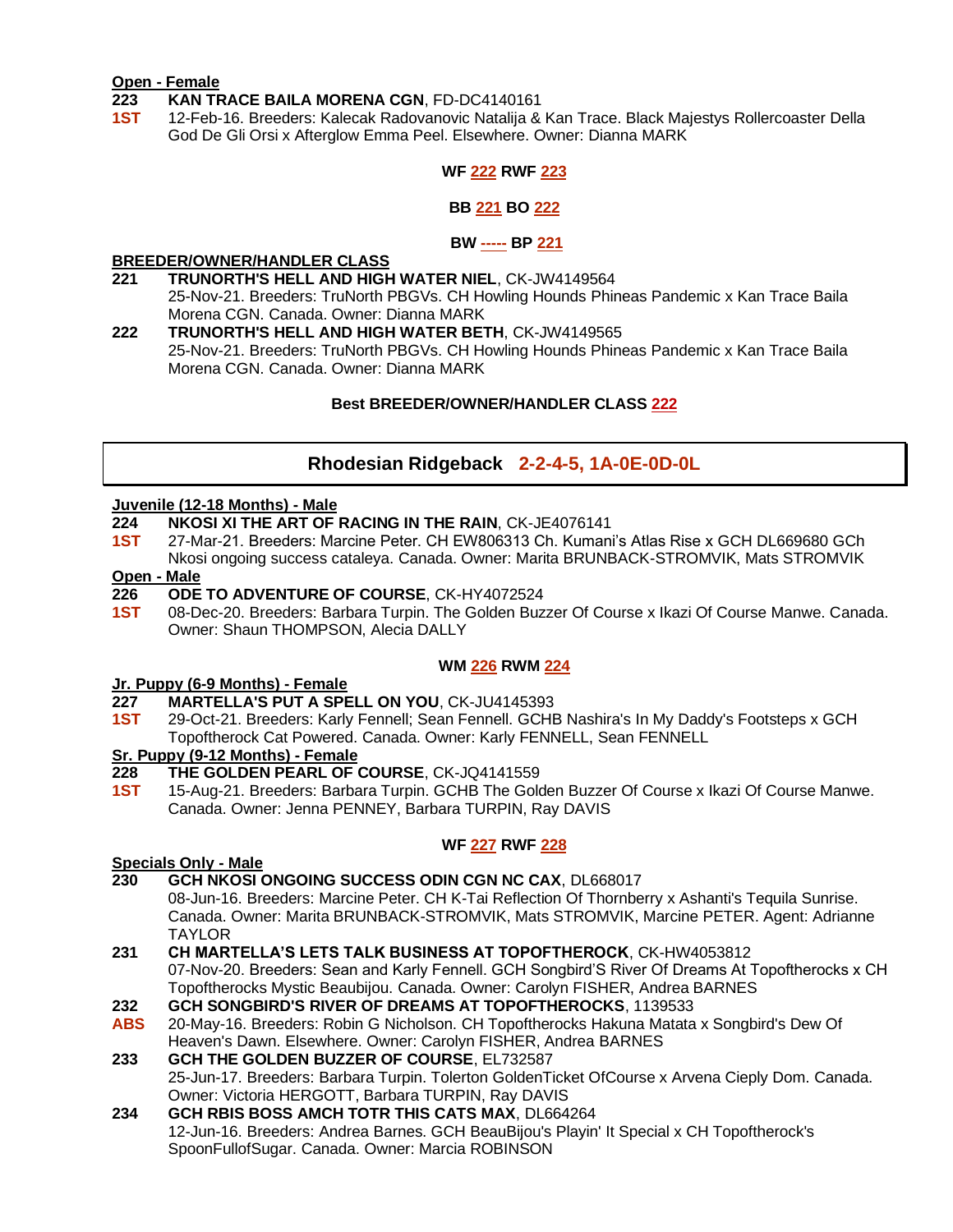#### **Specials Only - Female**

**229 MARTELLA'S BADA BING**, CK-HW4043137

07-Nov-20. Breeders: Karly Fennell, Sean Fennell. CH Songbird's River of Dreams at Topoftherock x CH Topoftherocks Mystic BeauBijou. Canada. Owner: Natasha BARONAS, Karly FENNELL, Sean FENNELL

- **235 GCHB TRUMPHILL ANAM CARA AT KIPANGA**, CK-HA3988300 27-Jan-20. Breeders: Hazel Parker. Kiromol Morning Moon x Trumphill's Eyes Wide Open. Canada. Owner: Katherine CAIRNS, Jennifer DRIESSEN
- **236 CH LOSCANNA N RIDGEFOLK QWANDOYA NS**, 1143424 14-Feb-19. Breeders: Hanka Pankova / Qwandoya Kennel. Amazulu M'Pele in Sunshine x Flavia Rose Qwandoya. Elsewhere. Owner: Carol-Ann AINSLEY, Kirsi M. LARJAVA
- **237 CH ODESSA RIDGEFOLK N' QWANDOYA**, FD-JG4109514 24-Apr-21. Breeders: Hana Pankova. CH ICH CH Ikimba Jambo Mandela x CH BISS, ICH CH Flavia Rose Qwandoya. Elsewhere. Owner: Kirsi LARJAVA
- **238 GCH TOPOFTHEROCK CAT POWERED**, DL664582 12-Jun-16. Breeders: Andrea Barnes. GCH Beaubijou's Playin'It Special x CH Topoftherock's Spoonfulofsugar. Canada. Owner: Karly FENNELL, Sean FENNELL

#### **BB 234 BO 236**

#### **BW 227 BP 227**

#### **SM 230 SF 237**

#### **BREEDER/OWNER/HANDLER CLASS**

- **227 MARTELLA'S PUT A SPELL ON YOU**, CK-JU4145393 29-Oct-21. Breeders: Karly Fennell; Sean Fennell. GCHB Nashira's In My Daddy's Footsteps x GCH Topoftherock Cat Powered. Canada. Owner: Karly FENNELL, Sean FENNELL
- **233 GCH THE GOLDEN BUZZER OF COURSE**, EL732587 25-Jun-17. Breeders: Barbara Turpin. Tolerton GoldenTicket OfCourse x Arvena Cieply Dom. Canada. Owner: Victoria HERGOTT, Barbara TURPIN, Ray DAVIS
- **236 CH LOSCANNA N RIDGEFOLK QWANDOYA NS**, 1143424 14-Feb-19. Breeders: Hanka Pankova / Qwandoya Kennel. Amazulu M'Pele in Sunshine x Flavia Rose Qwandoya. Elsewhere. Owner: Carol-Ann AINSLEY, Kirsi M. LARJAVA

#### **Best BREEDER/OWNER/HANDLER CLASS 233**

#### **Veteran - Male**

- **239 GCH COSO COLA CLASSIC CGN NC SAC CA CAX NS S NTD**, AN524191
- **1ST** 15-Jul-13. Breeders: Lance F. Poehlke / Debra L. Jordison / Kirsi M. Larjava. GCHEx Coso's Adonis Of Argos CGN x CH Coso's La Vita E Bella AGN RA THD. Canada. Owner: David & Carol-Ann AINSLEY

#### **BVM 239**

#### **Saluki 0-2-0-1, 0A-0E-0D-0L**

#### **Sr. Puppy (9-12 Months) - Female**

- **240 HAEFEN FREESPIRITS MISTRAL**, FD-JL4137841
- **1ST** 27-Jun-21. Breeders: White, Mary B and Worden, Richard. GCH Haefen Jetstream ForSharwassim x CH Freespirits Kushiel Fire On Ice. Elsewhere. Owner: Roberta PARISH, Mary WHITE

#### **Open - Female**

- **241 HAEFEN LARK ASCENDING OF DIVINE**, FD-HG4089735
- **1ST** 10-Apr-20. Breeders: Roberta Parish, Debbie Ann Heckeroth. Sharwassim Chawki x Haefen Izian Zela. Elsewhere. Owner: Roberta PARISH

**WF 241 RWF 240**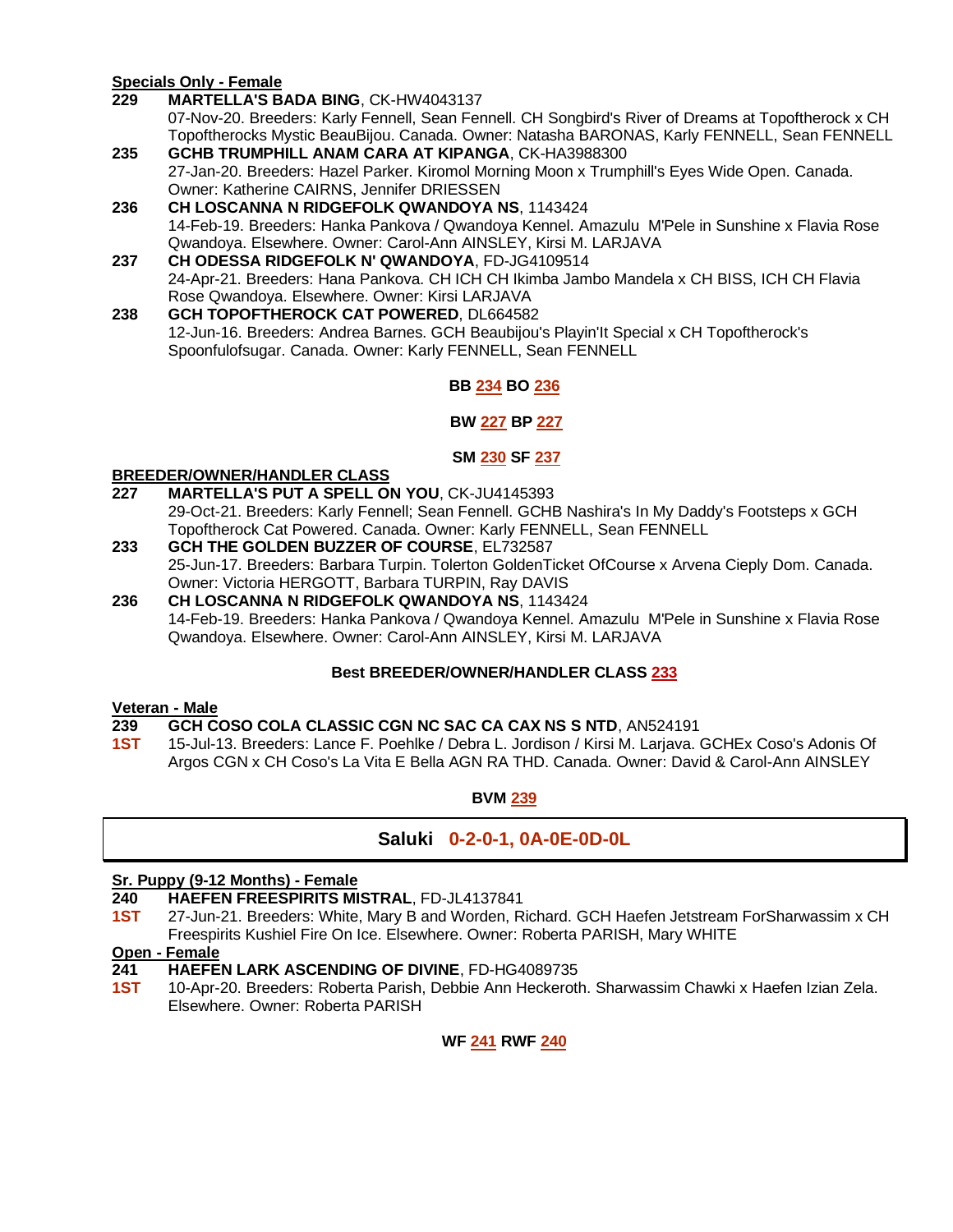#### **Specials Only - Female**

**242 GCH HAEFEN PHAETON KHARISMA**, FN766591

01-Jul-18. Breeders: Roberta Parish and Eric Steel. Am Ch Phaeton's James Stirling x Am/Can Ch Haefen's Freespirit Fenit. Canada. Owner: Roberta PARISH, Eric STEEL, Carole ADLEY. Agent: David **GIGNAC** 

#### **BB 242 BP 240**

#### **SF -----**

#### **Shikoku 1-0-0-0, 0A-0E-0D-0L**

### **Sr. Puppy (9-12 Months) - Male**

- **243 JIKINO KENSHA NO ARION GO**, FD-JS4134240
- **1ST** 08-Sep-21. Breeders: Jikino Kensha (Riina Haapakallio). Vega Go Nidai Iwahorisou x Renka Go Mikasa Sou. Elsewhere. Owner: Heidi STACIONIS

#### **WM 243**

#### **BB 243 BP 243**

#### **Whippet 0-3-1-1, 0A-0E-0D-0L**

#### **Jr. Puppy (6-9 Months) - Female**

- **244 ICATCHER LOOK GOOD AND YOU KNOW IT**, CK-JU4156301
- **1ST** 08-Oct-21. Breeders: Paulette Blinch. Icatcher Nasusa Sir Spence x Tarapaca's Zavala. Canada. Owner: Karen WATSON, Jeff WATSON

#### **Canadian Bred - Female**

- **248 AYTONFIELD CAN'T GO WRONG**, CK-HJ4001826
- **1ST** 03-May-20. Breeders: Blair Shinski. CH Sailaway Storm Trooper FCHX AC x CH Aytonfield Gypsy Rose Leah FCH AC. Canada. Owner: Blair SHINSKI

#### **Open - Female**

#### **250 WESTKNOCK SWEET MAGNOLIA**, CK-JG4083462

**1ST** 02-Apr-21. Breeders: Katherine Whitby. Wunder Forgetmenot Dream Big x GCH Westknock Take Me To Breakfast. Canada. Owner: Sharon PRUS

#### **WF 250 RWF 248**

#### **Specials Only - Male**

#### **251 CH WILLIWAW TENNESSEE DRIFTED WEST**, 1141567

04-Sep-18. Breeders: Kristin Addington / Michelle Queen. CH Raybar's Feet Don't Fail Me x GCH Wesann's Starstruck. Elsewhere. Owner: Blair SHINSKI

#### **Specials Only - Female**

**245 HILERICA ZAGATO AT SAILAWAY**, CK-JL4102921

26-Jun-21. Breeders: Carole Adley. CH Sailaway Dream Catcher x GCH Hilerica Zarina Zephira. Canada. Owner: Lorna LEINBACH

#### **BB 251 BO 245**

#### **BP 245 SF -----**

#### **Baby Puppy (4-6 Months) - Male**

- **253 JETSTREAM GAME ON**, CK-KA4161635
- **1ST** 31-Jan-22. Breeders: Lorraine Burch. GCH Whiparoo Storm In Heaven SDO x CH Jetstream's Who Do You Love. Canada. Owner: Cathy MERRITHEW

#### **BBPM 253**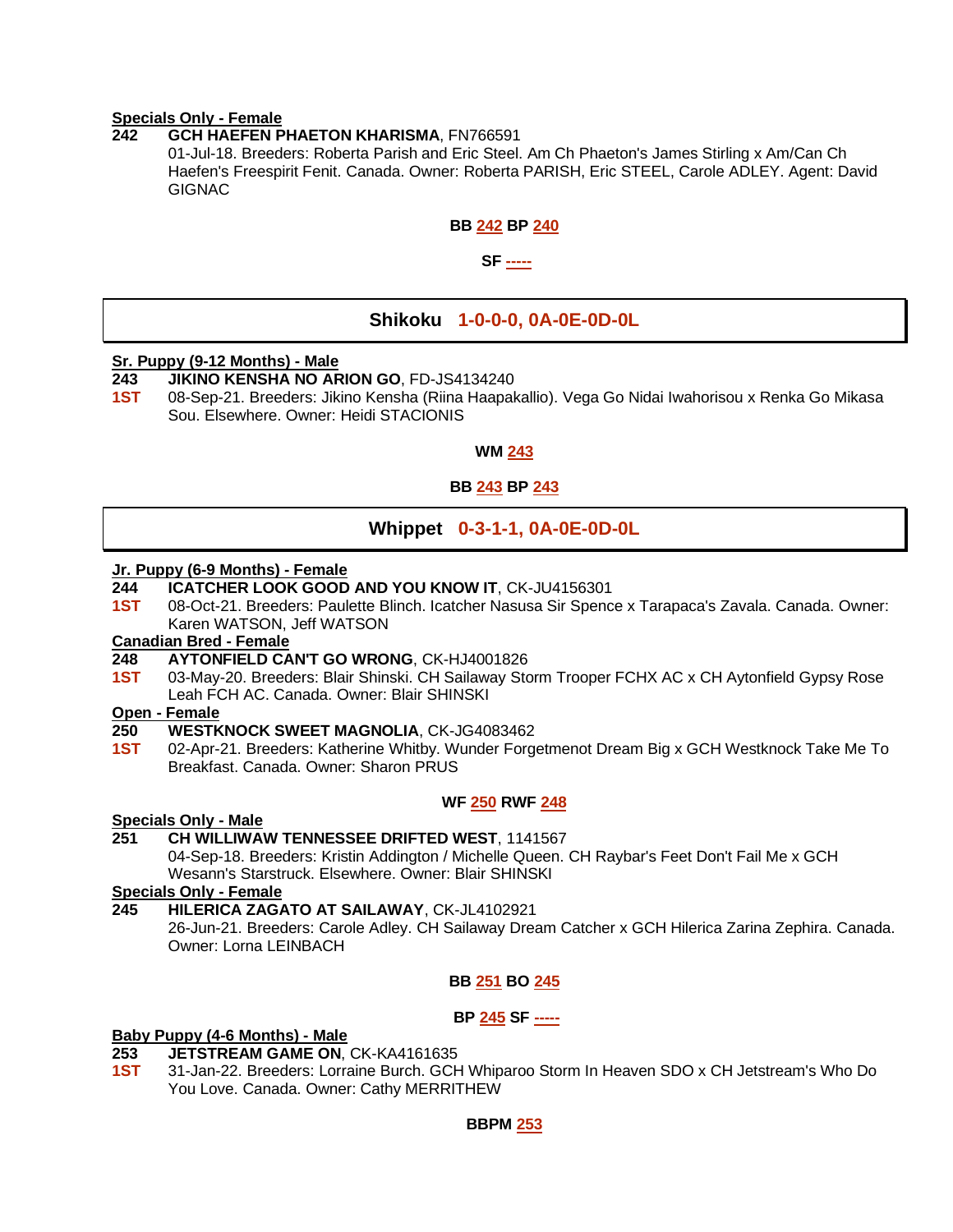| Group 1st         | 203         |
|-------------------|-------------|
| Group 2nd         | <u> 214</u> |
| Group 3rd         | <u>234</u>  |
| Group 4th         | 242         |
| Puppy             | 227         |
| <b>Baby Puppy</b> | 253         |
| Veteran           | <u> 239</u> |
| BOH               | 233         |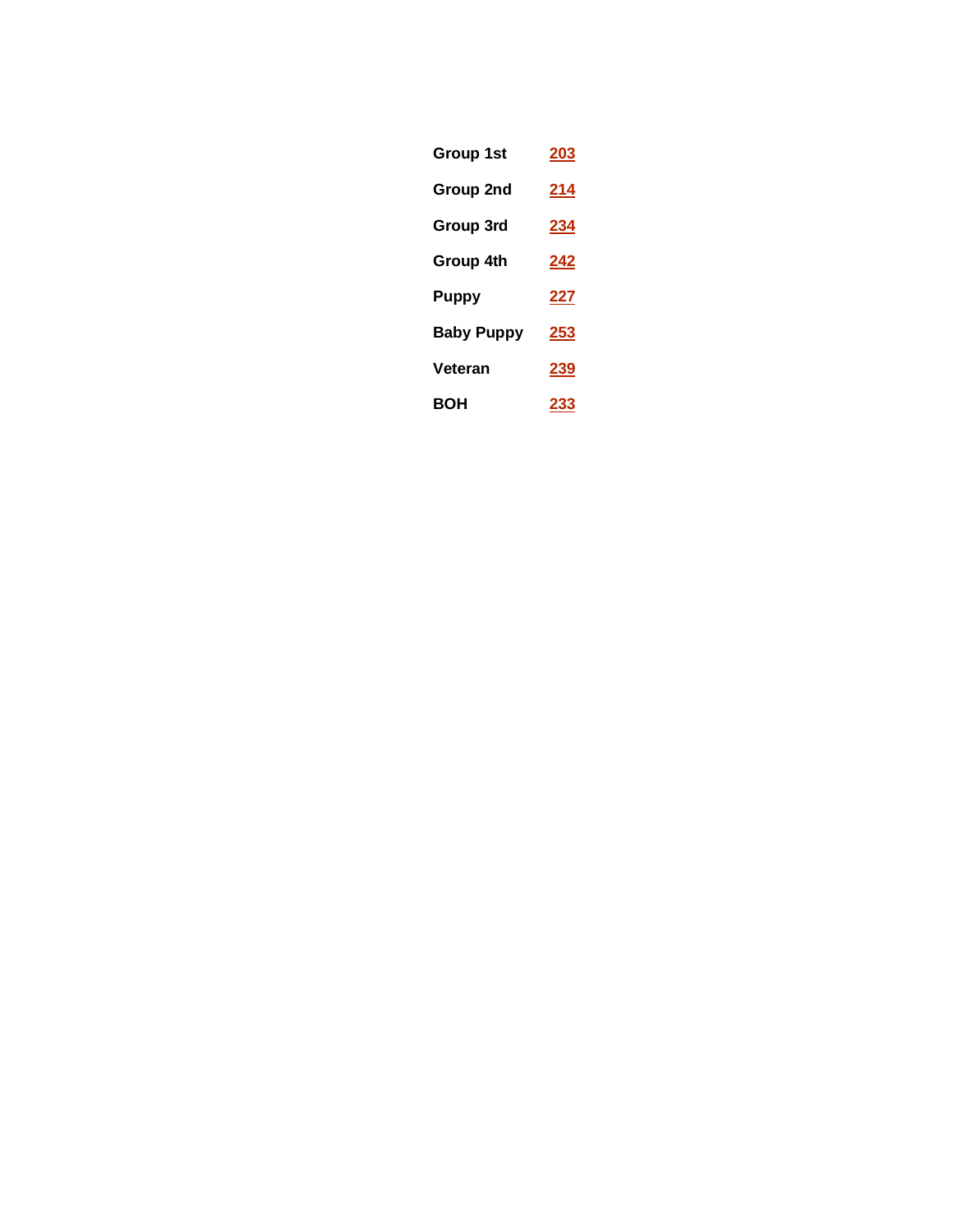### **Working Dogs**

#### **Akita 1-2-0-1, 0A-0E-0D-0L**

#### **Juvenile (12-18 Months) - Male**

- **300 OUTLANDER'S TAKE ME BACK IN TIME**, CK-JL4099666
- **1ST** 01-Jun-21. Breeders: Julie Tonge. Marqway's Heir Apparent x CH D'Aomori's Dream Big ToOutlander. Canada. Owner: Sandra LEGROS, Scott BIRD, Julie TONGE

#### **WM 300**

#### **Jr. Puppy (6-9 Months) - Female**

- **301 OUTLANDER'S THAT CERTAIN MYSTIQUE**, CK-JW4155333
- **1ST** 26-Nov-21. Breeders: Julie Tonge. CH Kawakami's Rajah O'Shere Khan x CH Matis Rogue. Canada. Owner: Julie TONGE, Jasmine JANES

#### **WF 301**

#### **Specials Only - Female**

**302 CH D'AOMORI DREAM BIG TO OUTLANDER**, CK-GJ3967550 03-May-19. Breeders: Maude Beaumier-Messier & Yannick Bourque. GCH Triumf Sibiri Magnat x Maya XIX. Canada. Owner: Julie TONGE

#### **BB 302 BO 300**

#### **BW 300 BP 301**

**SF -----**

#### **Altered - Female**

- **303 CH MATIS ROGUE**, CW633602
- **1ST** 16-Nov-15. Breeders: Steeve Prince. Sumo Kimo Kouma DGA x Sunrock's Crimson Sunset Yui. Canada. Owner: Julie TONGE

#### **BAF 303**

#### **Alaskan Malamute 1-0-0-0, 0A-0E-0D-0L**

#### **Jr. Puppy (6-9 Months) - Male**

- **304 EDGEMERE'S AWESOME DAWSON**, CK-JU4142292
- **1ST** 22-Oct-21. Breeders: Kathleen Corkhum. CH Waterstone Chips Ahoy x Edgemere's Love Struck. Canada. Owner: Patricia GERHARDT

#### **WM 304**

#### **BB 304 BP 304**

#### **Bernese Mountain Dog 0-1-0-0, 0A-0E-0D-0L**

#### **Juvenile (12-18 Months) - Female**

- **306 DOUBLEDUTCH'S LEIA**, CK-JE4074970
- **1ST** 09-Mar-21. Breeders: Double Dutch Bernese. DoubleDutch's Rothko x CH DoubleDutch's JarJar Binks CGN. Canada. Owner: Cindy SPEELMAN ALDRED, Nolan ALDRED

#### **WF 306**

#### **BB 306**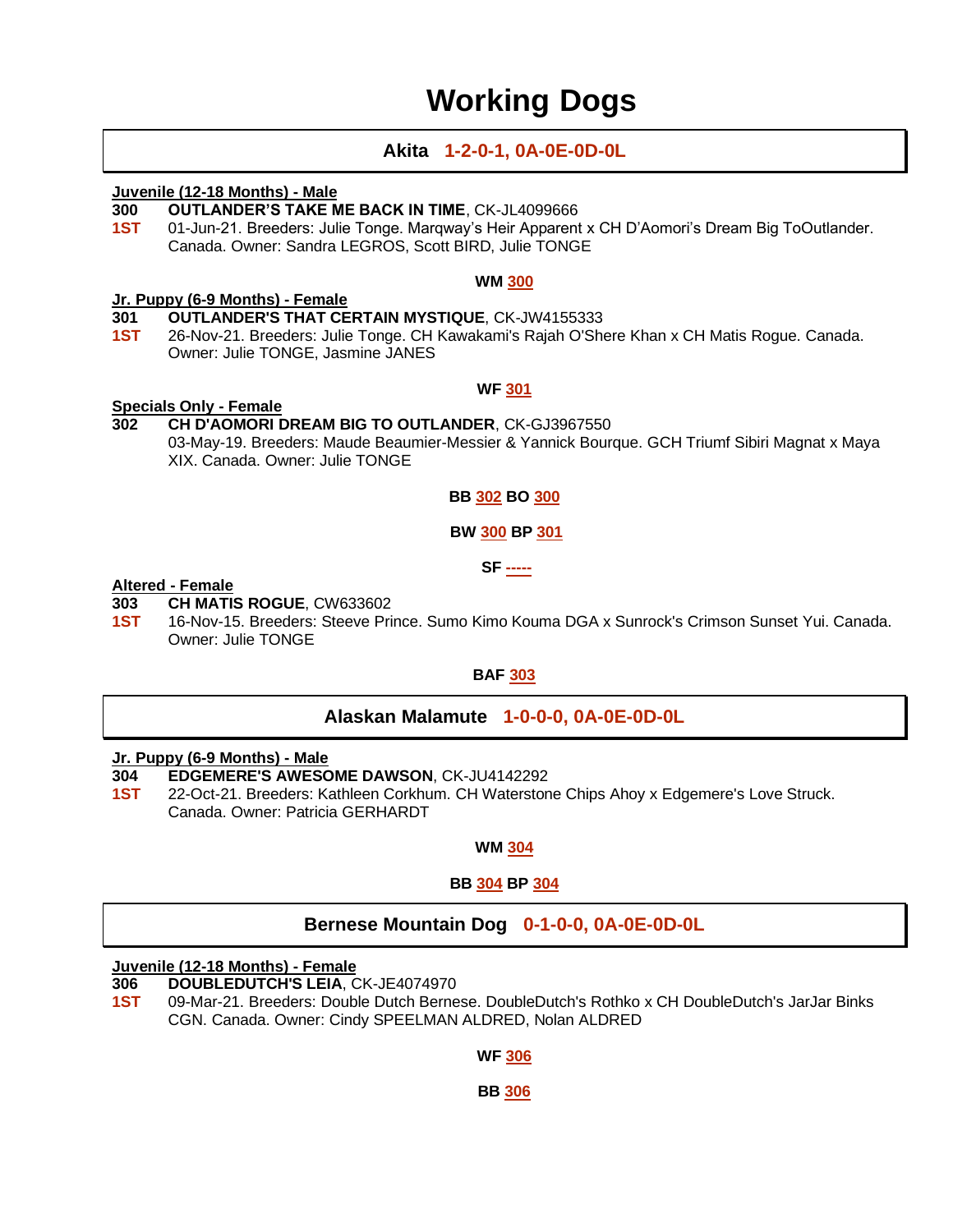#### **Bullmastiff 1-2-0-1, 0A-0E-0D-0L**

#### **Open - Male**

- **308 AFFINITY'S LOCK, SHOCK & BARREL**, 1142912
- **1ST** 29-Oct-18. Breeders: Trine Hansen & Carrie Lane. CH Bulhaven's Maestro D'Amore x GCH Affinity's Crush 'N' Gusher. Elsewhere. Owner: Rhonda LEIGH, Trine HANSEN, Carrie LANE

#### **WM 308**

#### **Juvenile (12-18 Months) - Female**

- **309 KILMARNOCK QUALITY NEVER GOES OUT OF STYLE NTD**, CK-JC4063478
- **1ST** 13-Feb-21. Breeders: Adrianne Taylor and Kathy Gladen. Banstock N Highpoint Ours Yours and Mine x GCH Gaffle Place Ur Bets On Me V Kilmarnock CGN RN NTD. Canada. Owner: Adrianne TAYLOR

#### **Open - Female**

#### **311 AFFINITY'S LIMITED EDITION AT ROXEDGE**, FD-GU4089185

**1ST** 08-Oct-19. Breeders: Carrie Sue Lane. Tondra's Here's The Beef x CH Ch Affinity's Pirates Of The Caribbean. Elsewhere. Owner: Cheryl RANDOLPH, Carrie Sue LANE. Agent: Deena SIMON

#### **WF 309 RWF 311**

#### **Specials Only - Female**

**313 CH ROXEDGE'S MISS PEACHES**, CK-HY4051628 10-Dec-20. Breeders: Cheryl Randolph , Travis Mercer. CH GCH Roxedge'S All Fired Up CGN x

Roxedge'S Stitch In Style. Canada. Owner: Travis MERCER. Agent: Jennifer DRIESSEN

#### **BB 308 BO 313**

#### **BW 308 SF -----**

#### **BREEDER/OWNER/HANDLER CLASS**

**309 KILMARNOCK QUALITY NEVER GOES OUT OF STYLE NTD**, CK-JC4063478 13-Feb-21. Breeders: Adrianne Taylor and Kathy Gladen. Banstock N Highpoint Ours Yours and Mine x GCH Gaffle Place Ur Bets On Me V Kilmarnock CGN RN NTD. Canada. Owner: Adrianne TAYLOR

#### **Best BREEDER/OWNER/HANDLER CLASS 309**

#### **Veteran - Male**

#### **314 CH. ROXEDGE'S HE'S WITHME, CGN**, AS530911

**1ST** 15-Sep-13. Breeders: Cheryl Randolph. Ch. Dow's Iron Mike x Ch. RoxEdges Distinctivly Canadian. Canada. Owner: Cheryl RANDOLPH

#### **BVM 314**

#### **Doberman Pinscher 2-1-0-1, 0A-0E-0D-1L**

#### **Jr. Puppy (6-9 Months) - Male**

- **315 KATET STACK THE DECK**, CK-JW4152241
- **1ST** 22-Nov-21. Breeders: Megan & Rob Wheeler & Susan Corning. CH Mariah Mi Casa Boom Goes The Cannon v Koepsel x CH Katet Set Fire To The Rain RATN. Canada. Owner: Bonnie KAMSTEEG, Ken KAMSTEEG, Megan WHEELER, Rob WHEELER

#### **Open - Male**

- **316 HOLLOWAY'S TWO BIRDS ONE STONE CGN**, FD-GA3988034
- **1ST** 20-Jan-19. Breeders: Joseph Guinta & Michele Lauzon. CH GCH Foxfire's Seaside Heights CGN x GCH Mick Ricks Born To Win. Elsewhere. Owner: Kym CYR, Daniel STAPLETON, Joesph GUINTA

#### **WM 316 RWM 315**

#### **Jr. Puppy (6-9 Months) - Female**

- **317 SANT KREAL RATED R NTD**, TC-JU4164063
- **1ST** 23-Oct-21. Breeders: Elena Kruglova. Colt di Perlanera x Sant Kreal Koroleva. Elsewhere. Owner: Lauren Zoe GENSEBERGER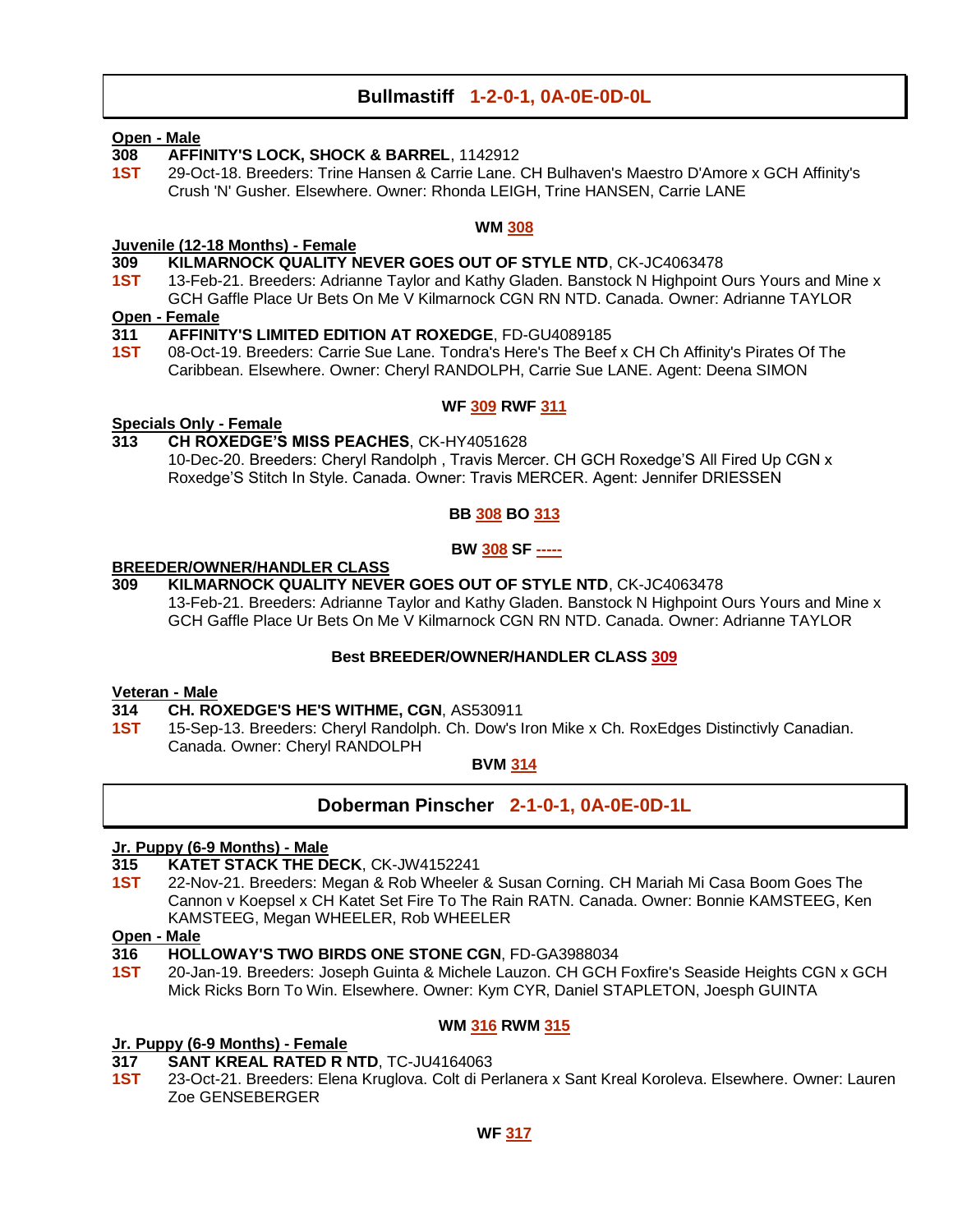### **Specials Only - Female**

#### **318 CH GENTRY N SALIERI COCO MARTINI**, FW804002

17-Nov-18. Breeders: Deborah Romans. GCH Cassel's Moonshine Whiskey x Salieri N Gentry's Reign Maker. Canada. Owner: Jamie MA

#### **BB 318 BO 316**

#### **BW 316 BP 315**

#### **SF -----**

#### **Exhibition Only**

- **319 CH SHARINWAY'S FOR YOUR EYES ONLY**, CK-HG3994795
- 23-Apr-20. Breeders: Jennifer Peters, Katherine Kew. GCH Cassius De Akido San x CH Sharinway's She's a Golddigger. Canada. Owner: Bonnie KAMSTEEG, Ken KAMSTEEG, Laura KAMSTEEG **320 COBALT**, FD-EY4118448

25-Dec-17. Breeders: Aleksandra Genseberger. ZuluFlashived x Victory Astra. Elsewhere. Owner: Lauren GENSEBERGER

#### **Eurasier 0-1-0-0, 1A-0E-0D-0L**

#### **Sr. Puppy (9-12 Months) - Female**

- **321 CASCADIA BRAZEN HONEYBEAR**, CK-JL4100878
- **1ST** 27-Jun-21. Breeders: Michael Ewasew, Sheila Bateman. Paddock's Way's Benat x Sundogs Ocean Pearl. Canada. Owner: Michael EWASEW, Sheila BATEMAN

#### **Open - Female**

- **322 SUNDOGS UNIQUE WINTER SKYE**, CK-HW4032500
- **ABS** 01-Apr-20. Breeders: Karla Erickson. Sundogs Rolfie x CH Black Cikilas's charming Miss. Eflin. Canada. Owner: Karla ERICKSON. Agent: Lisa TREMBLAY

#### **WF 321 RWF -----**

#### **BB 321 BP 321**

#### **Great Dane 0-1-0-2, 0A-0E-0D-0L**

#### **Sr. Puppy (9-12 Months) - Female**

- **323 K'N ISLAND ANHARA'S BLACKMAIL**, CK-JN4117297
- **1ST** 12-Jul-21. Breeders: Carol Stegavig. Windwood Halos Back N Black x Allyndanes Last Bet On Black. Canada. Owner: Andrea DYCK, John DYCK

#### **WF 323**

#### **Specials Only - Female**

**324 CH ANHARA'S A GUST UP HER KILT**, CK-JQ4128029

06-Aug-21. Breeders: Andrea Dyck/ Judith FLEMING. GCHB DJ662628 Kiltic's Stand Sure x FL767308 Paquestone's Moneycapper ITD. Canada. Owner: Judith FLEMING, Andrea DYCK

**325 GCH LAURADO S MORE COWBELL AT SOBEIT**, CK-HG4075745 13-Apr-20. Breeders: Katie Edwards. MJM's Talk of the Town x GCH Laurados"s Rhinestone Cowgirl at Sobeit. Canada. Owner: Barb BREUER, Katie EDWARDS

#### **BB 323 BP 323**

#### **SF 325**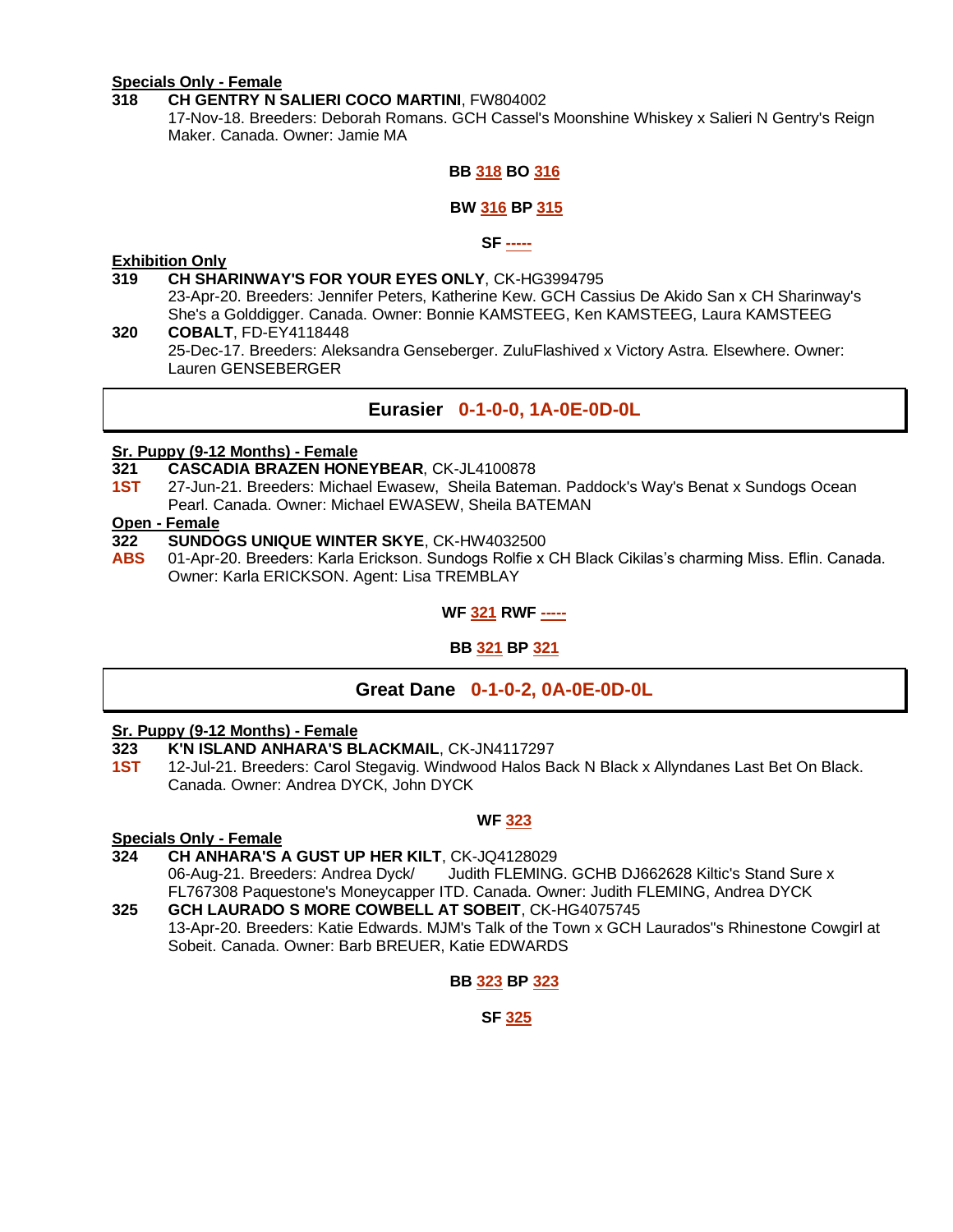#### **Newfoundland 0-0-0-0, 1A-0E-0D-0L**

### **Specials Only - Male**

- **327 CH NEWFCASTLE KOSCIUSZKO CGN**, FD-HA3997903
- **ABS** 03-Jan-20. Breeders: R.C. Nagle / H.L. Durell. Planhaven How High The Moon x Newfcastle My Muse. Elsewhere. Owner: Judy ROBERTSON

#### **BB -----**

- **Veteran - Male 326 CH GCH GCHEx HEARTSEASE DELIGHTFUL AMBITION RN RI WRD NTD**, CJ613495
- **1ST** 22-May-15. Breeders: M. Joan Casler. GCH Heartsease King Of The Jungle CGN x Heartsease A Propos. Canada. Owner: Doug & Cindy SAVORY. Agent: Guillermo FANO

#### **BVM 326**

#### **Portuguese Water Dog 1-2-1-2, 1A-0E-0D-0L**

#### **Open - Male**

- **328 TANAKI'S TUXEDO AND DIAMONDS**, CK-JA4057706
- **1ST** 04-Jan-21. Breeders: Valerie Berry. Aveiro's Gotta Luv A Superhero x CH Commocean Ruff Diamond Tanaki. Canada. Owner: Donna GOODGROVE. Agent: Jennifer KNUDSEN, Guillermo FANO

#### **WM 328**

#### **Jr. Puppy (6-9 Months) - Female**

- **330 ACOSTAR TANAKI'S FIRE N ICE**, CK-JY4136879
- **1ST** 05-Dec-21. Breeders: Lesley Millar. CH Tanaki's Dirty Laundry Acostar x CH Acostar Whoa Nelly Commocean. Canada. Owner: Berry VALERIE. Agent: Jennifer KNUDSEN, Guillermo FANO **Juvenile (12-18 Months) - Female**
- **331 JUSTLYD'S WHEN FRIENDS MEET**, CK-JG4142096
- **ABS** 02-Apr-21. Breeders: Lydia Magnusson. CH Marinella's You Give Me Fever x GCH JustLyd's Matter of Fact. Canada. Owner: Lydia MAGNUSSON

#### **Open - Female**

- **332 WHOOSH SUPERNOVA ON THE MOVE**, CK-JJ4109043
- **1ST** 31-May-21. Breeders: Greg and Robin Illchuk. CH. Marshview Great Ballz of Fire x CH. Whoosh Robel Princess Nautique. Canada. Owner: Megan DHALIWAL, Greg ILLCHUK, Robin ILLCHUK

#### **WF 332 RWF 330**

#### **Specials Only - Male**

#### **329 SEAGYPSY' N TANAKI'S AIN'T MISBEHAVIN'**, FD-JU4148668

08-Oct-21. Breeders: DR Virginia Brown and Marjorie Mann. Marshview Great Ballz Of Fire x Seagypsy The Curls Are Back In Town. Elsewhere. Owner: Valerie BERRY. Agent: Jennifer KNUDSEN, Guillermo FANO

#### **Specials Only - Female**

#### **333 CH WHOOSH ROBEL PRINCESS NAUTIQUE AWD**, EE706338

28-Mar-17. Breeders: Robin Illchuk / EVolz / Greg Illchuk. Aquatass Play It Again Starstruck x GCH Robel Grace Kelly Of Nautique WWD,GROM CDX RA. Canada. Owner: Robin & Greg ILLCHUK

#### **334 GCH JUSTLYD'S MATTER OF FACT**, FE748366

03-Mar-18. Breeders: Lydia Magnusson. GCH Samador Rainy Night In Georgia, CGN RN x GCH I Bean Blended At JustLyd. Canada. Owner: Lydia MAGNUSSON

**BB 334 BO 329**

**BW 328 BP 329**

**SM ----- SF 333**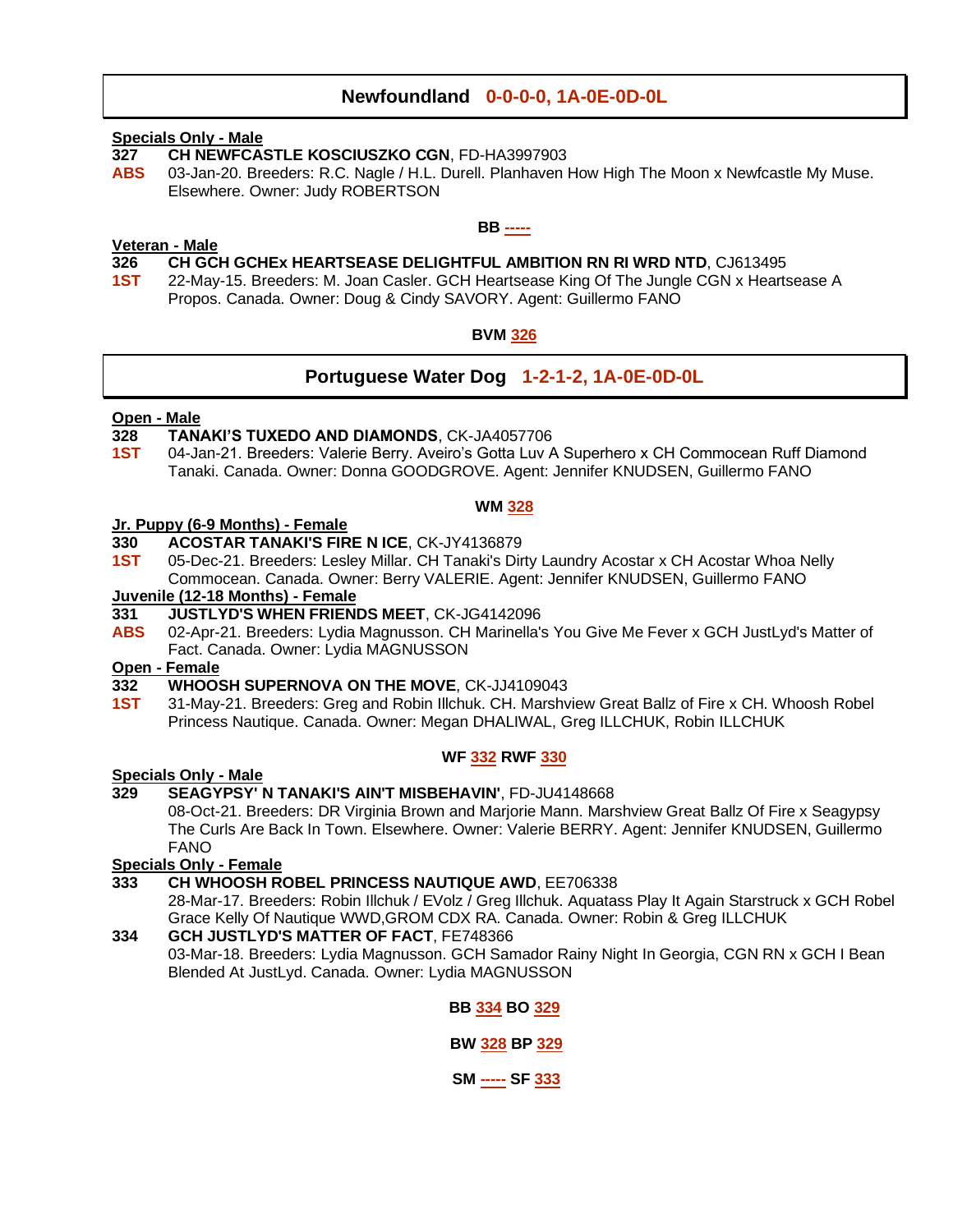#### **BREEDER/OWNER/HANDLER CLASS**

#### **334 GCH JUSTLYD'S MATTER OF FACT**, FE748366

03-Mar-18. Breeders: Lydia Magnusson. GCH Samador Rainy Night In Georgia, CGN RN x GCH I Bean Blended At JustLyd. Canada. Owner: Lydia MAGNUSSON

#### **Best BREEDER/OWNER/HANDLER CLASS 334**

#### **Rottweiler 1-0-1-0, 0A-0E-0D-0L**

#### **Juvenile (12-18 Months) - Male**

**335 DEBEAU'S THUNDER WENGEL**, CK-JL4116510

**1ST** 06-Jun-21. Breeders: Debeau Rottweilers. Bosko Von Lordsnladies x Flirt Vom Debeau. Canada. Owner: Jonathan WENGEL

#### **WM 335**

#### **Specials Only - Male**

#### **336 CH WATHAMAN'S DARE 2B CANADIAN EH**, FE782295 22-Mar-18. Breeders: Heather Smith. Big Beach Surfin Safari x GCH Wathaman's YouottaB N Pictures AGIS AGIJS IPS CD. Canada. Owner: Erin BONENFANT

**BB 336 SM -----**

#### **Samoyed 0-1-3-1, 1A-0E-0D-0L**

#### **Open - Female**

- **341 SANCHA'S CAFE AU LAIT**, CK-HL4005449
- **1ST** 04-Jun-20. Breeders: Patricia Cummins, Paul Cummins, Caitlin Gaffney. CH Sancha Y Krosspaw Yenesei Yeti x CH Sancha's White Noise. Canada. Owner: Patricia CUMMINS, Paul CUMMINS, Caitlin **GAFFNEY**

#### **WF 341**

#### **Specials Only - Male**

- **337 SNOWLEGEND GAZING ON A STAR**, CK-JU4130582
	- 29-Oct-21. Breeders: Larisa Salay. CH Snowlegend All EyeZ on Me x Elenius Life Virsavia. Canada. Owner: Jennifer MACKENZIE
- **345 CH POLAR MIST HEAVEN'S DRIVE**, FD-HU4060008 08-Oct-20. Breeders: Polar Mist (Lynette Blue and Ann Cozzi). CH Polar Mist Kick'N It Up x CH Polar Mist Wins The Race. Elsewhere. Owner: Audi SETIADI, Adriann ESTEBAN, Lynette BLUE. Agent: Jennifer DRIESSEN

#### **346 CH VANDERBILT'S SALT 'N PEPPER**, CK-JA4061676

**ABS** 02-Jan-21. Breeders: Owner. CH Vanderbilt's Habanero Pepper x CH Vanderbilts Strike A Pose. Canada. Owner: Judi ELFORD

**347 GCHB VANDERBILT'S LET THE MAGIC BEGIN NTD-M**, EQ735750 30-Aug-17. Breeders: Judi & Blair Elford. Polar Mist Kick Up The Party x Vanderbilt's Printemps Love Games. Canada. Owner: Tracey & John PARRY, Judi & Blair ELFORD

**Specials Only - Female**

**350 CH VANDERBILT'S TALK ABOUT LUCK**, CK-HS4024942 15-Sep-20. Breeders: Judi Elford. CH Vanderbilt's Sweet Talker x Vanderbilt's Strike A Chord. Canada. Owner: Judi ELFORD

#### **BB 350 BO 347**

#### **BP\_\_\_\_ SM 345**

**SF -----**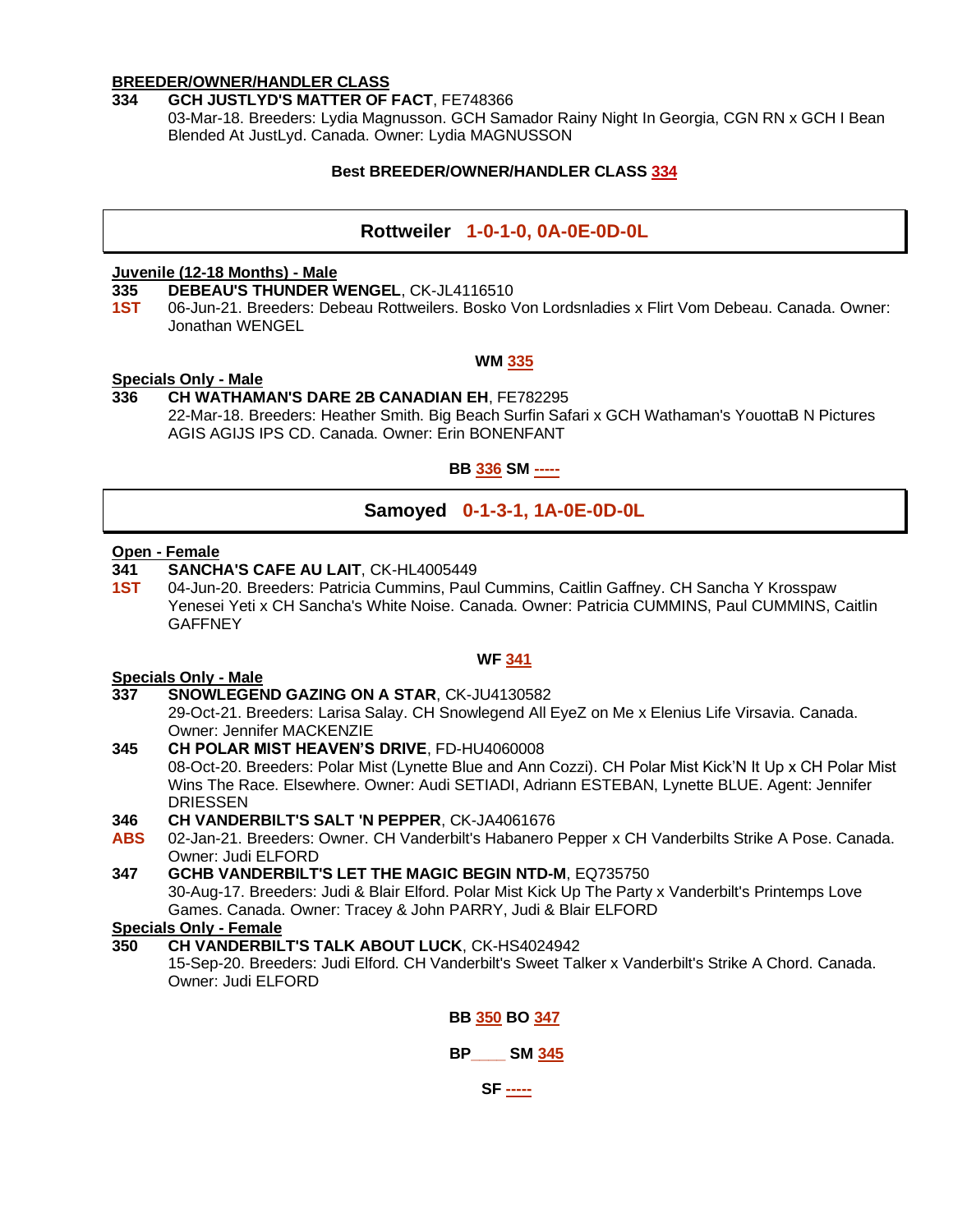#### **BREEDER/OWNER/HANDLER CLASS**

- **347 GCHB VANDERBILT'S LET THE MAGIC BEGIN NTD-M**, EQ735750 30-Aug-17. Breeders: Judi & Blair Elford. Polar Mist Kick Up The Party x Vanderbilt's Printemps Love Games. Canada. Owner: Tracey & John PARRY, Judi & Blair ELFORD
- **350 CH VANDERBILT'S TALK ABOUT LUCK**, CK-HS4024942 15-Sep-20. Breeders: Judi Elford. CH Vanderbilt's Sweet Talker x Vanderbilt's Strike A Chord. Canada. Owner: Judi ELFORD

#### **Best BREEDER/OWNER/HANDLER CLASS 350**

#### **Baby Puppy (4-6 Months) - Male**

**352 GANDALE 'N STARSTRUCK'S ARCTIC CLIPPER**, CK-KA4156757

**1ST** 20-Jan-22. Breeders: Sheri Dalton, Darlene Rautio, Cheri Hollenback. Starstruck 'N Cascade's Highlander x CH Starstruck 'N Gandale's Out of the Haze RA NS VA ETD. Canada. Owner: Sheri DALTON, Darlene RAUTIO

#### **BBPM 352**

#### **Baby Puppy (4-6 Months) - Female**

#### **353 GANDALE 'N STARSTRUCK'S BORN OF THE NORTH WIND**, CK-KA4156755

**1ST** 20-Jan-22. Breeders: Sheri Dalton, Darlene Rautio, Cheri Hollenback. Starstruck 'N Cascade's Highlander x CH Starstruck 'N Gandale's Out of the Haze RA NS VA ETD. Canada. Owner: Sheri DALTON, Darlene RAUTIO

#### **BBPF 353**

#### **Best Baby Puppy 352**

#### **Siberian Husky 0-0-1-0, 1A-0E-0D-0L**

#### **Bred By Exhibitor - Male**

- **354 WOLVEREEN DARTH VADER**, CK-JJ4098401
- **ABS** 19-May-21. Breeders: Cindy Foggitt. Wolvereen's Handsome Ransom of Alkas'iber x GCH Wolvereen The Force B With U. Canada. Owner: Cindy FOGGITT, Lin MAO

#### **WM -----**

#### **Specials Only - Male**

#### **355 GCHS REIGNING'S STORMSTRUCK WIND' N SNOW**, FD-GE3962421

31-Mar-19. Breeders: Nicole Barrozo. CH Snowmist Asari x Reigning Sky's Unstopabl Storm. Elsewhere. Owner: Dorothea ZILKE, Ray ZILKE. Agent: Jennifer DRIESSEN

#### **BB 355**

#### **Baby Puppy (4-6 Months) - Male**

- **356 SNOEBEAR'S REIGNING CRYSTAL FOUNTAIN**, TC-22100002934
- **1ST** 20-Dec-21. Breeders: Tim Terella. GCH Cryial Fountain J PSilver Fox x Jo-Kar's Sahara of Snoebear. Elsewhere. Owner: Dorothea ZILKE, Ray ZILKE

#### **BBPM 356**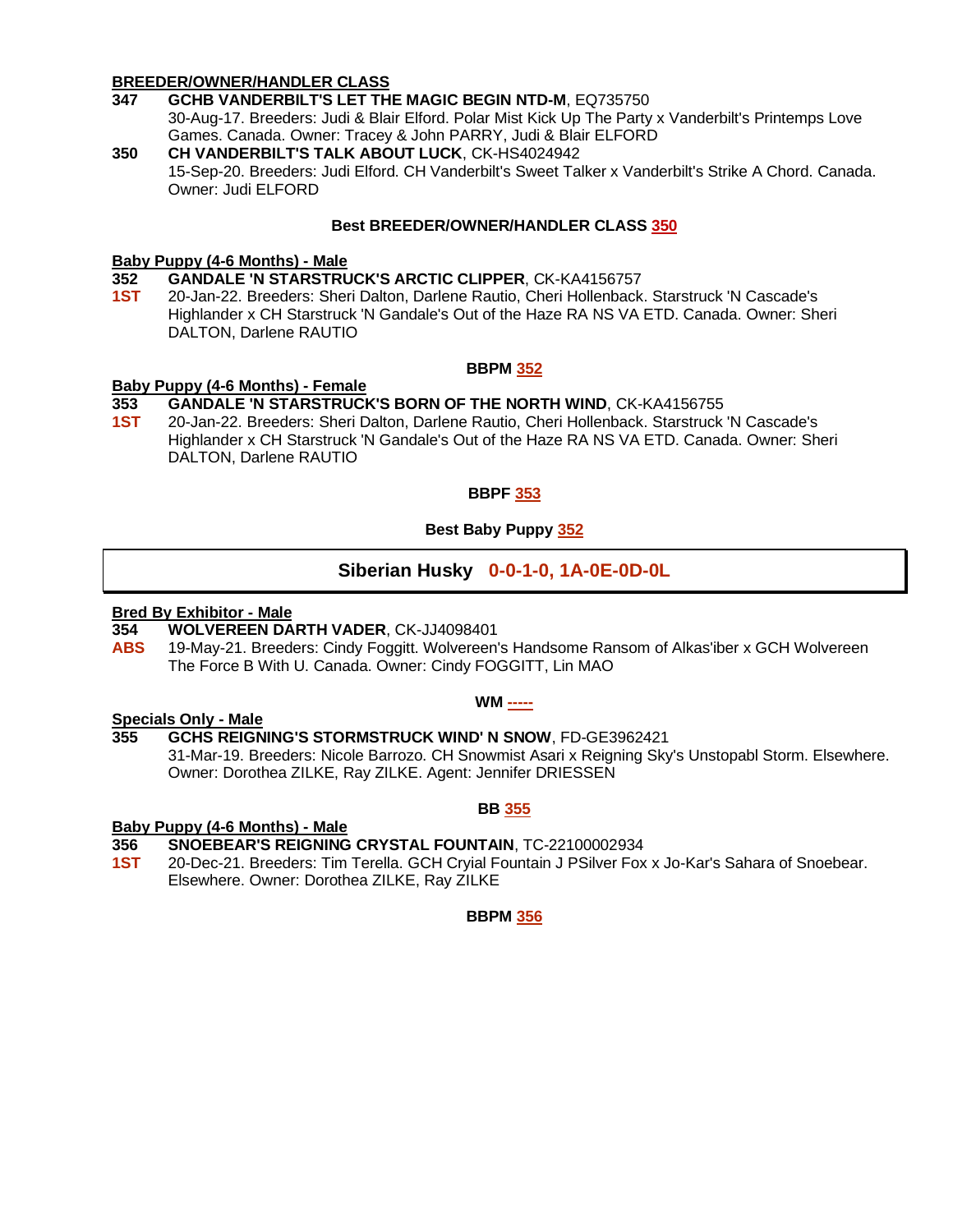| Group 1st          | <b>355</b> |
|--------------------|------------|
| Group 2nd          | <u>350</u> |
| Group 3rd          | 308        |
| Group 4th          | <u>318</u> |
| <b>Puppy</b>       | <u>321</u> |
| <b>Baby Puppy</b>  | 356        |
| Veteran            | <u>326</u> |
| <b>Altered 1st</b> | 303        |
| вон                | 350        |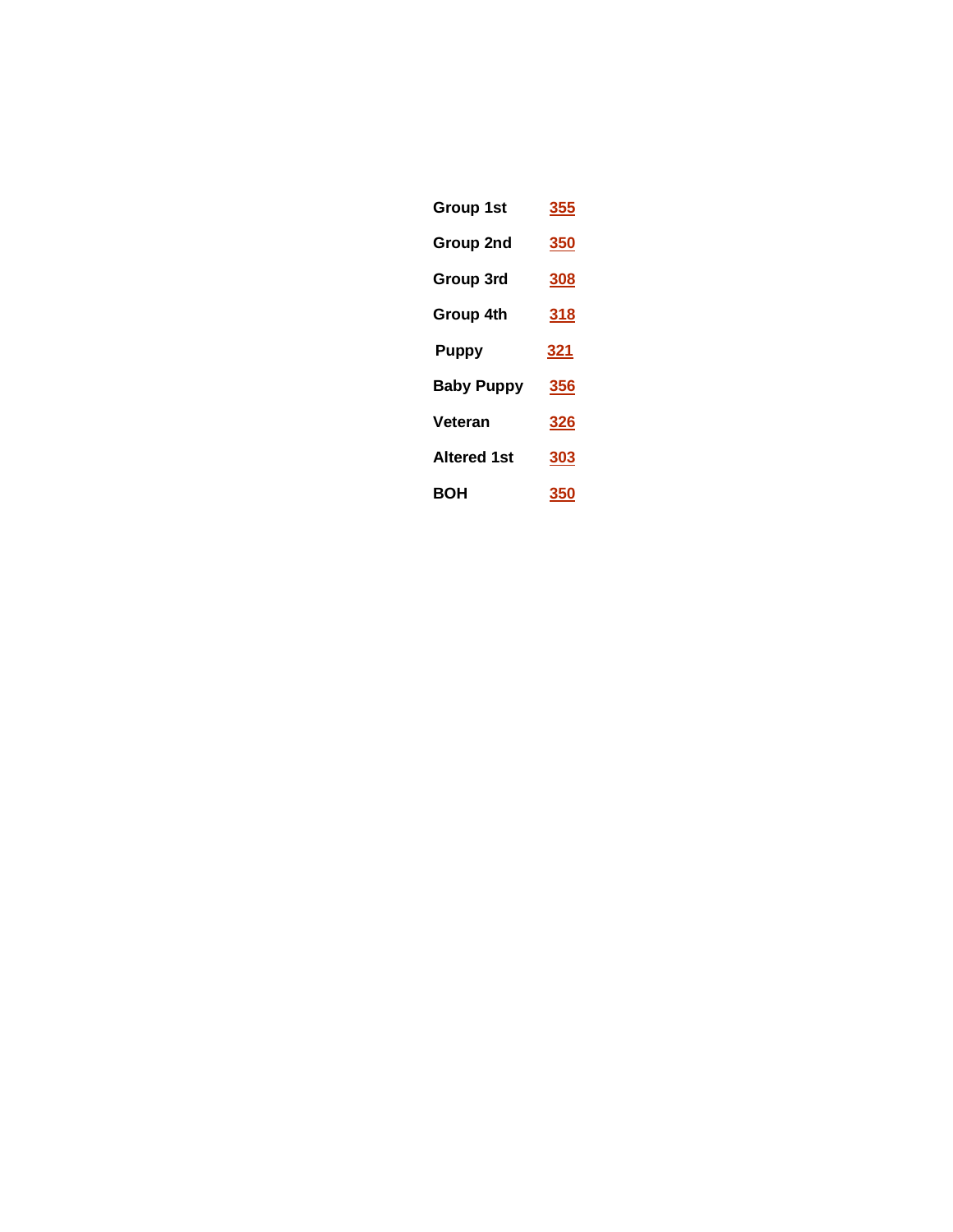### **Terriers**

#### **American Staffordshire Terrier 0-0-0-0, 1A-0E-0D-0L**

#### **Specials Only - Male**

#### **400 GR CH OTCH MICHL R REDNECK REFLECTION, CGN, RAE2,DD,HIC, DD**, 1121067

**ABS** 14-May-12. Breeders: Betty Michl / Kelli Watkins / Kelly Thorburn. Willynwood Redneck x Red Warrior Diva At Michl R. Elsewhere. Owner: Kelly THORBURN, Betty MICHL

#### **BB -----**

#### **Baby Puppy (4-6 Months) - Female**

- **401 MICHL R TOO MANY MARTINIS**, TC-22100003223
- **ABS** 17-Jan-22. Breeders: Kelly Thorburn, Betty Michl, Sara McDonald. Michl R Redneck Reflection x Michl R Fancy N Diamonds. Canada. Owner: Kelly THORBURN, Betty MICHL, Sara MCDONALD

#### **BBPF -----**

#### **Veteran - Male**

#### **400 GR CH OTCH MICHL R REDNECK REFLECTION, CGN, RAE2,DD,HIC, DD**, 1121067

**ABS** 14-May-12. Breeders: Betty Michl / Kelli Watkins / Kelly Thorburn. Willynwood Redneck x Red Warrior Diva At Michl R. Elsewhere. Owner: Kelly THORBURN, Betty MICHL

**BVM -----**

### **Australian Terrier 1-0-0-2, 0A-0E-0D-0L**

#### **Sr. Puppy (9-12 Months) - Male**

- **402 KIAYA'S BLAST OFF TO TIDEWALKER**, CK-JQ4123873
- **1ST** 04-Aug-21. Breeders: Jennifer Ward Rogers. CH Alinta Loch's Jolly Roger for Ryba x CH AceBreeders Dauntless. Canada. Owner: J Caren HOLTBY, Alan HANNEBAUER

#### **WM 402**

#### **Specials Only - Female**

- **404 GCHS RYBA'S SKYFALL**, 1139259 04-Jul-17. Breeders: Susan Bachman / Teresa Schreeder. Melukylan Zingaretti x Ryba's A Bit Risque. Elsewhere. Owner: Susan STOLLER. Agent: Pat GIGNAC
- **405 CH TIDEWALKER EPSILON GRACE**, HA384438 09-Jan-20. Breeders: J. Caren Holtby, Alan Hannebauer, Karen McColm. GCHS Ryba's and the Beat Goes on for Tera-K x CH Tidewalker Raincoast Gypsy. Canada. Owner: J.Caren HOLTBY, Alan HANNEBAUER, Karen MCCOLM

#### **BB 405 BO 402**

#### **BP 402 SF 404**

#### **BREEDER/OWNER/HANDLER CLASS**

#### **405 CH TIDEWALKER EPSILON GRACE**, HA384438

09-Jan-20. Breeders: J. Caren Holtby, Alan Hannebauer, Karen McColm. GCHS Ryba's and the Beat Goes on for Tera-K x CH Tidewalker Raincoast Gypsy. Canada. Owner: J.Caren HOLTBY, Alan HANNEBAUER, Karen MCCOLM

#### **Best BREEDER/OWNER/HANDLER CLASS 405**

### **Veteran - Female**

#### **403 GCH CH TIDEWALKER'S DIAMOND GLORY CGN RN RA ATD**, AA492064

**1ST** 23-Jan-13. Breeders: J. Caren Holtby,. AMCH Ryba's Call Me Irresponsible x GCH AMCH CH Dreamtime's Bollywood Kanti CGN RN RA. Canada. Owner: J. Caren HOLTBY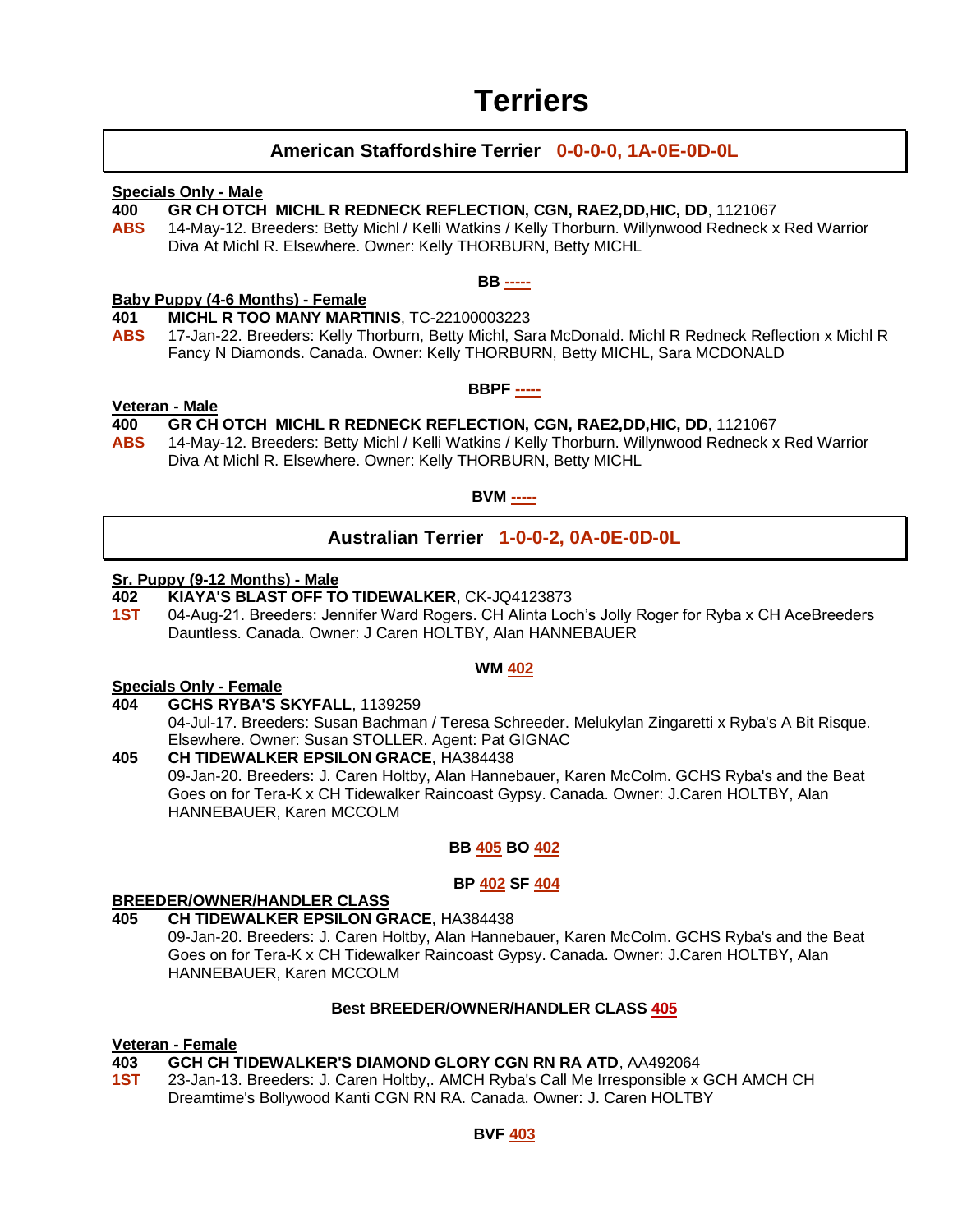#### **Border Terrier 1-1-0-0, 0A-0E-0D-0L**

#### **Sr. Puppy (9-12 Months) - Male**

- **406 FERNRIGG'S COLBY**, CK-JN4109757
- **1ST** 13-Jul-21. Breeders: Debbie Miyashita. Labernese Harvest Gold x Tiled Kilt's Peanut. Canada. Owner: Dianne JAKUBOWSKI

#### **WM 406**

#### **Open - Female 407 ELWHA'S LITTLE MISS CLEVER CLOGS**, FD-HL4017520

**1ST** 19-Jun-20. Breeders: Charoltte Metzler & Kathleen Bernal. Elwha's Super Surfer Dude x Elwha's Siren of the Deep Blue. Elsewhere. Owner: Anila RONDEAU

#### **WF 407**

#### **BB 406 BO 407**

#### **BW 406 BP 406**

**Bull Terrier 1-2-1-2, 0A-0E-0D-0L**

#### **Juvenile (12-18 Months) - Male**

- **408 ROZEHAVEN'S EASTERN HAAR**, CK-JA4075937
- **1ST** 15-Jan-21. Breeders: Christina Rozema. Busta Rhymes Let's Go Party Bulterier x CH GCH Luxury Avenue's Freyja of Rozehaven. Canada. Owner: Liz WOOTTON, Christina ROZEMA, Mark WOOTTON

#### **WM 408**

#### **Jr. Puppy (6-9 Months) - Female**

#### **409 DELICIOUS ABERNETHY**, FD-JW4151022

**1ST** 13-Nov-21. Breeders: Samantha Brown and Kurtis Brown. GCHB Delicious Shape of You x GCH Delicious Blue Bonnet. Elsewhere. Owner: Liz WOOTTON, Mark WOOTTON, Samantha BROWN, Kurtis BROWN

#### **Open - Female**

- **410 ROMCANA TZOOKA BAZOOKA**, CK-HU4029039
- **1ST** 30-Oct-20. Breeders: Romcana Bull Terriers. Teirwgwyn Top Gun x Romcana Jessie J. Canada. Owner: Nola SEMCZYSZYN, Kevin MAHER, Adi DRAGHICI

#### **WF 410 RWF 409**

#### **Specials Only - Male**

#### **411 GCH BRICKFIELD CRUSHER**, FD-HC4010526 15-Feb-20. Breeders: Tatiana Horvath. Meilow Silhouette From Megaville x Dofro's Mata Leao.

Elsewhere. Owner: Christina ROZEMA

### **Specials Only - Female**

**412 CH ROZEHAVEN'S SPRINGTIME ZEPHYR**, CK-JA4075935

15-Jan-21. Breeders: Christina Rozema. Busta Rhymes Let's Go Party Bulterrier x Luxury Avenue's Freyja of Rozehaven. Canada. Owner: Christina ROZEMA, Jessica MARTENS

### **413 GCH LUXURY AVENUE'S FREYJA OF ROZEHAVEN**, 1144089

03-Mar-19. Breeders: Sarah Green. Emperor Crixius Tenacious x Luxury Crystal. Elsewhere. Owner: Christina ROZEMA

#### **BB 412 BO 411**

**BW 410 BP 409**

**SM ----- SF 413**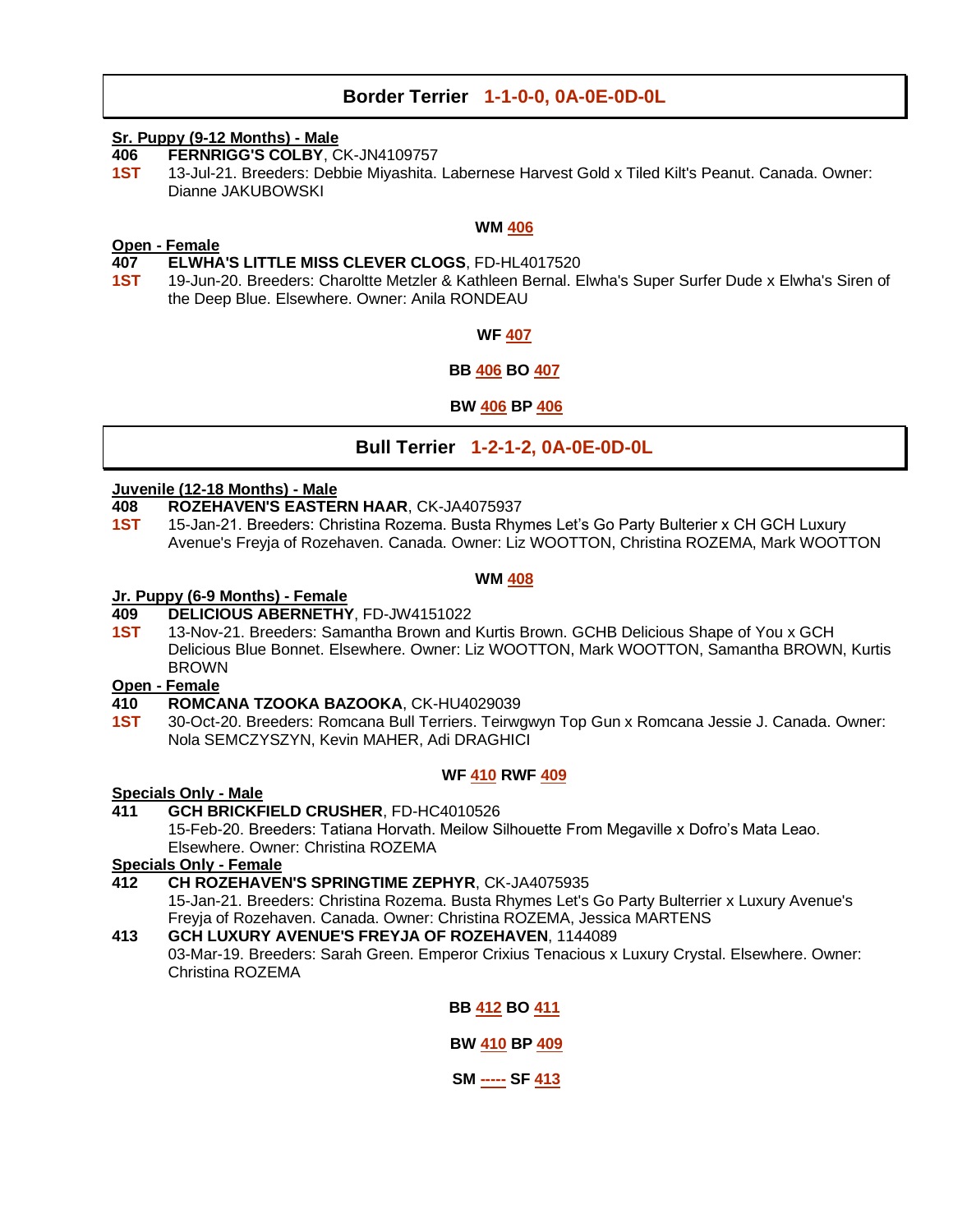#### **Bull Terrier (Miniature) 0-0-0-1, 0A-0E-0D-0L**

#### **Specials Only - Female**

**414 CH LOTUS' BOO SHEET**, FD-HU4136666

05-Oct-20. Breeders: Rowan and Luke Baggenstos. GCHG Enuf Bull Benmar Can't Touch This Omega x CH Bullter Ego Gossip Girl Lotus BCAT TKN. Elsewhere. Owner: Debbie CORNELL-CHARNESKI, Rowan BAGGENSTOS, Luke BAGGENSTOS

#### **BB 414**

#### **Cairn Terrier 1-2-0-1, 0A-0E-0D-0L**

#### **Juvenile (12-18 Months) - Male**

- **415 BRAEMAR SCOTCH BROOM SKYWALKER AT JANMAR**, FD-JJ4136403
- **1ST** 04-May-21. Breeders: Jamie Mchugh & Julia O'brien & Carol Onstad. Redcoat's Major Dude x Scotch Broom Islay Of The Isles. Elsewhere. Owner: Janet AMOR-GREVE

#### **WM 415**

#### **Jr. Puppy (6-9 Months) - Female**

- **417 KIAN'S CHRISTMAS MAGIC O'ISLE**, CK-JY4160450
- **1ST** 09-Dec-21. Breeders: Charlotte & Jeff Thompson and Margaret & Lawerance Jones. Lochlomond's Love of Life x GCH Kian's Shinning Willow O'Isle. Canada. Owner: Charlotte THOMPSON, Margaret JONES

#### **Juvenile (12-18 Months) - Female**

- **418 IZ'S SPRING FLING**, CK-JJ4136687
- **1ST** 23-May-21. Breeders: Ilean Danby. GCH Quarrydene's Wild At Heart x GCH Iz's Red Moon Rising. Canada. Owner: Ilean DANBY

#### **WF 418 RWF 417**

#### **Specials Only - Female**

#### **419 GCH IZ'S RED MOON RISING**, EL713352

03-Jun-17. Breeders: Lynda Fletcher-Gordon. GCh. Grayfriar's Max, CGN, RN, RA x Saucydog's Majestic Moon. Canada. Owner: Ilean DANBY

#### **BB 419 BO 415**

#### **BW 415 BP 417**

#### **SF -----**

#### **BREEDER/OWNER/HANDLER CLASS**

**418 IZ'S SPRING FLING**, CK-JJ4136687 23-May-21. Breeders: Ilean Danby. GCH Quarrydene's Wild At Heart x GCH Iz's Red Moon Rising. Canada. Owner: Ilean DANBY

#### **Best BREEDER/OWNER/HANDLER CLASS 418**

#### **Veteran - Male**

- **416 GCH GRAYFRIAR'S MAX CGN CD RN RA**, UG229001
- **1ST** 06-Apr-08. Breeders: June C. Charbonneau. Grayfriar's Sprocket x Grayfriar's Call To Glory. Canada. Owner: Ilean DANBY

**BVM 416**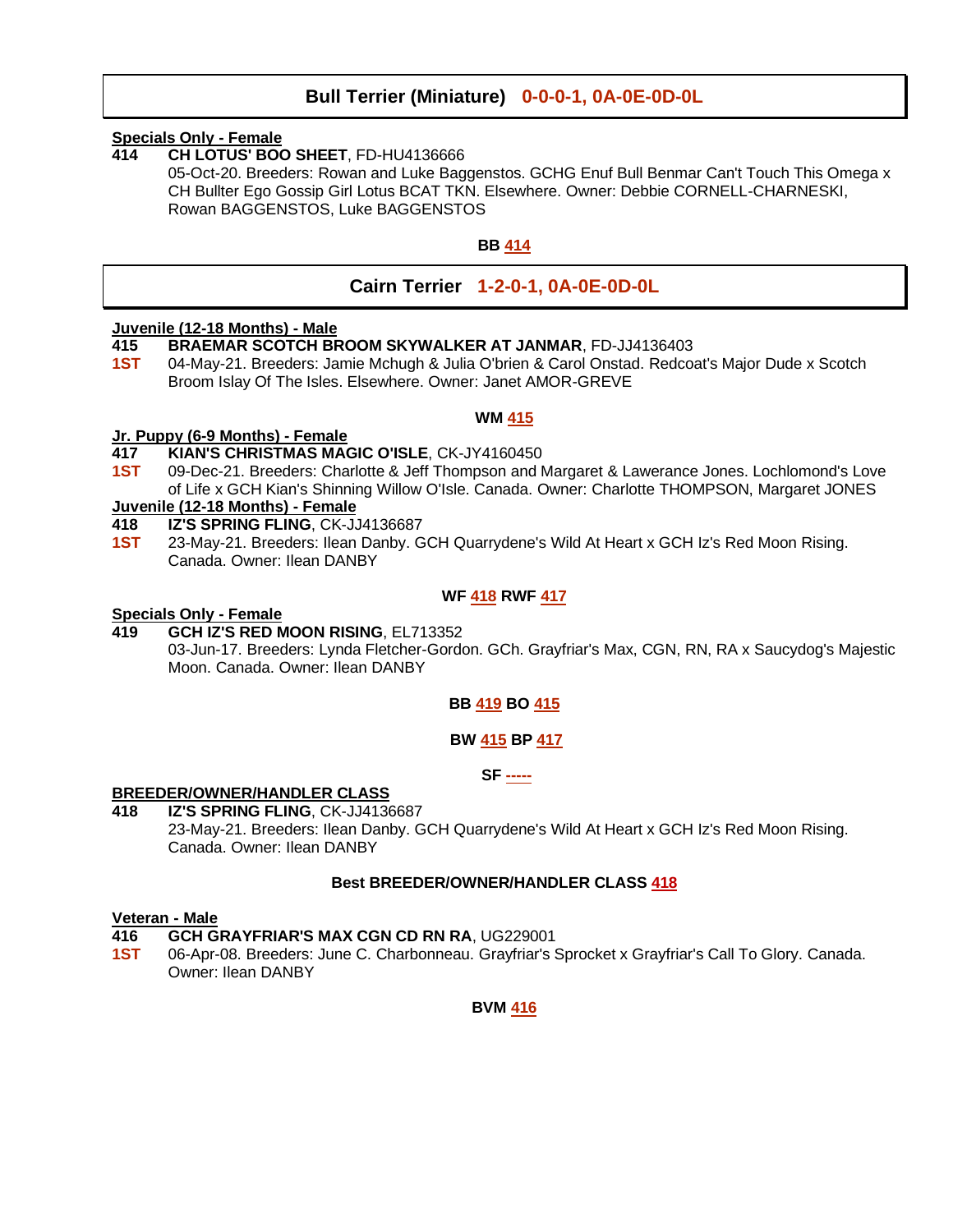#### **Irish Terrier 0-0-0-1, 0A-0E-0D-0L**

#### **Specials Only - Female**

**420 CH TAKALA TRAILS MADDISON**, CK-HN4016614

15-Jul-20. Breeders: Taryn Carr. Takala Trails Buddha x GCH Takala Trails Darcy. Canada. Owner: Taryn CARR, Michael OVERHOLT

#### **BB 420**

#### **Kerry Blue Terrier 0-1-0-0, 0A-0E-0D-1L**

#### **Jr. Puppy (6-9 Months) - Female**

**421 AVE FRAER HAPPY STAR**, TC-22100003026

**1ST** 09-Oct-21. Breeders: M.A. Danilova. WJW14 Loughborough Suite Luthar For Nash Avgust x Ave Fraer Unika Belleza. Elsewhere. Owner: Irina IVANOVA, Olga SPIRIDONOVA

#### **WF 421**

#### **BB 421 BP 421**

#### **Lakeland Terrier 1-1-0-0, 0A-0E-0D-0L**

#### **Open - Female**

- **423 SLICEY'S CHARLIZE THE ROSE OF TRALLEE**, FD-JJ4123984
- **1ST** 28-May-21. Breeders: D Lorrain. CH James Dean Del Benaco x Slicey Daughter Of Darkness. Elsewhere. Owner: Barbara WARD

#### **WF 423**

#### **BB 423 BO -----**

#### **BW -----**

#### **Altered - Male**

- **424 TOLYN'S ROCKETMAN AT CALIENTE (USA)**, 1139627
- **1ST** 01-Feb-18. Breeders: Lynn McCain. CH Baishan Chihenne Band (Luna) x CH Tolyn's Victorian Lace. Elsewhere. Owner: Carla CAMPBELL

#### **BAM 424**

#### **Norfolk Terrier 0-0-0-1, 0A-0E-0D-0L**

#### **Specials Only - Female**

**425 CH MAX-WELL'S HONEYBEE AT RIDGEFOLK NTD RATN**, CK-HW4062029

13-Nov-20. Breeders: Kirsi Larjava and Barbara Miller. CH Max-Well's Cool Water 2nd x GCH Max Well's Bumble Bee. Canada. Owner: Kirsi LARJAVA

**BB 425**

#### **Norwich Terrier 1-2-1-0, 0A-0E-0D-0L**

#### **Open - Male**

- **427 PHOENIX'S DREAM BLACK CORSAR**, FD-EE4070527
- **1ST** 23-Mar-17. Breeders: Lucrecia Aramburu. Yamazzi Iz Plushevih Snov x Braid Nouz I Am Special For You. Elsewhere. Owner: Sandy KELLER, Kelly GREIR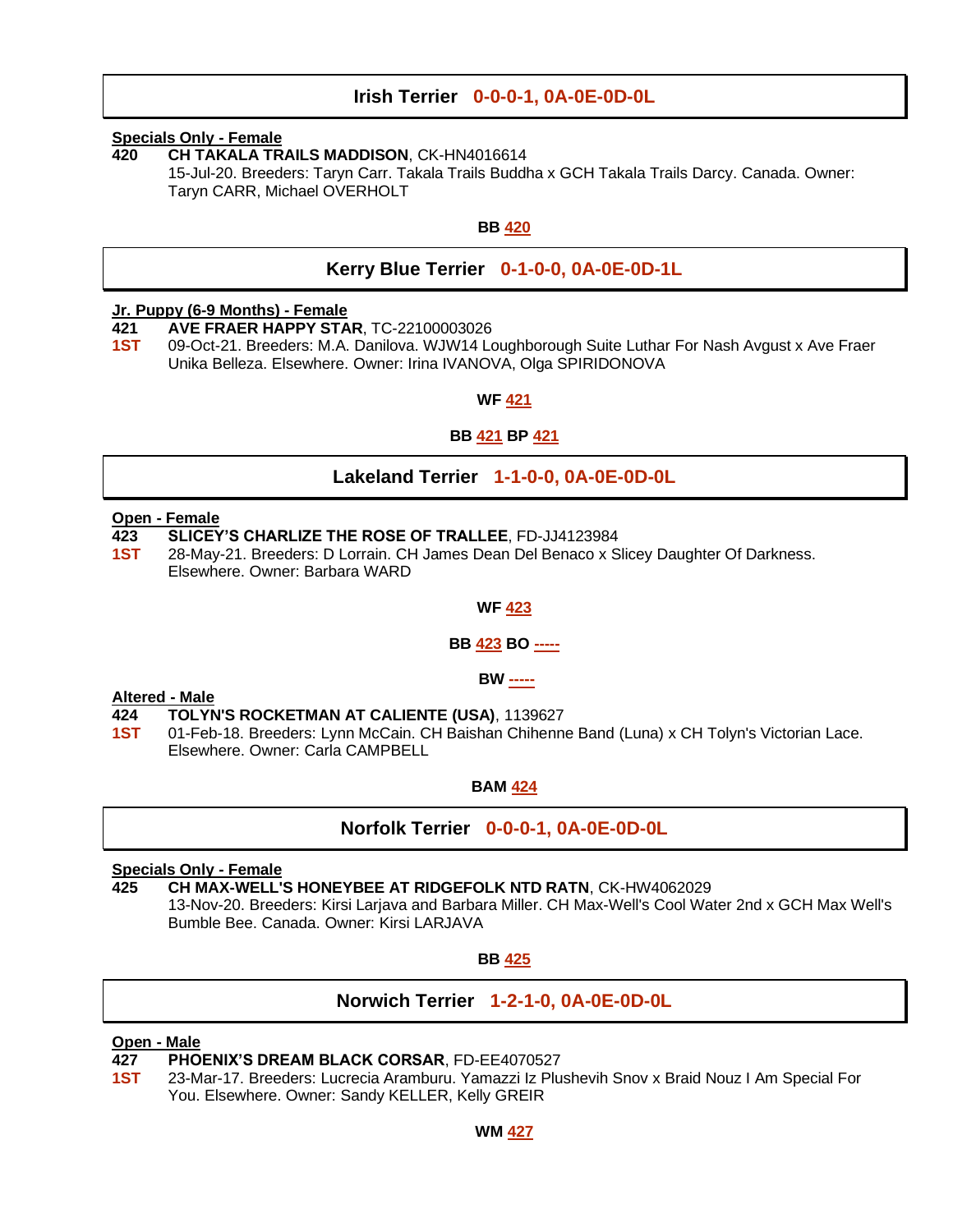#### **Sr. Puppy (9-12 Months) - Female**

**428 WICHUNT'S NIGHT BIRD**, CK-JQ4115581

**1ST** 27-Aug-21. Breeders: Sandy Keller and Kelly Greir. CH Wichunt Just enough Swagger x Bat Girl De Blackhill. Canada. Owner: Sandy KELLER, Kelly GREIR

#### **Open - Female**

#### **429 CASTANEWF'S ONE RED SHOE**, FC747429

**1ST** 07-Feb-18. Breeders: Denise Castonguay & Betty McDonnell. CH Amblegreen Top Notch x Kilyka's See Ya Later. Canada. Owner: Judy MCCULLOCH

#### **WF 429 RWF 428**

#### **Specials Only - Male**

**426 CH AMBLEGREEN DEN-MAR'S ALL IN**, FD-JN4140111 30-Jul-21. Breeders: Heather Tomlins and Marie Cato. Rouletta Lucky Stars x Den-Mar's Amblegreen Copper Moon. Elsewhere. Owner: Cyndy MONK, Heather TOMLINS, Marie CATO

#### **BB 427 BO 429**

#### **BW 427 BP 426**

#### **SM 426**

#### **Russell Terrier 0-0-0-1, 1A-0E-0D-0L**

#### **Open - Male**

- **430 AIMHI RUNNIN WITH THE DEVIL**, MN-HQ4120479
- **ABS** 09-Aug-20. Breeders: Amy Rutherford. Tarquin Terrydale Make Some Noise x D.B.F. Aimhi Party At Pebble Beach. Elsewhere. Owner: Kerry NORMAN, George MACDONALD

#### **WM -----**

#### **Specials Only - Female**

**432 CH RUSSHAVEN'S HAVING A BALL AT BALLYMOON**, MN-JU4139580 03-Oct-21. Breeders: Sandra Keller & Kelly Grier. CH Poole's Ide Foxfield's a Little Bit More x Foxfield Special Delivery for Russhaven. Canada. Owner: Kelly NORDMAN, Sandra KELLER, Kelly GRIER

**BB 432 BO -----**

**BP 432**

**Schnauzer (Miniature) 0-3-2-0, 1A-0E-0D-1L**

#### **Juvenile (12-18 Months) - Female**

#### **434 EMPIRE'S STARGATE TO THE MOON**, CK-JL4114841

- **1ST** 16-Jun-21. Breeders: Vicki Stephens & Gregory Stephens. GCHS Empire Dreamaker Hot Tip x Empire Stargate Continuum. Canada. Owner: Vicki STEPHENS, Gregory STEPHENS. Agent: CORNELL **CHARNESKI**
- **435 KINSEY'S MIMICKER PRACTICALLY MAGIC**, TC-22100002923
- **ABS** 24-May-21. Breeders: Mathew Wigen. GCHS Kinsey's Gargolas Tempting Fate x Kinsey's Princess Arya House of Gargolas. Elsewhere. Owner: Sandi MALCOLM

#### **Canadian Bred - Female**

- **436 MIMICKER'S GADABOUT**, EN734301
- **1ST** 02-Jul-17. Breeders: Sandi and Bob Malcolm. CH Kruse's High Interest x CH Mimicker's Curtainupbernadette. Canada. Owner: Sandi and Bob MALCOLM. Agent: Lynne SMITH

#### **Open - Female**

- **437 MIMICKER'S CATCH MY FANCY**, DE661538
- **1ST** 18-Mar-16. Breeders: Sandi and Bob Malcolm. CH Kruse's High Interest x CH Mimicker's Dreaming Jackpots. Canada. Owner: Sandi MALCOLM. Agent: Lynne SMITH

#### **WF 434 RWF 437**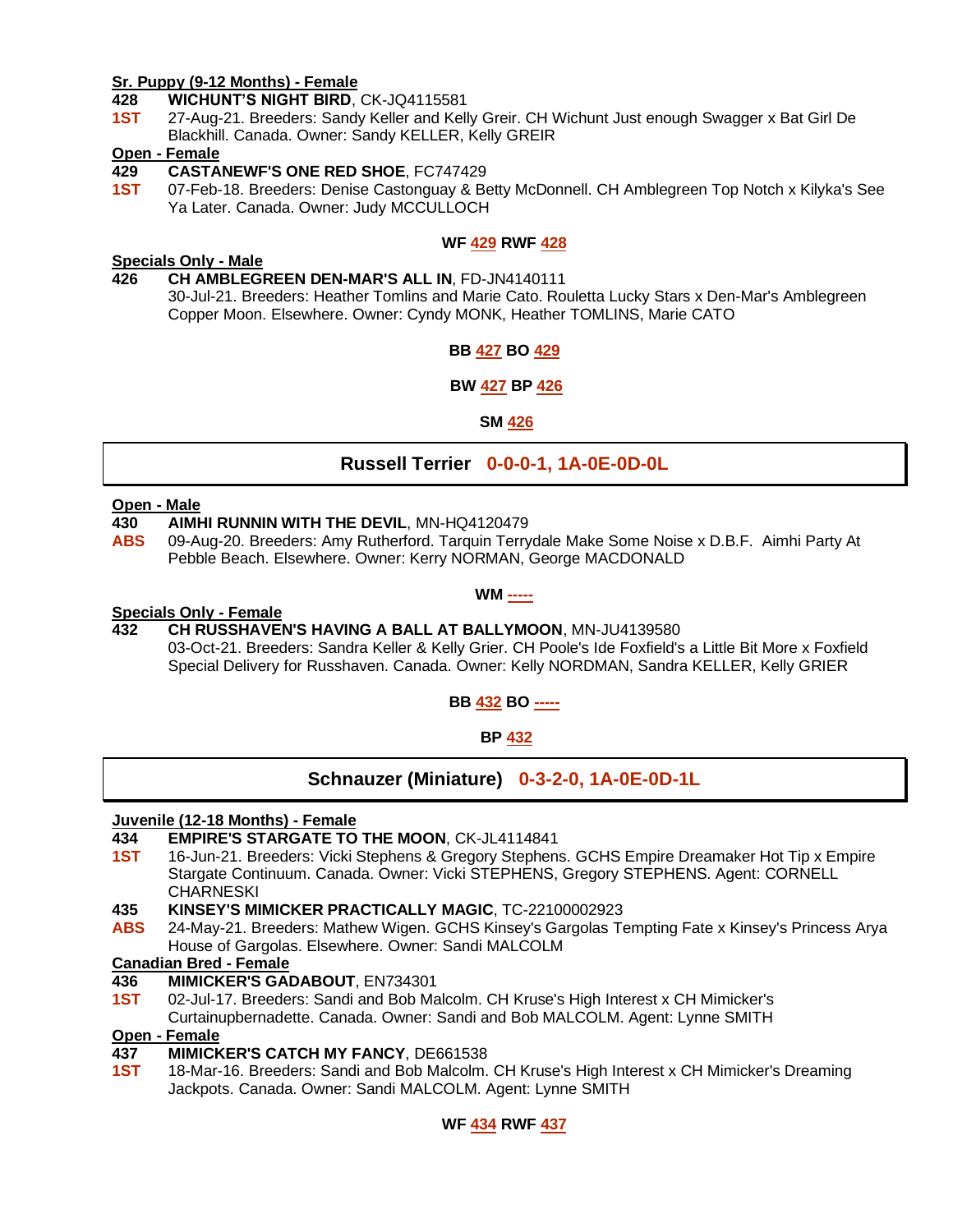#### **Specials Only - Male**

**433 DREAMAKER FLAMING FURY**, CK-JQ4113009

01-Aug-21. Breeders: Kenneth Allen. GCH Dreamaker High Flyer x Dreamaker Takes My Breath Away. Canada. Owner: Kenneth ALLEN

**438 GCHS EMPIRE DREAMAKER HOT TIP**, DL669156 24-Jun-16. Breeders: G. & V. Stephens / K. & E. Allen. Bravo's Tipping Point x GCH Empire Dreamaker Inspiration. Canada. Owner: Vicki & Greg STEPHENS. Agent: Debbie CORNELL-CHARNESKI

#### **BB 438 BO 434**

#### **BP 433 SM 433**

#### **BREEDER/OWNER/HANDLER CLASS**

- **433 DREAMAKER FLAMING FURY**, CK-JQ4113009 01-Aug-21. Breeders: Kenneth Allen. GCH Dreamaker High Flyer x Dreamaker Takes My Breath Away. Canada. Owner: Kenneth ALLEN
- **439 GCH CH. MIMICKER'S HIGH MAINTENANCE**, AW539355 15-Nov-13. Breeders: Sandi & Bob Malcolm. CH Ch. Mystique's Smoooth Sailing x CH Ch. Mimicker's Daydream Believer. Canada. Owner: Sandi & Bob MALCOLM

#### **Best BREEDER/OWNER/HANDLER CLASS 433**

#### **Veteran - Male**

#### **439 GCH CH. MIMICKER'S HIGH MAINTENANCE**, AW539355

**1ST** 15-Nov-13. Breeders: Sandi & Bob Malcolm. CH Ch. Mystique's Smoooth Sailing x CH Ch. Mimicker's Daydream Believer. Canada. Owner: Sandi & Bob MALCOLM

#### **BVM 439**

#### **Scottish Terrier 2-1-1-1, 0A-0E-0D-3L**

#### **Sr. Puppy (9-12 Months) - Male**

- **440 MCVAN'S STAR LORD**, TC-22100003227
- **1ST** 26-Jun-21. Breeders: Vandra Huber and Cheryl James. GCHG McVan's Flash Gordan x Gch Ch. McVan's Total Eclipse. Elsewhere. Owner: Vandra HUBER, Cheryl JAMES

#### **Open - Male**

- **441 BLACK THISTLE ONCE IN A BLUE MOON**, TC-22100003226
- **1ST** 10-Dec-19. Breeders: Julie and Lisa Hasselby. Woburn Barbary Iron Man x McVan's North Star Rising. Elsewhere. Owner: Vandra HUBER, Michael KROLEWSKI

#### **WM 440 RWM 441**

#### **Juvenile (12-18 Months) - Female**

#### **442 MCVAN'S BIPPITY BOPPITY BOO**, TC-22100003225

**1ST** 21-Feb-21. Breeders: Dr. Vandra L. Huber and Michael Krolewski & Dorene Cross. CH McVan's Big Bopper at Beameups x CH McVan's Super Nova at Beameups. Elsewhere. Owner: Vandra HUBER, Michael KROLEWSKI

#### **Specials Only - Male**

### **WF 442**

**443 CH GLENFRASER'S SKYE RYDER**, CK-JJ4103762

05-May-21. Breeders: Darlene Lenfesty and Barry Truax. GCH Macbrechin's Rolling Thunder x GCH Glenfraser's Islay Rose. Canada. Owner: Maggie MCILWAINE, Barry TRUAX, Darlene LENFESTY **Specials Only - Female**

#### **444 CH DUNSMUIR GLENBY DEVIL`S SPRITE**, GA816610

28-Jan-19. Breeders: Jackie Marriott / Christine Stephens. Glenby`s Bright Adventure x GCH Dunsmuir`s Black Ice Encore. Canada. Owner: Jackie MARRIOTT, Christine STEPHENS. Agent: Lisa WRIGHT

#### **BB 444 BO 440**

**BW 440 BP 440**

**SM 443 SF -----**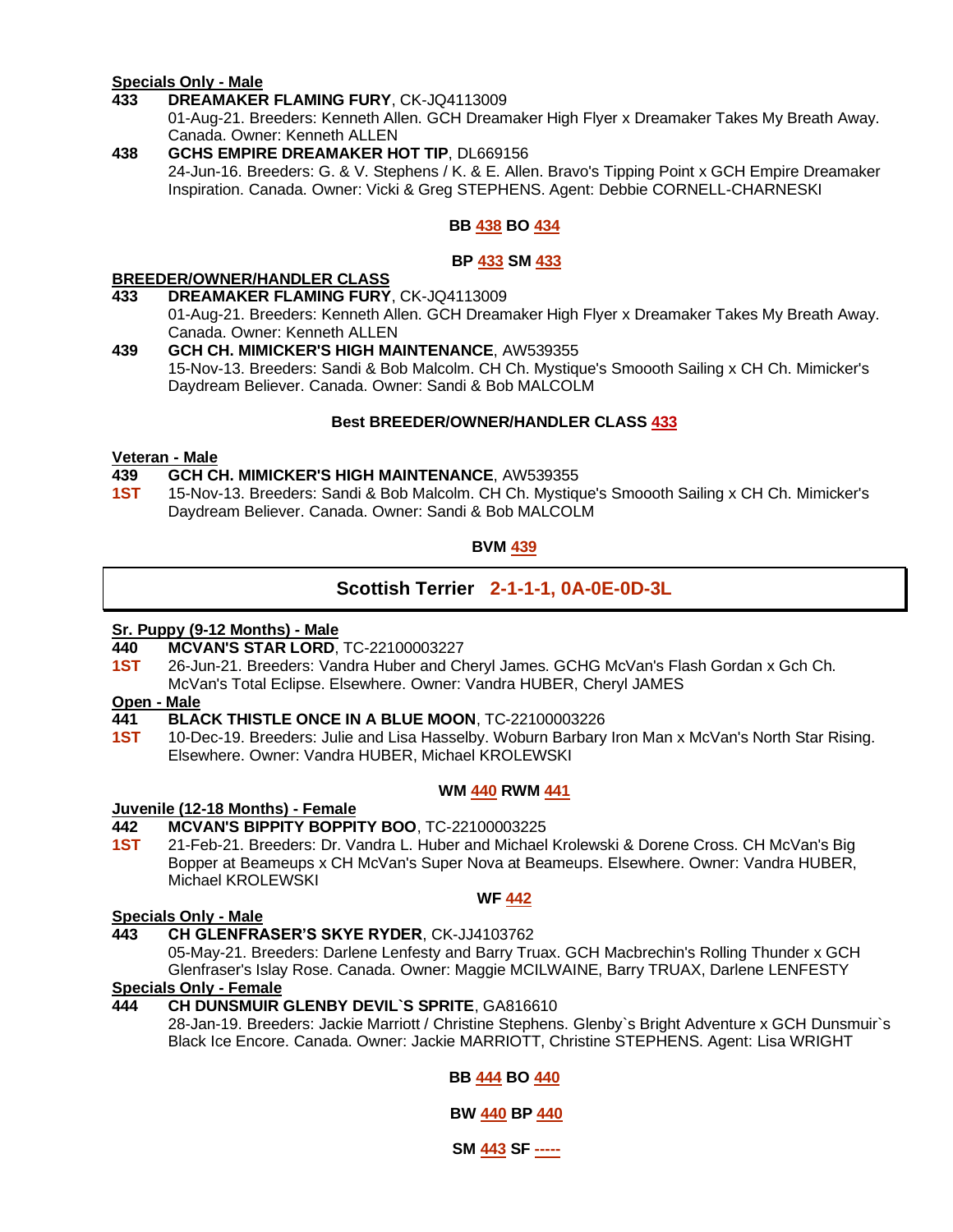#### **BREEDER/OWNER/HANDLER CLASS**

**440 MCVAN'S STAR LORD**, TC-22100003227

26-Jun-21. Breeders: Vandra Huber and Cheryl James. GCHG McVan's Flash Gordan x Gch Ch. McVan's Total Eclipse. Elsewhere. Owner: Vandra HUBER, Cheryl JAMES

**442 MCVAN'S BIPPITY BOPPITY BOO**, TC-22100003225 21-Feb-21. Breeders: Dr. Vandra L. Huber and Michael Krolewski & Dorene Cross. CH McVan's Big Bopper at Beameups x CH McVan's Super Nova at Beameups. Elsewhere. Owner: Vandra HUBER, Michael KROLEWSKI

#### **443 CH GLENFRASER'S SKYE RYDER**, CK-JJ4103762 05-May-21. Breeders: Darlene Lenfesty and Barry Truax. GCH Macbrechin's Rolling Thunder x GCH Glenfraser's Islay Rose. Canada. Owner: Maggie MCILWAINE, Barry TRUAX, Darlene LENFESTY

#### **Best BREEDER/OWNER/HANDLER CLASS 443**

#### **Sealyham Terrier 0-1-1-0, 0A-0E-0D-0L**

#### **Sr. Puppy (9-12 Months) - Female**

- **445 ROCGLEN GINGER HELIABEL**, CK-JL4131854
- **1ST** 25-Jun-21. Breeders: Florence Yunik. GCH Rosgaards Eirian Morrison x Fable Farms As White As Snow. Canada. Owner: Florence YUNIK. Agent: CORNELL-CHARNESKI

#### **WF 445**

#### **Specials Only - Male**

**446 GCH ROSGAARDS EIRIAN MORRISON**, 1138575 21-Sep-15. Breeders: Anne Marie Rosgaard. Forlegd Moto Moto x Whitepepper's Peg O My Heart. Elsewhere. Owner: Florence YUNIK. Agent: Debbie CORNELL- CHARNESKI

#### **BB 446 BO 445**

#### **BP 445**

#### **Skye Terrier 1-0-0-0, 0A-0E-0D-1L**

#### **Open - Male**

**447 KOMETA ROSSI KOVID**, TC-21100001681

**1ST** 11-Nov-20. Breeders: Olga Seitz. Kingly Present IZ PSOV Grada x Calendar Girl Moravia Campanella. Elsewhere. Owner: Rebecca SAPALA

#### **WM 447**

#### **BB 447**

#### **Soft-Coated Wheaten Terrier 0-1-0-0, 0A-0E-0D-0L**

#### **Bred By Exhibitor - Female**

**448 GREENTREE LADY O'CASHEL**, CK-HS4040443

**1ST** 05-Sep-20. Breeders: J & P Rogers; B McDonald. GCH Greentree Olympic Charm x GCH Greentree Preakness Express To Cashel. Canada. Owner: J & P ROGERS

#### **WF 448**

#### **BB 448**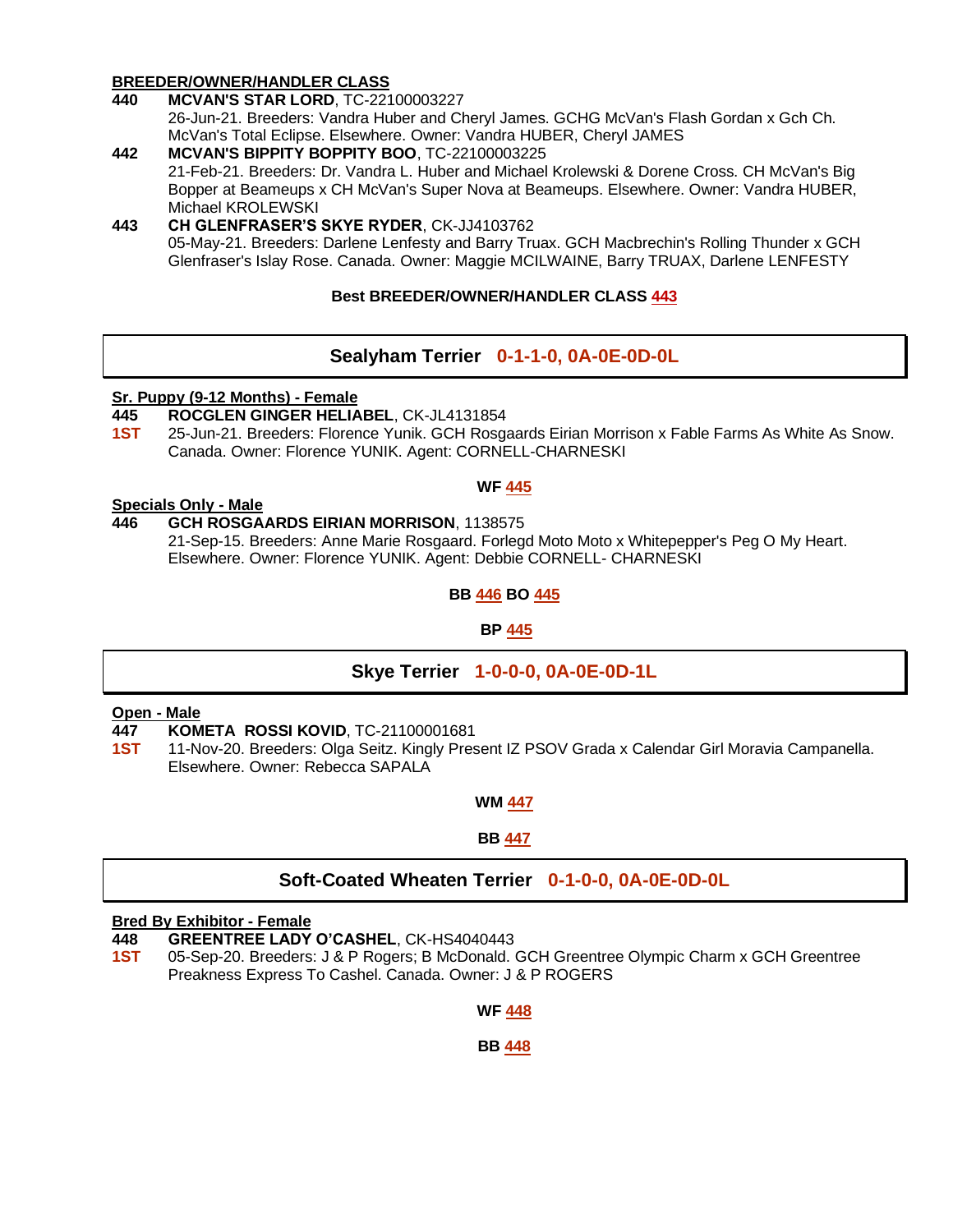#### **Staffordshire Bull Terrier 2-2-3-1, 0A-0E-0D-0L**

#### **Juvenile (12-18 Months) - Male**

- **449 DISTAFF CHUFFED TO BITS**, CK-JE4081857
- **1ST** 20-Mar-21. Breeders: Trudy Hanson. Distaff smokin' joe x Belnite dark Artemis. Canada. Owner: Nicole **SAXBY**

#### **Canadian Bred - Male**

- **450 TAKALA TRAILS ANGUS**, FJ761308
- **1ST** 23-May-18. Breeders: Taryn Carr. Bainbridge of Cradley Heath x Takala Trails Ravon. Canada. Owner: Taryn CARR

#### **WM 450 RWM 449**

#### **Juvenile (12-18 Months) - Female**

- **451 DISTAFF DAZZLING DISPLAY CGN NTD ITD ATD ETD TDCH**, CK-JE4078927
- **1ST** 20-Mar-21. Breeders: Trudy Hanson. Distaff Smokin' Joe x Belnite Dark Artemis. Canada. Owner: Kayla WEREZAK

#### **Canadian Bred - Female**

- **452 TAKALA TRAILS ISABELLA 2ND**, CK-JJ4096852
- **1ST** 17-May-21. Breeders: Taryn Carr, Jennifer Fink. Takala Trails Angus x CH Takala Trails Shasta Star. Canada. Owner: Mary CARR

#### **WF 452 RWF 451**

#### **Specials Only - Male**

**453 GCH HILLSIDE HOUND OF BASKERVILLES CGN RN RA RE RM NTD ITD ATD ETD TDCH TDGCH**, GG396423

13-Apr-19. Breeders: Krista Macpherson / Patrick Balazs. CH Distaff Bilmora Buster x GCH Distaff Dark Star. Canada. Owner: Kayla WEREZAK

- **454 GCH QWIK N THIK DIG A LITTLE DEEPER SDIN SDN NTD RATN**, 1138996 28-Oct-17. Breeders: Kari & Mike Ketchum. Be Bold Bright Star x Distaff n Redline @ Qwik n Thik CAA. Elsewhere. Owner: Sara MCDONALD
- **455 CH TAKALA TRAILS GINGER GOODWIN**, CK-JJ4098084 17-May-21. Breeders: Taryn Carr, Jennifer Fink. Takala Trails Angus x CH Takala Trails Shasta Star. Canada. Owner: Mary CARR, Sherri DENNISON

#### **Specials Only - Female**

**456 CH BRAVE SPIRIT TEYA MY UNREAL JEWEL**, FD-HY4132746 02-Dec-20. Breeders: Tatyana Gurievskaya. GCH Aarukabulls Billy Boy x GCH Brave Spirit Flor De Lirio Blanco. Elsewhere. Owner: Sara MCDONALD, Kelly THORBURN

**BB 450 BO 456**

**BW 450 SM -----**

**SF -----**

#### **Welsh Terrier 0-0-0-0, 1A-0E-0D-0L**

#### **Specials Only - Female**

- **457 CH GCH DARWYN'S NOTORIOUS**, CK-HU4040177
- **ABS** 20-Oct-20. Breeders: Larisa Hotchin. CH GCH Darwyn's Trail Blazer CA NS x Darwyn's Lady Rona. Canada. Owner: Larisa HOTCHIN

#### **BREEDER/OWNER/HANDLER CLASS**

**457 CH GCH DARWYN'S NOTORIOUS**, CK-HU4040177

20-Oct-20. Breeders: Larisa Hotchin. CH GCH Darwyn's Trail Blazer CA NS x Darwyn's Lady Rona. Canada. Owner: Larisa HOTCHIN

**BB -----**

#### **Best BREEDER/OWNER/HANDLER CLASS \_\_\_\_\_\_\_\_**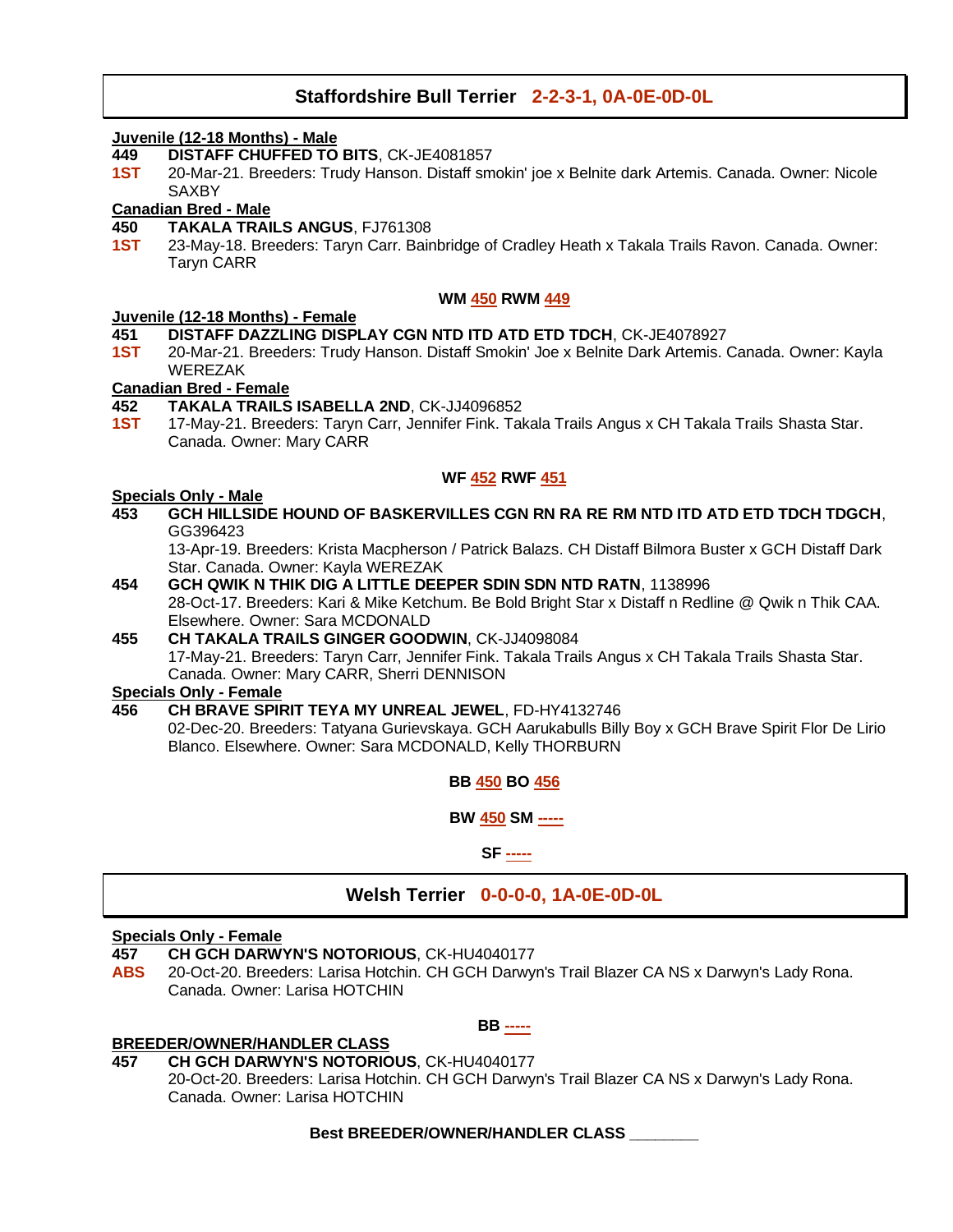#### **West Highland White Terrier 2-3-1-1, 2A-0E-0D-0L**

#### **Jr. Puppy (6-9 Months) - Male**

- **458 WINDACRE FUN TIMES AT MYSTICGOLD**, CK-JY4148924
- **1ST** 09-Dec-21. Breeders: Linda Carmichael. CH Windacre We Got A Barrel Of Fun x Windacre Kosmo Effect. Canada. Owner: Kelly GREIR

#### **Sr. Puppy (9-12 Months) - Male**

- **459 MYSTICGOLD'S BOOM BOOM BOOM**, CK-JL4113377
- **ABS** 25-Jun-21. Breeders: Kelly Ann Greir. CH Happy White Lexus x CH Mysticgold's Chica Chica Boom Boom. Canada. Owner: Kelly GREIR

#### **Juvenile (12-18 Months) - Male**

#### **460 LADYLEIGH'S ORIGINAL RECIPE**, CK-JJ4106799

**1ST** 27-May-21. Breeders: Catherine Hamilton. CH Skyfall Devil In Disguise x CH Deldawn Ladyleigh Mercedes. Canada. Owner: Lindsey COWAN

#### **WM 460 RWM 458**

#### **Juvenile (12-18 Months) - Female**

- **461 SEAWEST HERE COMES DOLLY**, CK-JE4072710
- **ABS** 19-Mar-21. Breeders: Katherine Kovalcik and Ramona Coulombe. CH Skyfall Devil in Disguise x Seawest I Love Lucy. Canada. Owner: Katherine KOVALCIK, Ramona COULOMBE

#### **462 SEAWEST BONNIE DAY**, CK-JE4074273

**1ST** 19-Mar-21. Breeders: Katherine Kovalcik and Ramona Coulombe. CH Skyfall Devil in Disguise x Seawest I Love Lucy. Canada. Owner: Katherine KOVALCIK, Jane CASSIE

#### **Open - Female**

- **463 MYSTICGOLD'S HEARTBREAKER**, CK-HU4054298
- **1ST** 17-Oct-20. Breeders: Kelly Ann Greir. CH Brait Nouz Glad To Be With You x CH Mysticgold's Heart and Soul. Canada. Owner: Kelly GREIR

#### **WF 462 RWF 463**

#### **Specials Only - Male**

#### **464 CH SKYEHIGH'S VIDEO GAME**, CK-GJ3966496

26-May-19. Breeders: Lindy Barrow. CH Whitebriar Just Google It x CH Skyehigh's High Class. Canada. Owner: Lindy BARROW. Agent: David GIGNAC

#### **Specials Only - Female**

#### **465 CH LADYLEIGH SHE'S COOKING NOW**, CK-JJ4106800

27-May-21. Breeders: Catherine Hamilton. Am/Can Ch Skyfall Devil In Disguise x Can Ch Deldawn Ladyleigh Mercedes. Canada. Owner: Catherine HAMILTON

#### **BB 464 BO 465**

#### **BW 460 BP 458**

#### **SM ----- SF -----**

#### **Altered - Female**

#### **466 GCH ABSOLUTE GEM DEVIL IN DISGUISE CGN NS**, 1138965

**1ST** 14-May-17. Breeders: Monika Marchanska. Westicon Highland Hunter x Maybe Devil In Disguise. Elsewhere. Owner: Marie SCHINDLE. Agent: Jen KNUDSEN

#### **BAF 466**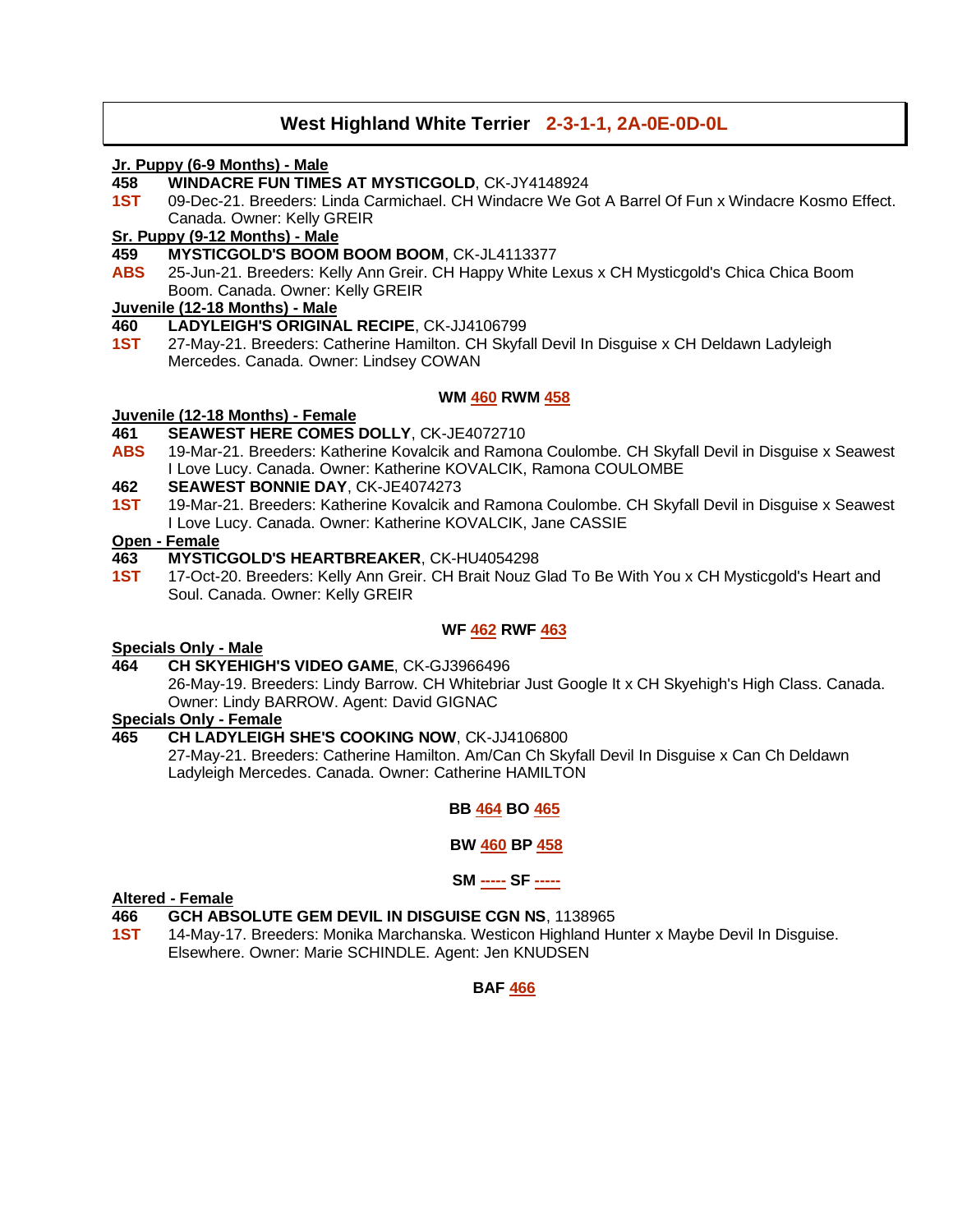- **Group 1st 464 Group 2nd 444**
- **Group 3rd 438**
- **Group 4th 432**
- **Puppy 432**
- **Baby Puppy -----**
- **Veteran 403**
- **Altered 1st 424**
- **Altered 2nd 433**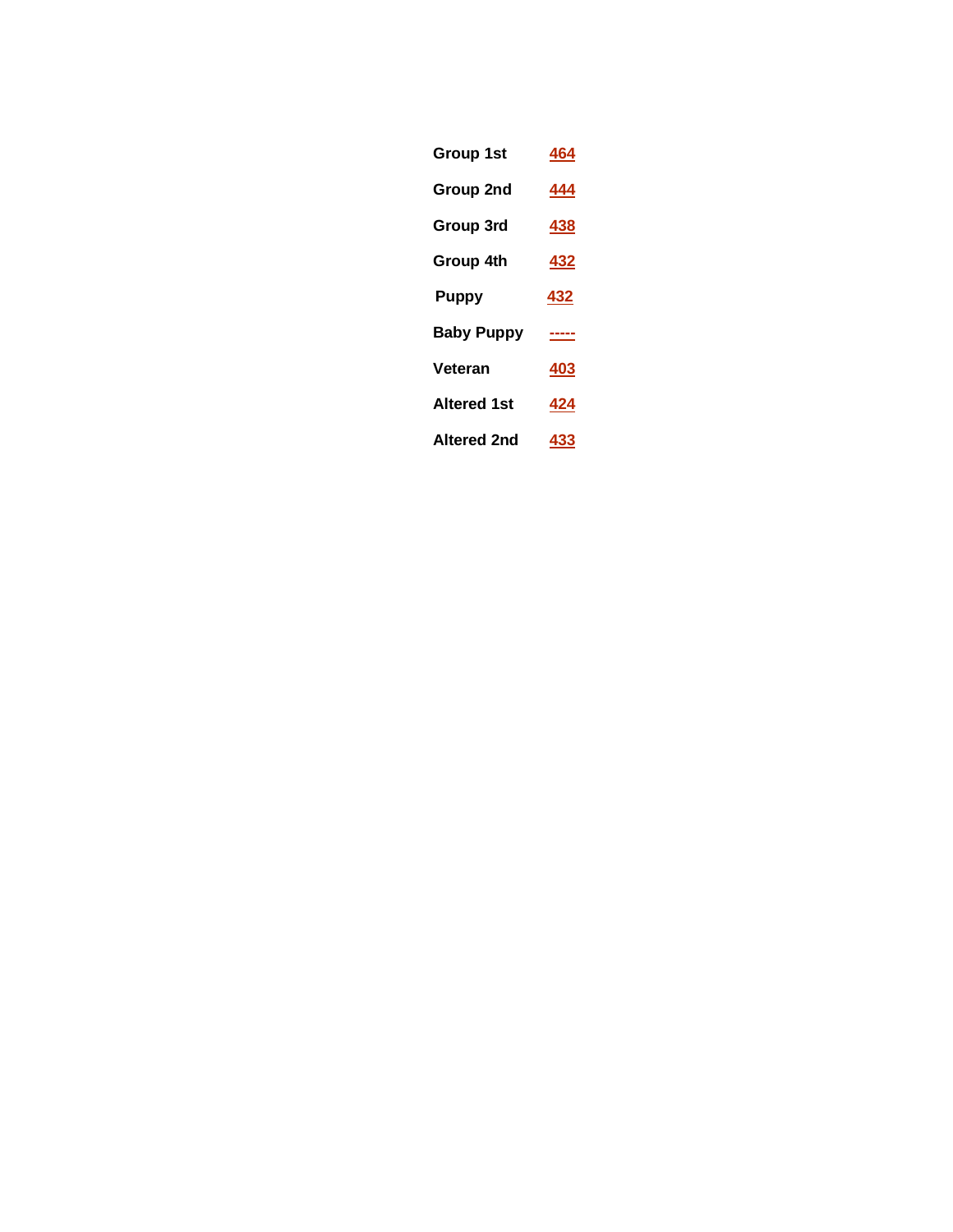### **Toys**

#### **American Eskimo Dog (Toy) 0-2-0-1, 0A-0E-0D-0L**

#### **Sr. Puppy (9-12 Months) - Female**

#### **500 TRINITY ROX T'RING AT WYNNEIRA**, FD-JQ4119503

**1ST** 03-Aug-21. Breeders: Linda Wheatley. Wintersun's Rockstar at Trinity x Trinity's Amazing Grace. Elsewhere. Owner: Kellie JAMES

#### **Open - Female**

#### **501 WYNNEIRAS POLAR DIAMONDNPEARLS**, CK-HN4018698

**1ST** 01-Jul-20. Breeders: Kellie James. Wynneiras Polar Prince x CH Kiskapoo Wynneira Will'O'Wisp. Canada. Owner: Kellie JAMES

#### **WF 500 RWF 501**

#### **Specials Only - Female**

### **502 CH WYNNEIRAS I GOT MY EYES ON YOU**, FW784910

12-Nov-18. Breeders: Kellie James / G Paula Gammie. GCH ZBest Polars Bad To The Bone x CH Paulaspolar Cant Touch This. Canada. Owner: Kellie JAMES, G Paula GAMMIE

#### **BB 500 BP 500**

#### **SF 502**

#### **BREEDER/OWNER/HANDLER CLASS**

#### **502 CH WYNNEIRAS I GOT MY EYES ON YOU**, FW784910

12-Nov-18. Breeders: Kellie James / G Paula Gammie. GCH ZBest Polars Bad To The Bone x CH Paulaspolar Cant Touch This. Canada. Owner: Kellie JAMES, G Paula GAMMIE

#### **Best BREEDER/OWNER/HANDLER CLASS 502**

#### **Cavalier King Charles Spaniel 1-3-1-1, 1A-0E-0D-1L**

#### **Jr. Puppy (6-9 Months) - Male**

- **503 CAVIOLIA'S SET YOUR SOUL ON FIRE**, CK-JU4139878
- **1ST** 31-Oct-21. Breeders: Debbie Robinson (1326743). CH Lockestar 'Cause I'm Up To No Good RI RATM x Caviolia's Night Shadow. Canada. Owner: Sharlane BAILEY

### **Open - Male**

- **505 CAVIOLIA'S MISCHIEF IN THE SHADOWS**, CK-HW4053616
- **ABS** 22-Nov-20. Breeders: Debbie Robinson. CH Embee's Mischief in Maui x GCH Blue Moon Cavaliers This Amazing Shadow. Canada. Owner: Jennifer GARRETT, Debbie ROBINSON

#### **WM 503 RWM -----**

#### **Jr. Puppy (6-9 Months) - Female**

- **506 CAVIOLIA'S ALL HALLOW'S EVE MIDNIGHT MAGICKS**, CK-JU4136575
- **1ST** 31-Oct-21. Breeders: Debbie Robinson. GCH Lockestar 'Cause I'm Up To No Good x Caviolia's Night Shadow. Canada. Owner: Debbie ROBINSON

#### **Bred By Exhibitor - Female**

- **507 CAVIOLIA'S BLISSFUL SERENDIPITY**, CK-HJ4008534
- **1ST** 07-May-20. Breeders: Debbie Robinson. Lockestar ' Cause I'm Up To No Good x GCH Blue Moon Cavaliers This Amazing Shadow. Canada. Owner: Debbie ROBINSON

#### **Open - Female**

#### **508 SUNSPRITE'S AIN'T MISBEHAVIN'**, CK-HG3994114

**1ST** 20-Apr-20. Breeders: L.Elaine Munson. CH Kewpy's Cepos Gustof x CH Sunsprite's Razzama Tazz. Canada. Owner: L.Elaine MUNSON, Lynne JOHNSON

**WF 507 RWF 506**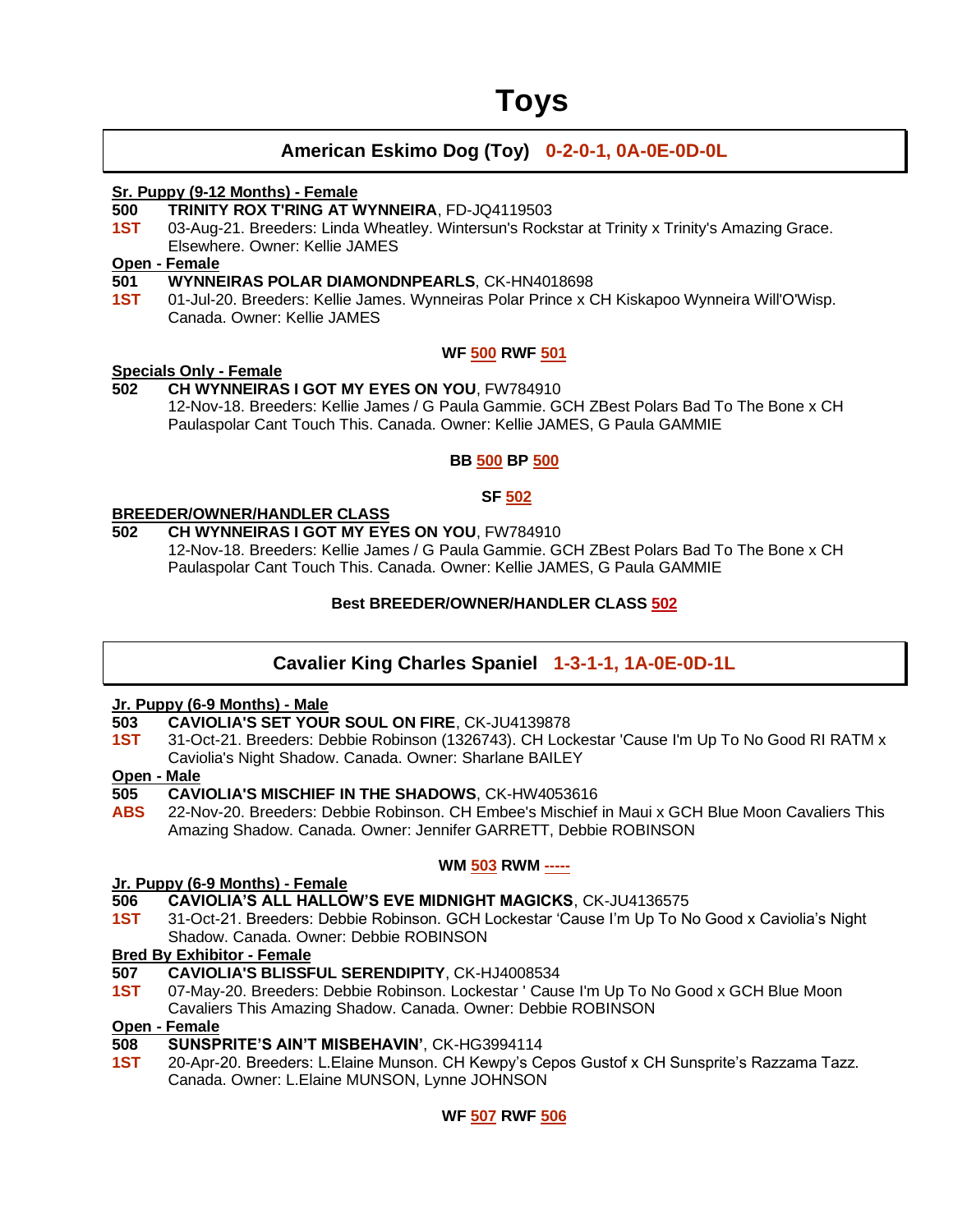#### **Specials Only - Male**

#### **504 HARANA FATBOY SLIM**, TC-22100002973

05-Nov-18. Breeders: Lucy Koster. CH James Brown of Sevijeans x CH Harana Kiki Dee. Elsewhere. Owner: Debbie ROBINSON

#### **Specials Only - Female**

#### **509 GCHS ALDERGLEN SIREN SONG**, BY597601

02-Dec-14. Breeders: Susan Thompson. Aranel Renaissance x CH Mingchen Canadian Girl CGN RN. Canada. Owner: Susan THOMPSON. Agent: Guillermo FANO

#### **BB 509 BO 504**

#### **BW 507 BP 503**

**SM ----- SF -----**

#### **BREEDER/OWNER/HANDLER CLASS**

#### **506 CAVIOLIA'S ALL HALLOW'S EVE MIDNIGHT MAGICKS**, CK-JU4136575

31-Oct-21. Breeders: Debbie Robinson. GCH Lockestar 'Cause I'm Up To No Good x Caviolia's Night Shadow. Canada. Owner: Debbie ROBINSON

#### **Best BREEDER/OWNER/HANDLER CLASS 506**

#### **Chihuahua (Long-Coat) 1-0-2-0, 0A-0E-0D-0L**

#### **Open - Male**

- **510 LINANDY'S STOP THE RAIN**, CK-JU4136608
- **1ST** 01-Oct-21. Breeders: Line Auger. Stardom's Starboy x 'Linandy's Girl On Fire. Canada. Owner: Rosemary SOEHN

#### **WM 510**

#### **Specials Only - Male**

**514 CH ARKLAND N CRYSTALJEM'S DIAMONDS ARE FUREVER**, CK-HQ4022669 18-Aug-20. Breeders: Linda Halliday & Nicole Simpson. CH Arkland's Winterland's Legacy x GCH GCHB GCHEx Chrystaljem Look On D Briteside RN RI. Canada. Owner: Linda HALLIDAY, Nicole SIMPSON

**515 CH PASTEL'S WEB OF LIES**, CK-JE4113700 08-Mar-21. Breeders: Leah Getty. GCH Pastel'S Raybans x GCH Pastel'S Pretty Little Liar. Canada. Owner: Victoria HISLOP, Leah GETTY

#### **BB 515 BP 510**

#### **SM 514**

#### **BREEDER/OWNER/HANDLER CLASS**

- **514 CH ARKLAND N CRYSTALJEM'S DIAMONDS ARE FUREVER**, CK-HQ4022669 18-Aug-20. Breeders: Linda Halliday & Nicole Simpson. CH Arkland's Winterland's Legacy x GCH GCHB GCHEx Chrystaljem Look On D Briteside RN RI. Canada. Owner: Linda HALLIDAY, Nicole SIMPSON **515 CH PASTEL'S WEB OF LIES**, CK-JE4113700
- 08-Mar-21. Breeders: Leah Getty. GCH Pastel'S Raybans x GCH Pastel'S Pretty Little Liar. Canada. Owner: Victoria HISLOP, Leah GETTY

#### **Best BREEDER/OWNER/HANDLER CLASS 515**

### **Baby Puppy (4-6 Months) - Female**

- **516 PASTELS BADLANDS**, TC-3313
- **1ST** 09-Jan-22. Breeders: Leah M. Getty. CH Pastels Web of Lies x CH Pastels Lush Life. Canada. Owner: Leah GETTY

**BBPF 516**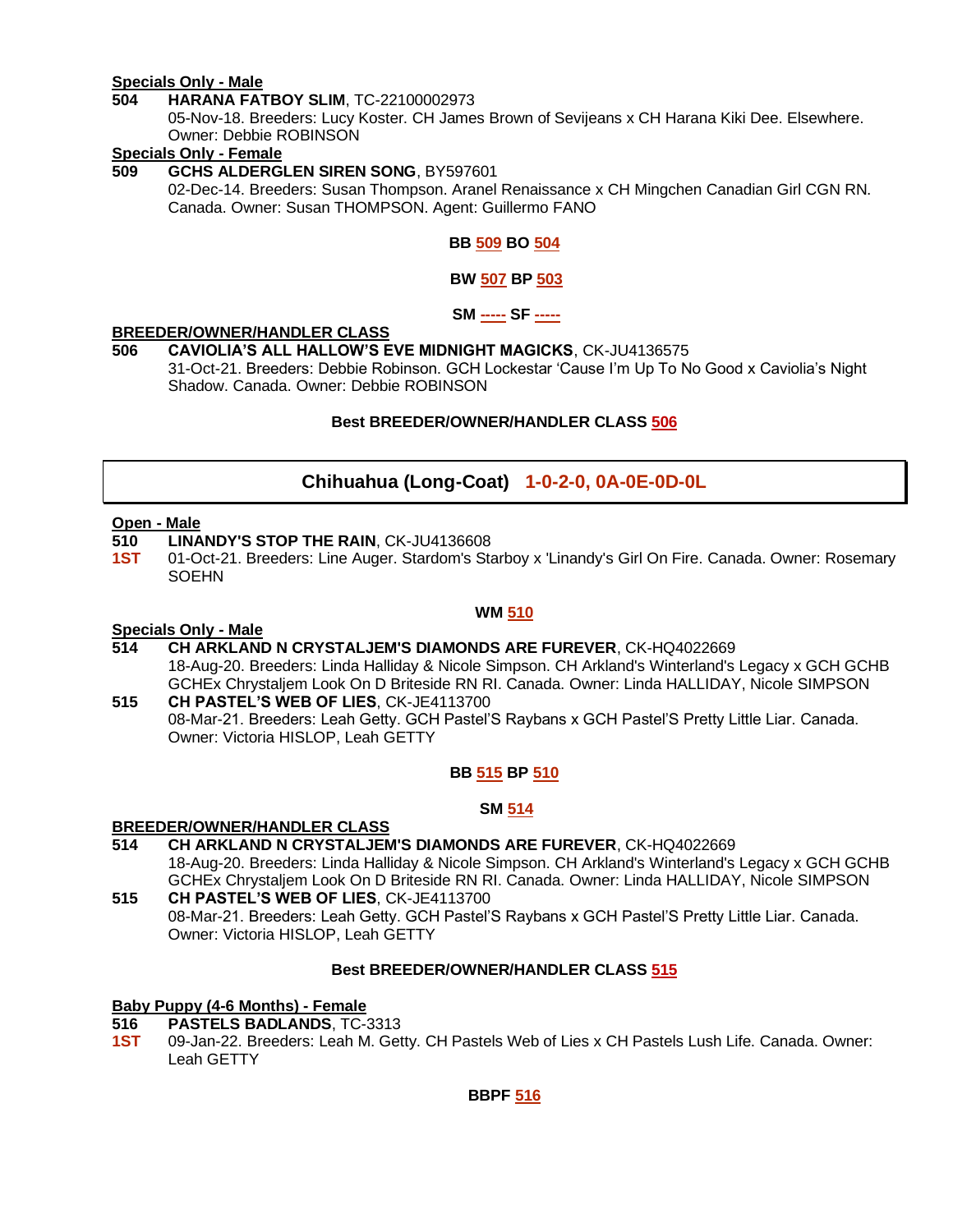#### **Chinese Crested 0-0-1-0, 0A-0E-0D-0L**

#### **Specials Only - Male**

**517 GCH SWIFTHAVEN WHATCHA TALK'N ABOUT**, CK-GS3969794 19-Sep-19. Breeders: Melissa Cadieux. GCH Crest-Vue's Move'n On Up With Swifthaven x CH Swifthaven She's Over The Moon. Canada. Owner: Melissa CADIEUX

#### **BB 517**

#### **BREEDER/OWNER/HANDLER CLASS**

**517 GCH SWIFTHAVEN WHATCHA TALK'N ABOUT**, CK-GS3969794

19-Sep-19. Breeders: Melissa Cadieux. GCH Crest-Vue's Move'n On Up With Swifthaven x CH Swifthaven She's Over The Moon. Canada. Owner: Melissa CADIEUX

#### **Best BREEDER/OWNER/HANDLER CLASS 517**

#### **Griffon (Brussels) 0-0-0-0, 1A-0E-0D-1L**

#### **Open - Female**

- **518 DONANDRU & ENDOR WHERE EAST MET WEST**, TC-22100003222
- **ABS** 29-Jan-19. Breeders: Ruth Pereira. Donandru's Super Hero Of Endor x Caress Mocking Jay. Elsewhere. Owner: Pamela WALDRON, Ruth PEREIRA. Agent: Gerri-Lynn SHURB



**BB -----**

**Havanese 0-4-2-2, 2A-0E-0D-0L**

#### **Sr. Puppy (9-12 Months) - Male**

- **519 SEDA NUTTIN GONNA BREAK MY STRYDE AT MISTYTRAILS**, CK-JQ4115392
- **ABS** 17-Aug-21. Breeders: Lynda Hand. Seda's Sun Rises with Ludico x Seda's New Beginnings. Canada. Owner: Bev DORMA, Lynda HAND. Agent: Michelle DORMA, Yvette MCKAY MACPHAIL, Michelle YEADON,

#### **WM -----**

#### **Jr. Puppy (6-9 Months) - Female**

- **520 REDNETTLE'S PATTIE CAKE OF MISTYTRAILS**, CK-JW4149862
- **1ST** 09-Nov-21. Breeders: Bev Dorma. CH MistyTrails n'Paradise Who's Yo Daddy (USA) x Rednettle Bombalina. Canada. Owner: Bev DORMA

#### **Sr. Puppy (9-12 Months) - Female**

- **521 SYLARENA SAFRON SKY SEAS THE DAY**, CK-JN4132606
- **1ST** 21-Jul-21. Breeders: LARRY PARKS and SYLVIA PARKS. CH Can Am Ch Honor Left Behind x CH Ch Sylarena Orchid In The Mist. Canada. Owner: Larry PARKS

#### **Juvenile (12-18 Months) - Female**

- **523 TWINKLE'S LULU LOVE IN YOUR HEART AT HAVANANGEL**, CK-JC4112723
- **1ST** 23-Feb-21. Breeders: Rose Kimber. Twinkle's Destined For Selah El Rey Trust And Honor x Twinkle's Xtreme Flurry. Canada. Owner: Nadine JOHNSON, Rose KIMBER

#### **Open - Female**

- **524 MISTYTRAILS BROOKE BURKE**, CK-JG4119145
- **1ST** 18-Apr-21. Breeders: Bev Dorma. CH GCH GCHB GCHS Mistytrails Hidalgos Chido Wey x MistyTrails Mariposa Topaz. Canada. Owner: Bev DORMA

#### **WF 524 RWF 520**

#### **Specials Only - Male**

**525 GCH HAVADAHL KIZMET**, GL818268

25-Jun-19. Breeders: Deborah Dahl. GCH Havadahl Hersey Kiss x Havadahl Kitty Sunshine. Canada. Owner: Renata MCCALLUM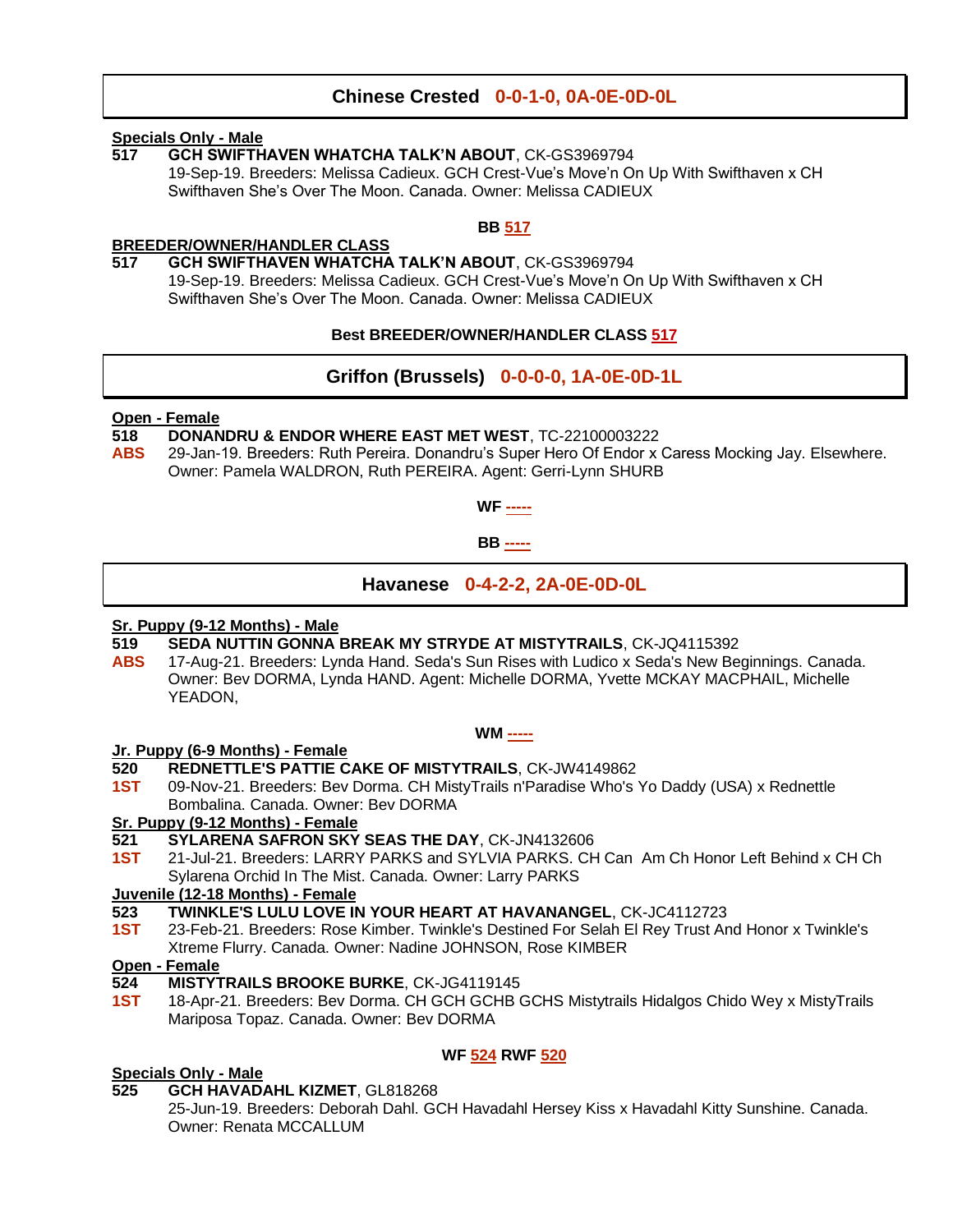#### **526 GCHS MISTYTRAILS H'DALGO'S CHIDO WEY**, DY690275

31-Dec-16. Breeders: Bev Dorma. GCH MistyTrails Reddi n'Will'n x CH MistyTrails I'da Gal Of Keopah. Canada. Owner: Bev DORMA. Agent: Michelle YEADON, PHA, CPHA

### **Specials Only - Female**

**527 GCH MISTYTRAILS WYNTR'ELISE**, CK-HY4086838

05-Dec-20. Breeders: Bev Dorma. GCHS GCH MistyTrails H'dalgos Chido Wey x MistyTrails Abby Elise. Canada. Owner: Yvette MCKAY MACPHAIL, Bev DORMA, Emily DORMA. Agent: Jennifer DRIESSEN **528 CH MISTYTRAILS ALLARA'S WYNTR'RISING**, CK-JQ4127692

30-Aug-21. Breeders: Bev Dorma. CH No Imperfections Cupido x MistyTrails Taylor Made By Emmy. Canada. Owner: Yvette MCKAY MACPHAIL, Emily DORMA. Agent: Yvette MCKAY MACPHAIL, Jennifer DRIESSEN, Nicole SIMPSON

- **529 CH OESTE'S ASKIN FOR KISSES**, FD-JA4151949
- **ABS** 25-Jan-21. Breeders: Adam King. Oeste's In The Name of Love x Askin Wait Until Dark. Elsewhere. Owner: Jaime-Lee LARKMAN, Mary KING, Rafe SCHINDLER, Taffe MCFADDEN and Julie VOGEL

#### **BB 525 BO 527**

#### **BW ----- BP 528**

#### **SM 526 SF 528**

#### **BREEDER/OWNER/HANDLER CLASS**

**521 SYLARENA SAFRON SKY SEAS THE DAY**, CK-JN4132606 21-Jul-21. Breeders: LARRY PARKS and SYLVIA PARKS. CH Can Am Ch Honor Left Behind x CH Ch Sylarena Orchid In The Mist. Canada. Owner: Larry PARKS

#### **Best BREEDER/OWNER/HANDLER CLASS 521**

#### **Baby Puppy (4-6 Months) - Female**

- **530 MISTYT'S SASSY WYNTR'SOLSTICE**, CK-JY4154982
- **4TH** 21-Dec-21. Breeders: Yvette McKay-MacPhail & Bev Dorma. CH MistyTrails Who's Yo Daddy x GCH Seantiago N'MistyTrails Jewelz. Canada. Owner: Yvette MCKAY-MACPHAIL, Bev DORMA
- **531 PARKSLAND SYLARENA ISLAND LUV N MOTION**, CK-JY4163856
- **3RD** 27-Dec-21. Breeders: Kevin Parks. Parksland Imagine As If It Is So x Sylarena Parksland Sage. Canada. Owner: Larry PARKS
- **532 MISTYTRAILS WYNTR'LIVIDUS**, CK-JY4156241
- **1ST** 29-Dec-21. Breeders: Emily Dorma + Trudi Crooks. MistyTrails Eisenhower x Rednettle Mistytrails Poppy 2Nd. Canada. Owner: Emily DORMA. Agent: Deb STERLING
- **533 MISTYTRAILS WYNTR'GEMS SAMARA**, CK-KA4154262
- **2ND** 08-Jan-22. Breeders: Bev Dorma. CH MistyTrails n'Paradise Who's Yo Daddy (USA) x MistyTrails Rosie Cappacino. Canada. Owner: Emily DORMA, Yvette MCKAY MACPHAIL

#### **BBPF 532**

#### **Maltese 1-3-0-0, 0A-0E-0D-1L**

#### **Juvenile (12-18 Months) - Male**

- **534 WHITE FAIRY ANGEL CHACE**, TC-22100002545
- **1ST** 16-May-21. Breeders: Olga tyrina. A-den amoroso x Joa of Angela white. Elsewhere. Owner: Kristy **BRISSETTE**

#### **WM 534**

#### **Jr. Puppy (6-9 Months) - Female**

- **535 SPOILDROTTEN'S LET ME LOVE YOU**, CK-JW4160904
- **2ND** 14-Nov-21. Breeders: Kristy brissette. White fairy angel Romeo x Wonder winner lilianna. Canada. Owner: Kristy BRISSETTE
- **536 SPOILDROTTEN'S ICING ON THE CAKE**, CK-JY4164130
- **1ST** 17-Dec-21. Breeders: Kristy brissette. White fairy angel romeo x Kerri of Angela white. Canada. Owner: Kristy BRISSETTE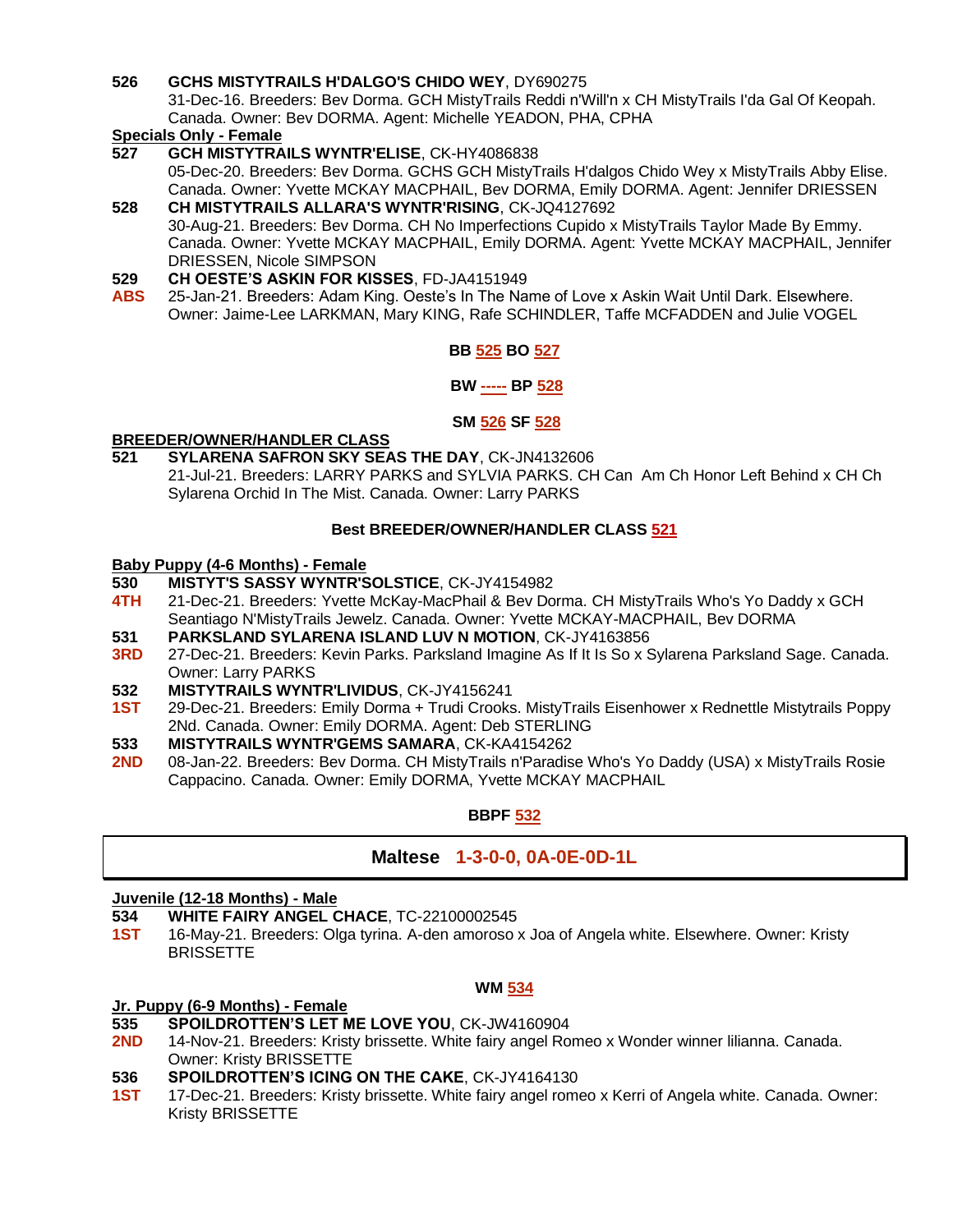#### **537 SPOILDROTTEN'S THE CHERRY ON TOP**, CK-JY4164131

**3RD** 17-Dec-21. Breeders: Kristy brissette. White fairy angel romeo x Kerri of Angela white. Canada. Owner: Kristy BRISSETTE

#### **WF 536 RWF 535**

**BB 534 BO 536**

**BW 534 BP 536**

#### **Papillon 3-3-0-2, 1A-0E-0D-0L**

#### **Sr. Puppy (9-12 Months) - Male**

#### **539 RAE ANNE'S TOP GUN**, CK-JN4110143

**1ST** 06-Jul-21. Breeders: Owner. GCH Runway's 'N Paradisewing's Set The World On Fire x CH Raeanne's Such A Lady. Canada. Owner: Toby HATELY

#### **Open - Male**

#### **540 DERRIMA ABRACADABRA**, CK-HU4079547

**1ST** 20-Oct-20. Breeders: Stacey Wood. Freetain's Even A Mix O'man x GCH Derrima Hallelujah. Canada. Owner: Stacey WOOD. Agent: P.Marlene CASKEY

#### **WM 539 RWM 540**

#### **Canadian Bred - Female**

- **542 TRULUV'S ONCE UPON A TIME NTD ITD**, CK-HU4037856
- **1ST** 07-Oct-20. Breeders: Kay Reid & Marjorie Stroud. GCH Truluv's Johnny Be Good x CH Stromarlyn Witches Brew CA AS. Canada. Owner: Kay REID, Marjorie STROUD

#### **Bred By Exhibitor - Female**

- **541 TRULUV'S FANTASIA**, CK-JS4131175
- **ABS** 28-Sep-21. Breeders: Kay Reid. Truluvs The Neverending Story x CH Truluvs The Winner Takes It All. Canada. Owner: Kay REID
- **543 NICOMENS MIDNIGHT BEAUTY**, CK-HQ4023104
- **1ST** 29-Aug-20. Breeders: Debbie J Dittrich. GCH CH Krystals Rock Solid Bet x CH CH Laffords Up Up And Away. Canada. Owner: Debbie DITTRICH

#### **Open - Female**

- **545 SUNIREN POP THE PROSECCO GLENIREN**, FD-GC4030799
- **1ST** 04-Feb-19. Breeders: Irene Robb, Glenn Robb, Carolyn Roe. CH Gleniren Shootin Starmaker Sunshoo x Miss Lisbeth Porubsky Kvet. Elsewhere. Owner: Lynn Hilchie SALEH

#### **WF 542 RWF 543**

#### **Specials Only - Female**

- **544 FLINTERS DELYTEFUL ULTRA CHIC**, DE659745 08-Mar-16. Breeders: Nancy Verhoog & Debbie Tedrow. Brevette Kiss On The Chic x CH Flinters Spell Breaker. Canada. Owner: Nancy VERHOOG, Debbie TEDROW
- **546 CH STROMARLYN WITCHES BREW CA AS**, FG754014 03-Apr-18. Breeders: Marjorie Stoud. GCH Truluv's Patent Pending CGN RI CAX AS x CH Stromarlyn Abracadabra. Canada. Owner: Marjorie STROUD, Kay REID

#### **BB 539 BO 544**

#### **BW 539 BP 539**

#### **SF 546**

#### **BREEDER/OWNER/HANDLER CLASS**

- **541 TRULUV'S FANTASIA**, CK-JS4131175 28-Sep-21. Breeders: Kay Reid. Truluvs The Neverending Story x CH Truluvs The Winner Takes It All. Canada. Owner: Kay REID
- **542 TRULUV'S ONCE UPON A TIME NTD ITD**, CK-HU4037856 07-Oct-20. Breeders: Kay Reid & Marjorie Stroud. GCH Truluv's Johnny Be Good x CH Stromarlyn Witches Brew CA AS. Canada. Owner: Kay REID, Marjorie STROUD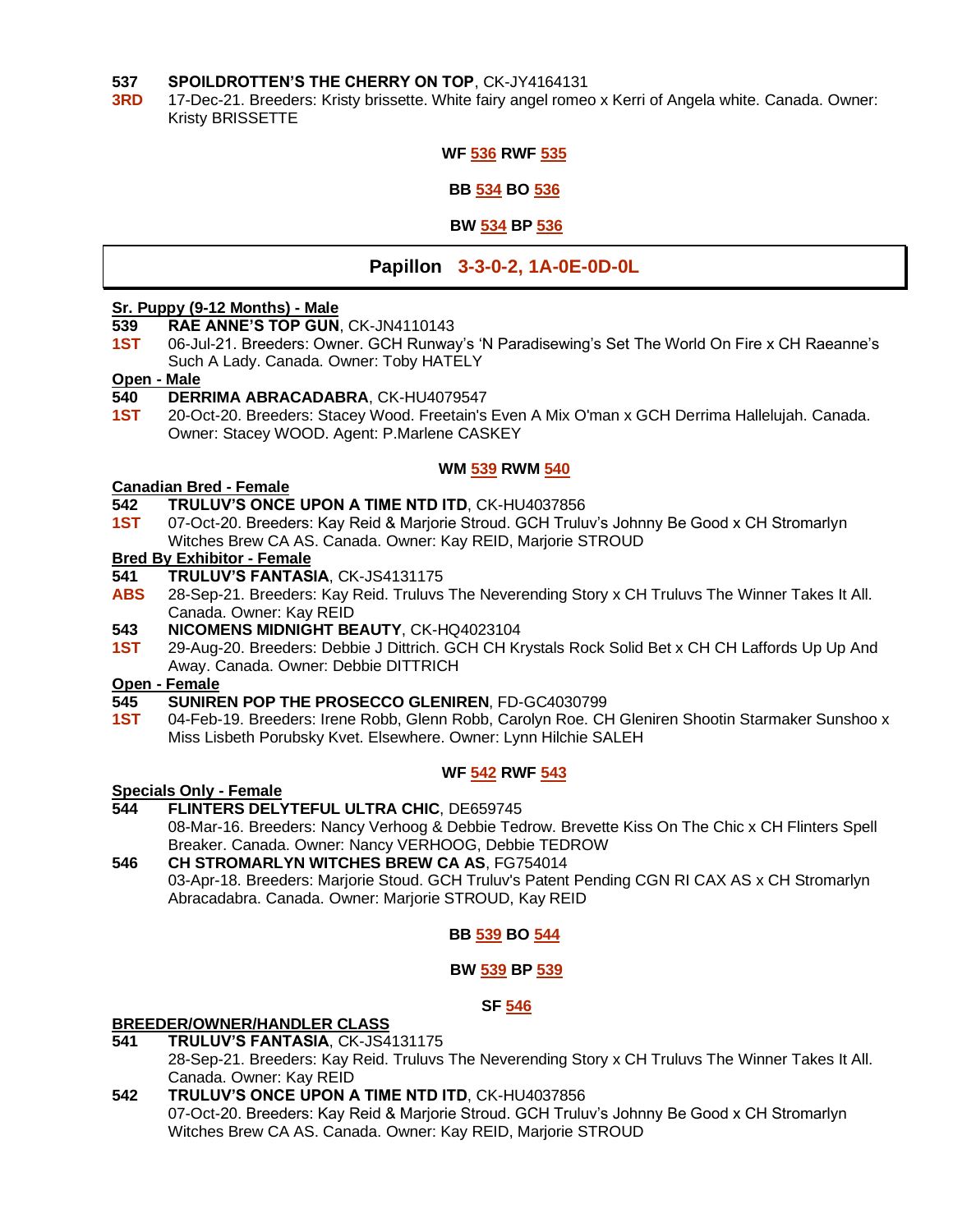#### **543 NICOMENS MIDNIGHT BEAUTY**, CK-HQ4023104

29-Aug-20. Breeders: Debbie J Dittrich. GCH CH Krystals Rock Solid Bet x CH CH Laffords Up Up And Away. Canada. Owner: Debbie DITTRICH

**544 FLINTERS DELYTEFUL ULTRA CHIC**, DE659745 08-Mar-16. Breeders: Nancy Verhoog & Debbie Tedrow. Brevette Kiss On The Chic x CH Flinters Spell Breaker. Canada. Owner: Nancy VERHOOG, Debbie TEDROW

#### **Best BREEDER/OWNER/HANDLER CLASS 544**

#### **Altered - Male**

- **547 TRULUV'S WHAT A GUY**, EJ705494
- **1ST** 10-May-17. Breeders: Kay Reid. CH Killdrummys whats it all about x CH Cadgets Warrior Princess. Canada. Owner: Woike DEBBIE

#### **BAM 547**

#### **Pekingese 0-1-0-0, 0A-0E-0D-0L**

**BB -----**

#### **Altered - Female**

#### **548 LITTLETOWN'S PEACHES 'N' CREAM SDN NTD**, FY793824

**1ST** 12-Dec-18. Breeders: Janice L Sugden. Littletown Dreamtime Moonglow x Littletown's Chasing Fire. Canada. Owner: Lisa JENKINSON

#### **BAF 548**

#### **Pomeranian 0-3-0-1, 1A-0E-0D-0L**

#### **Open - Male**

- **549 WINDMIST CHEYENNES JUSTYN TIME**, CK-JA4061663
- **ABS** 15-Jan-21. Breeders: Robert Stratton. Windmist We Got This x Windmist My Sweet Abigail. Canada. Owner: Colleen FRANKS

#### **WM -----**

#### **Sr. Puppy (9-12 Months) - Female**

**550 LILANGELZ HECK YEAH**, CK-JS4117325

- 2ND 04-Sep-21. Breeders: Shelley D Mackie. GCH Lilangelz N Cr Infinite Dreams x Lilangelz Dream'n Of Rainbows. Canada. Owner: Shelley MACKIE
- **551 LILANGELZ OH YEAH**, CK-JS4117324
- **1ST** 04-Sep-21. Breeders: Shelley D Mackie. GCH Lilangelz N Cr Infinite Dreams x Lilangelz Dream'n Of Rainbows. Canada. Owner: Shelley MACKIE
- **552 DEBONNE'S CLASSIC SHOWSTOPPER**, CK-JS4144242
- **3RD** 07-Sep-21. Breeders: Dewayne Ward. Debonne's Ojibwe Warrior x Debonne's Quiet Morning. Canada. Owner: Dewayne WARD. Agent: Gerri-Lynn SHURB

#### **WF 551 RWF 550**

### **Specials Only - Female**

**554 GCH CHEYENNES PRECIOUS GEM**, CK-HN4021797 14-Jul-20. Breeders: Colleen Franks. GCHS Chriscendo Chasing Rainbows x Cheyennes Precious Delivery. Canada. Owner: Colleen FRANKS

#### **BB 554 BO -----**

#### **BW ----- BP 551**

#### **SF -----**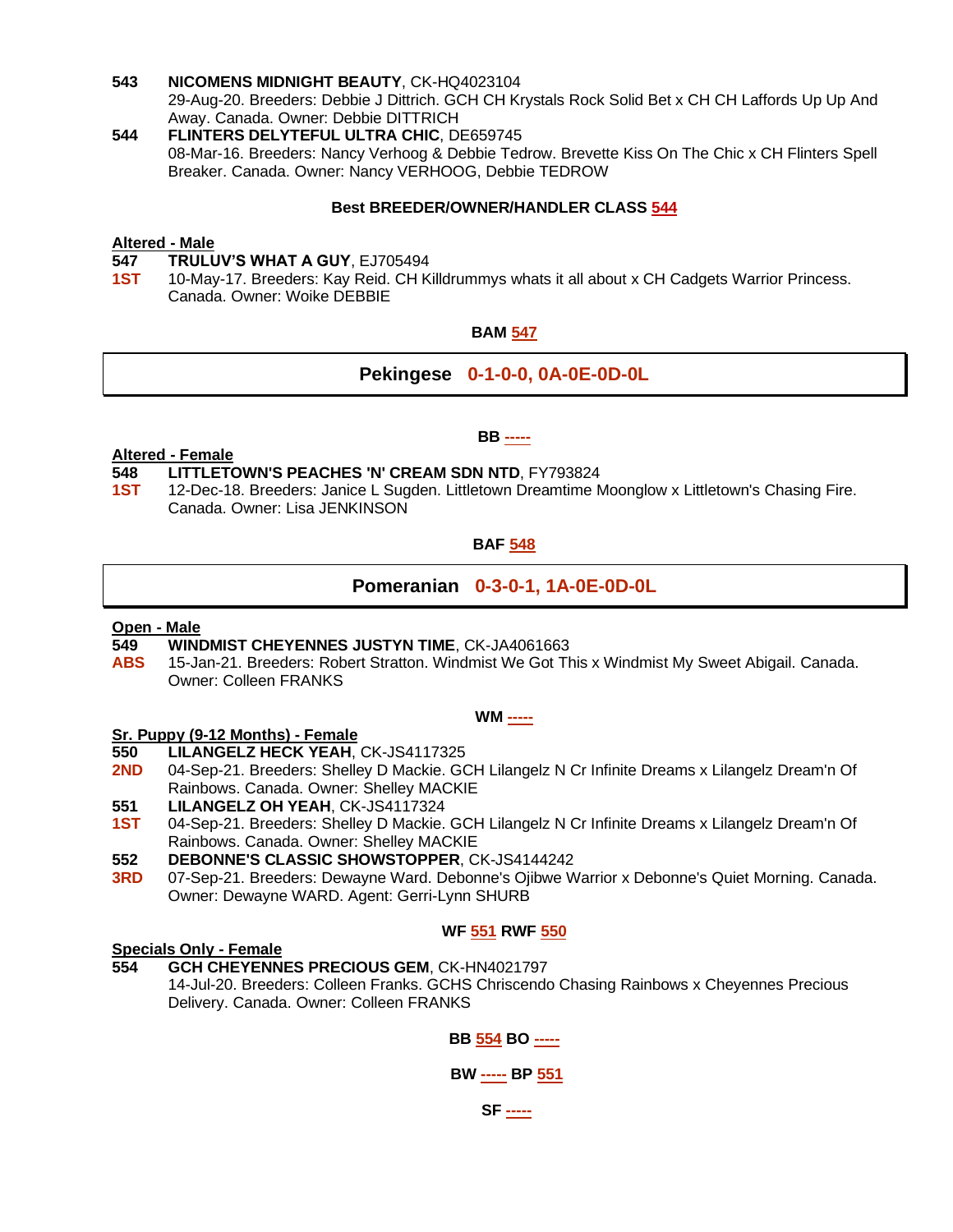#### **Poodle (Toy) 1-2-1-0, 0A-0E-0D-0L**

#### **Juvenile (12-18 Months) - Male**

- **555 LEMOGE'S ETHAN THE GIFT OF THE ISLAND**, CK-JL4094150
- **1ST** 06-Jun-21. Breeders: Katelon Bajona-Fox. CH Valcopy Typecast Shameless x GCH Lemoges White Angelica. Canada. Owner: Katelon BAJONA-FOX

#### **WM 555**

#### **Open - Female**

#### **557 LEMOGES BABY'S BREATHE**, EU734157

- **2ND** 05-Oct-17. Breeders: Katelon Bajona-Fox. Am.& Can. Ch. Innovations Superman x Lemoges Spring Flowers. Canada. Owner: Katelon BAJONAFOX
- **558 LEMOGES GORGEOUS GEORGIA**, CK-HE4085841
- **1ST** 18-Mar-20. Breeders: Katelon Bajona-Fox. CH Lemoges Prince Elisha x CH Lemoges Veinna Waits for You. Canada. Owner: Katelon BAJONA-FOX

#### **WF 558 RWF 557**

#### **Specials Only - Male**

#### **559 CH SWAG LOMAR FULL ACCESS AT LEMOGE**, FD-HL4104598

28-Jun-20. Breeders: Terri Meyers & Lori Lohli. Lomar Swag's One Tin Soldier x Swag Lomar Fully Loaded. Elsewhere. Owner: Katelon BAJONA-FOX

#### **BB 559 BO 558**

#### **BW 555 SM -----**

#### **Silky Terrier 0-0-0-1, 0A-0E-0D-0L**

#### **Specials Only - Female**

**560 GCHB CARMOROSA'S PIXIE DANCER**, GE807834

02-Mar-19. Breeders: Carolyn Kool. GCHEx Carmorosa's Ranger Rick RN x CH Lamplighter Pond View Tail Dancer. Canada. Owner: Carolyn KOOL. Agent: Nicole SIMPSON

#### **BB 560**

#### **Yorkshire Terrier 1-0-0-1, 1A-0E-0D-1L**

#### **Juvenile (12-18 Months) - Male**

- **561 SPOILDROTTEN'S HE'S THE BOSS**, CK-JL4148354
- **1ST** 04-Jun-21. Breeders: Kristy brissette. Spoildrotten scruffy's dallas x Spouldrotten's miss molly. Canada. Owner: Kristy BRISSETTE

#### **WM 561**

#### **Open - Female**

**563 OLIVE SICILY SHARBEST**, TC-21100001661

**ABS** 01-Jul-20. Breeders: Ruslana Moraru. Harry Potter Stribrne Prani x Fashion Party Sicily. Elsewhere. Owner: Rute ARAUJO

#### **WF -----**

#### **Specials Only - Female**

**562 SPOILDROTTEN'S CENTER OF ATTENTION**, CK-HS4137891 13-Sep-20. Breeders: Kristy brissette. CH Spoildrotten's just one look x Spoildrotten's miss molly. Canada. Owner: Kristy BRISSETTE

**BB 562 BO 561**

**BW -----**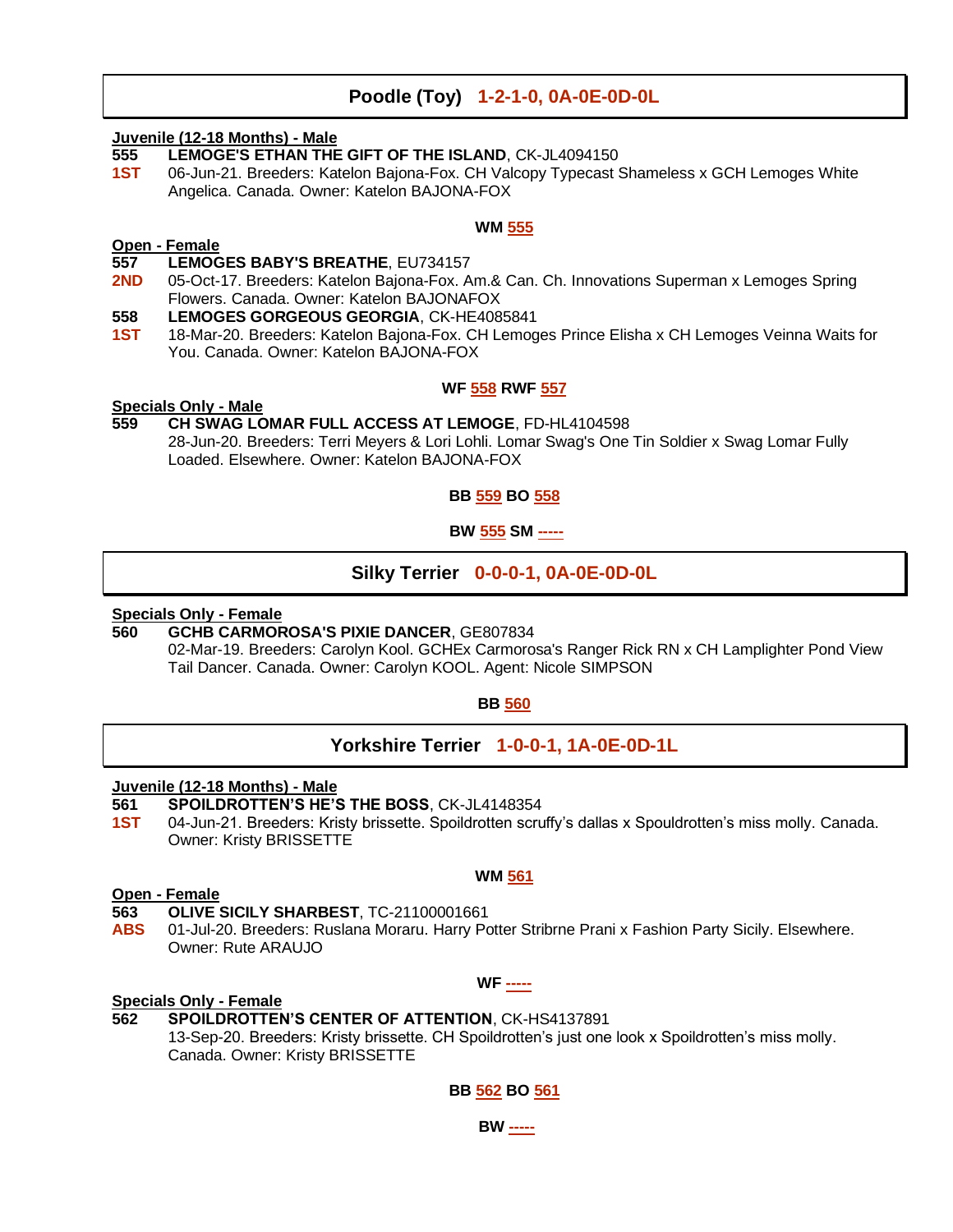| <b>Group 1st</b>   | 517        |
|--------------------|------------|
| Group 2nd          | <u>525</u> |
| Group 3rd          | 560        |
| Group 4th          | <u>539</u> |
| <b>Puppy</b>       | 539        |
| <b>Baby Puppy</b>  | <u>532</u> |
| <b>Altered 1st</b> | 548        |
| <b>BOH</b>         | 517        |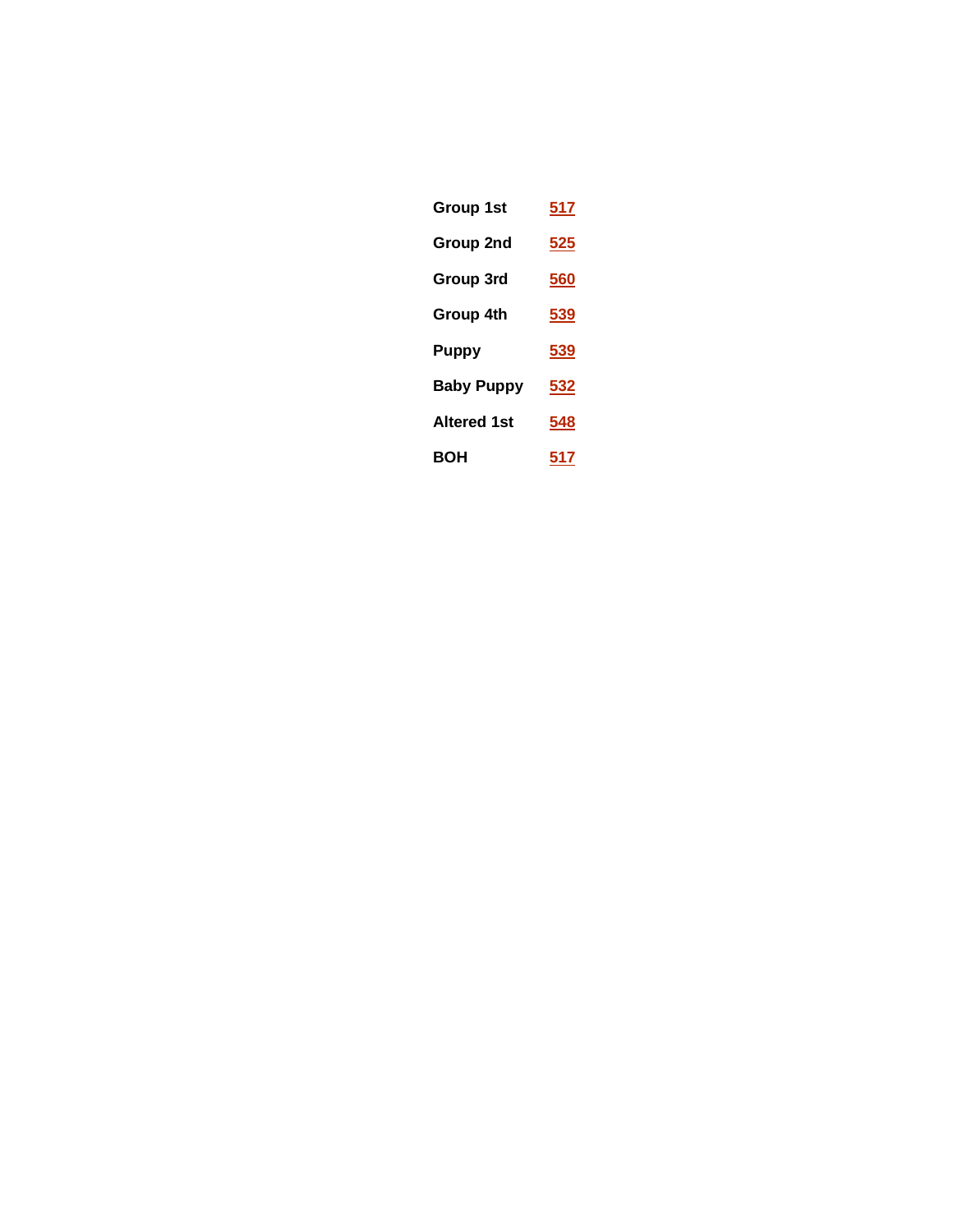### **Non-Sporting Dogs**

#### **Bichon Frise 1-1-2-0, 0A-0E-0D-0L**

#### **Open - Male**

#### **600 WRAPT IN SMOKE AND MIRRORS**, FD-HQ4165662

**1ST** 23-Aug-20. Breeders: Cherie Ekholm. Absolutely Agape Happy Talk x CH Manoir Is Celestial Essera. Elsewhere. Owner: Maria BELROSE, John BELROSE, Cherie EKHOLM

#### **WM 600**

#### **Juvenile (12-18 Months) - Female**

- **601 CRAIGDALE CABOCHON KISS ME KATE**, CK-JC4095657
- **1ST** 24-Feb-21. Breeders: Patricia A Mc Allister,Sandy Sneddon,Patricia Dale Hunter. CH Craigdale Chip Off The Rock x CH Dazzlin B's Hotstuff Cabochon. Canada. Owner: Patricia Dale HUNTER, Patricia **MCALLISTER**

#### **WF 601**

#### **Specials Only - Male**

- **602 CH PUREJOY'S DOUBLE LEGACY**, CK-HL4006232 19-Jun-20. Breeders: Kathryn Martin. CH GCH Luvit Dalnavert Awesome Ice Storm x Purejoy's Above All Else. Canada. Owner: Kathy MARTIN. Agent: Carolyne CYBULSKY **603 CH CRAIGDALE CUMULUS EL MUNDO**, GA801227
- 18-Jan-19. Breeders: Lori Hargreaves. CH Absolutely Agape Heartthrob x CH LDH Diamondcut Name That Twoon. Canada. Owner: Cheryl BLAIR, Dale HUNTER

#### **BB 602 BO 601**

#### **BW 600 SM 603**

#### **Boston Terrier 2-3-1-1, 3A-0E-0D-0L**

#### **Juvenile (12-18 Months) - Male**

- **605 WAYLIN N FIVEOCLOCKS JOHNNY CANUCK**, CK-JG4106428
- **ABS** 27-Apr-21. Breeders: Teresa Brereton & Pamela Cameron. GCH Fiveoclock's Identity Theft x CH Waylins Cookies At Fiveoclock. Canada. Owner: Teresa BRERETON, Pamela CAMERON

#### **Canadian Bred - Male**

- **606 WAYLIN N FIVEOCLOCKS GOD OF THUNDER**, CK-JA4082977
- **1ST** 21-Jan-21. Breeders: Teresa Brereton/ Pamela Cameron. Gch.Waylin's Ted Kennedy x Waylin Fiveoclock Reign Offire. Canada. Owner: Teresa BRERETON, Pamela CAMERON

**Open - Male**

#### **607 WAYLIN'S WHO'S THE BOSS**, FY801953

**1ST** 14-Dec-18. Breeders: Teresa & Mike Brereton / Linda Moss. CAN.GCH.Waylin's Ted Kennedy x Am/Can.Ch.Waylin's Gold Digger. Canada. Owner: Teresa BRERETON, Mike BRERETON, Linda MOSS. Agent: Terri PEACOCK

#### **WM 607 RWM 606**

#### **Jr. Puppy (6-9 Months) - Female**

- **608 LUVALUV'S FIRE BURNIN ON THE DANCEFLOOR**, CK-JS4143410
- **1ST** 27-Sep-21. Breeders: Lisa Ylikangas, Linda Moss, Teresa Brereton, Mike Brereton. GCH Hessenvillas Fire Starter by Kennedy and Delmist x CH Waylin and Luvaluv The Artist. Canada. Owner: Lisa YLIKANGAS

#### **Bred By Exhibitor - Female**

- **609 WAYLIN'S ROCKY ACRES REBECCA**, CK-HG4016241
- **1ST** 21-Apr-20. Breeders: Teresa & Mike Brereton. Gch.Waylin's Ted Kennedy x Ch.Waylin's Kanga Roo. Canada. Owner: Teresa BRERETON, Mike BRERETON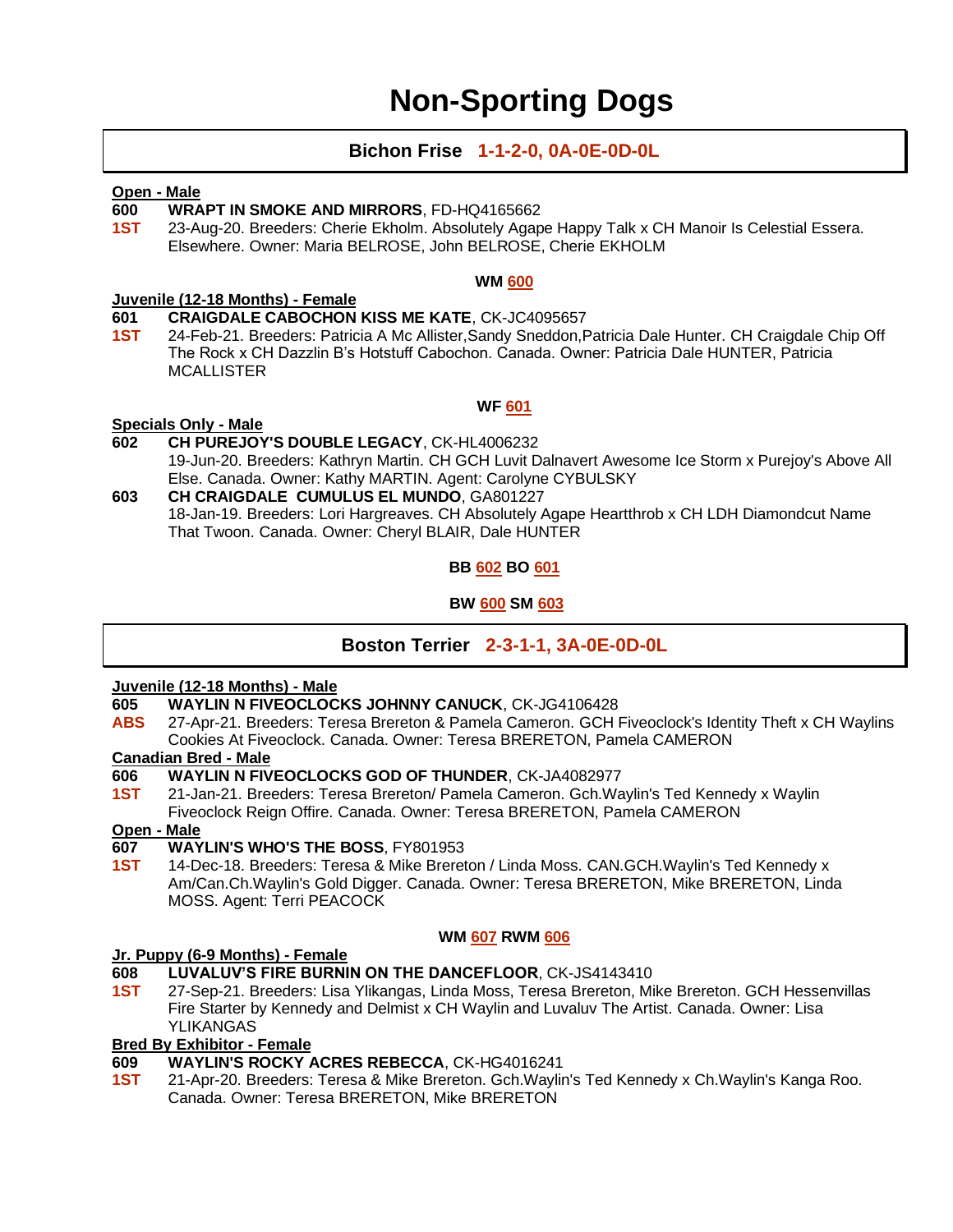#### **Open - Female**

**610 KALISKAS LUNAR NEBULA**, CK-HQ4045501

**ABS** 16-Aug-20. Breeders: Donna Corby. GCH Sonitas Nod to Loki at Kalyksa x DORKAY'S BIG BADA BOOM at KALISKA. Canada. Owner: Donna CORBY

#### **611 WAYLIN N RIVERGATE'S IT COULD BE MAGIC**, CK-HN4017758

**1ST** 05-Jul-20. Breeders: Teresa Brereton/Mike Brereton/Linda Moss. Can.Gch/Am.Ch.Fiveoclock Shadow At Waylin x Can/Am.Ch.Waylin's Gold Digger. Canada. Owner: Dennis LYDSTON, Teresa BRERETON, Michael BRERETON, Linda MOSS

#### **WF 611 RWF 609**

#### **Specials Only - Male**

- **604 WAYLIN AND LUVALUV DANTE'S INFERNO**, CK-JS4143413
	- 27-Sep-21. Breeders: Teresa & Mike Brereton / Linda Moss/Lisa Ylikangas. Am.GCH.Hessenvillas Fire Starter By Kennedy And Delmist x CH.Waylin And Luvaluv The Artist. Canada. Owner: Teresa BRERETON, Mike BRERETON, Linda MOSS, Lisa YLIKANGAS
- 
- **612 CH EQ IOWANA'S BEYOND BELIEF AT KALISKA, FD-FW4016528**<br>**ABS** 11-Nov-18. Breeders: Jani Martin. Widget &Weebee'S Davdream Belie **ABS** 11-Nov-18. Breeders: Jani Martin. Widget &Weebee'S Daydream Believer x EQ Iowana'S Shock and Awe. Elsewhere. Owner: Donna CORBY

#### **Specials Only - Female**

**613 CAN.GCHS/AM.GCH.WAYLIN'S SONG OF THE SOUTH**, DQ680970 08-Aug-16. Breeders: Teresa & Mike Brereton / Linda Moss. CH Waylin's T I Double GG ER x CH Iroc Waylin Irish Eyes Smiling. Canada. Owner: Teresa & Mike BRERETON, Linda MOSS

#### **BB 613 BO 604**

**BW 611 BP 604**

**SM ----- SF -----**

#### **Baby Puppy (4-6 Months) - Female**

- **614 KALISKA'S BAILEY FOR BREAKFAST**, CK-KA4166080
- **ABS** 19-Jan-22. Breeders: Donna M Corby. GCH Sonitas Nod to Loki at Kalyksa x DORKAY'S BIG BADA BOOM at KALISKA. Canada. Owner: Donna CORBY

**BBPF -----**

#### **Bulldog 0-0-1-0, 1A-0E-0D-1L**

#### **Jr. Puppy (6-9 Months) - Female**

**615 S&D BULLS CHOCANI AKA GREENIE**, TC-22100002751

**ABS** 17-Oct-21. Breeders: Diana Isela Rangel Rodriguez & Neftali Salvador Franco Rincon. CH Cherokee Legend Slaterpryce Brad x S&D Bulls Maui of my Heart. Elsewhere. Owner: Geoffrey VANDE KUYT. Agent: Jennifer DRIESSEN

#### **WF -----**

#### **Specials Only - Male**

**616 CH BABYLON'S ABEL SALUTES IMPERIOUS**, CK-GW3984798

14-Nov-19. Breeders: Geoffrey Vande Kuyt. Imperious Hamitup Take it to the Limits x IROC's Delilah of Babylon GVK. Canada. Owner: Geoffrey VANDE KUYT. Agent: Jennifer DRIESSEN

#### **BB 616 BO -----**

**BP -----**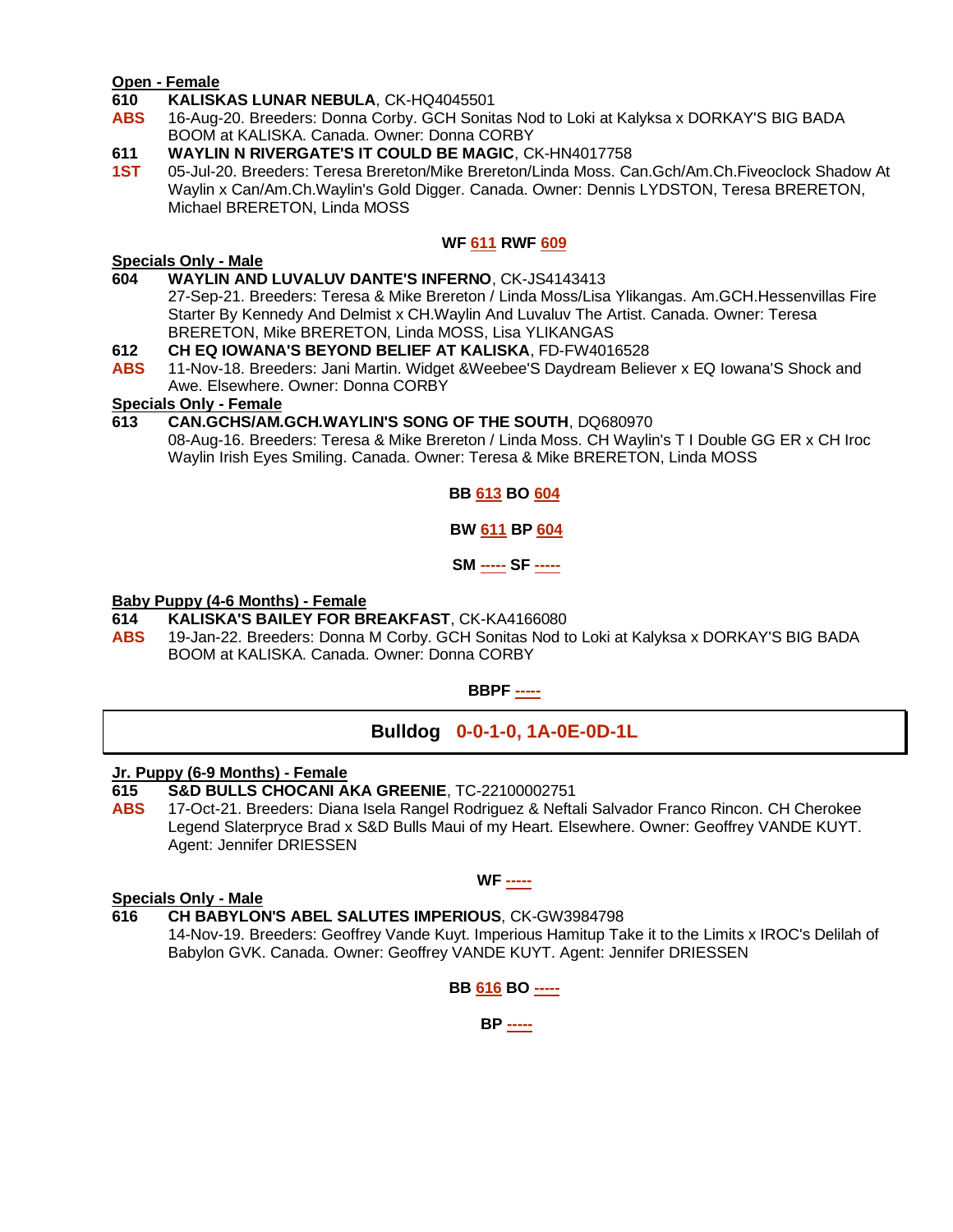#### **Chow Chow 1-0-0-0, 1A-0E-0D-0L**

#### **Sr. Puppy (9-12 Months) - Male**

- **617 REBELRUN GRAND CRU AT CLOS DE LION**, FD-JQ4123387
- **1ST** 17-Aug-21. Breeders: Robert And Linda Banghart. CH Rebelrun's Rebelrouser x CH Rebelrun Count On Me. Elsewhere. Owner: Judy ALLEN, Michael ALLEN

#### **WM 617**

#### **Specials Only - Male 618 CH BESHIA CANNON PI AT SEVENACRES**, AW548513

**ABS** 23-Nov-13. Breeders: Zerilda Boleska / Mary & Michael Counihan. GCh. Mipao Wendell x Ch. Masterpiece Say Good Night Gracie O' Micma. Canada. Owner: Kathleen EGAN

#### **BB 617 BP 617**

#### **Exhibition Only**

#### **619 CH CLOS DE LION SAUCY ATHENA**, WA271037

06-Jan-09. Breeders: Allen, Judy And Michael And Gibney, L And Foose, D. CH Closdelion Saucy Lord Alfred x CH Bearden Starlet At Clos Lion. Canada. Owner: Judy ALLEN, Michael ALLEN

#### **Veteran - Male**

#### **618 CH BESHIA CANNON PI AT SEVENACRES**, AW548513

**ABS** 23-Nov-13. Breeders: Zerilda Boleska / Mary & Michael Counihan. GCh. Mipao Wendell x Ch. Masterpiece Say Good Night Gracie O' Micma. Canada. Owner: Kathleen EGAN

**BVM -----**

#### **Dalmatian 0-0-1-0, 0A-0E-0D-0L**

#### **Specials Only - Male**

#### **620 CH KO'S SEE YA LATER GATOR**, AK-GE4157271

31-Mar-19. Breeders: Bonnie Rose and Kim L Owen. Hispot's Happy Camper x On The Spot N Ko's Double Vision. Elsewhere. Owner: Kim OWEN, Duran KATHY. Agent: Heidi GERVAIS

#### **BB 620**

#### **French Bulldog 0-1-0-2, 0A-0E-0D-1L**

### **Open - Female**

#### **622 ANY STORY WORTH TELLING IS WORTH TELLING NALA**, TC-22100002940

**1ST** 29-May-19. Breeders: Daniel Sullivan. Daystars Gambler On The Midnight Express x Gainesfields Black Frenchies Matter. Elsewhere. Owner: Baldeep DHALIWAL. Agent: Debbie CORNELL CHARNESKI

#### **WF 622**

#### **Specials Only - Female**

#### **621 MBBPIS ARCHIBULLS GOTTA HAVE FAYTH**, CK-JC4088026

18-Feb-21. Breeders: Patti Archibald & James dalton. Baohuao's Best Endeavor At Atalaya x Can Ch Fabelhaft Robobull Midnight Blossom. Canada. Owner: Carey BREWER, Patti ARCHIBALD **623 GCH ARCHIBULLS LIVING BLOSSOM**, CK-JC4088027

18-Feb-21. Breeders: Patti Archibald. Boahuao's Best Endeavor Atalaya x CH Fabelhaft Robobull Midnight Blossom. Canada. Owner: Patti ARCHIBALD, James DALTON

#### **BB 621 SF 623**

#### **BREEDER/OWNER/HANDLER CLASS**

#### **623 GCH ARCHIBULLS LIVING BLOSSOM**, CK-JC4088027

18-Feb-21. Breeders: Patti Archibald. Boahuao's Best Endeavor Atalaya x CH Fabelhaft Robobull Midnight Blossom. Canada. Owner: Patti ARCHIBALD, James DALTON

#### **Best BREEDER/OWNER/HANDLER CLASS 623**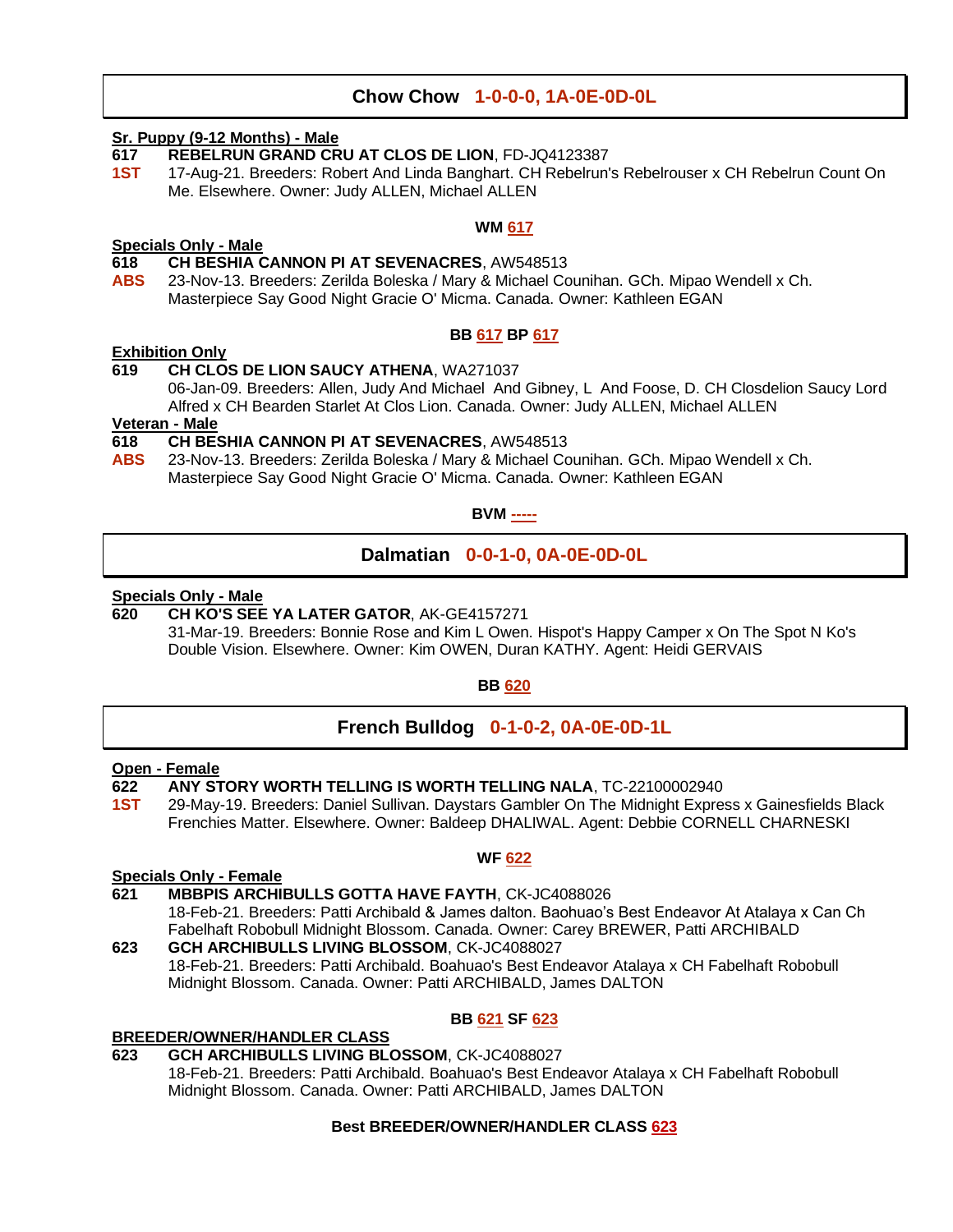#### **Keeshond 0-0-0-1, 0A-0E-0D-0L**

#### **Specials Only - Female**

#### **624 CH DAIMLER'S BETTY BOOP AT KLITSA**, 1138202

14-Aug-17. Breeders: Diane and Terry Benz. GCH Designer's Fexx x Daimlers Show Me the Grand Illusion. Elsewhere. Owner: Barbara WILSON, Gloria JONES

#### **BB 624**

#### **Poodle (Miniature) 0-3-0-1, 0A-0E-0D-0L**

#### **Canadian Bred - Female**

- **625 HUSHABY TIFFANY SUGAR PEPPER**, CK-HU4035945
- **1ST** 12-Oct-20. Breeders: Bonnie Norquay and Gail Blanchet. FE749717 Maezhi Charismatic knight x DS683699 GCH CH Hushaby ellas ah rock'n. Canada. Owner: Richard PEPPER, Katherine PEPPER

#### **Bred By Exhibitor - Female**

- **626 MAEZHI KISS ME PRETTY**, CK-JS4133487
- **1ST** 07-Sep-21. Breeders: Yi Ping Lu. CH Maezhi Gears Up x CH Maezhi Exquisite. Canada. Owner: Yi Ping LU

#### **WF 626 RWF 625**

#### **Specials Only - Female**

#### **627 CH PENHURST GEORGIE GIRL**, 1126376

21-Oct-13. Breeders: Penny A. Dugan / Kim Russell. CH Kiyara The Illusionist x CH Penhurst Rio Lil' Black Dress. Elsewhere. Owner: Bonnie PINEAULT

#### **BB 626 BP 626**

**SF -----**

#### **Veteran - Female**

- **627 CH PENHURST GEORGIE GIRL**, 1126376
- **1ST** 21-Oct-13. Breeders: Penny A. Dugan / Kim Russell. CH Kiyara The Illusionist x CH Penhurst Rio Lil' Black Dress. Elsewhere. Owner: Bonnie PINEAULT
- **628 CH LYRIC'S YES INDEED**, ZJ469985
- **2ND** 20-May-12. Breeders: Lynne Galloway. CH Evo's Guess Who At Lyric x Lyric's Uber Shibby. Canada. Owner: Shapitka NATHAN

#### **BVF 627**

#### **Altered - Female**

#### **628 CH LYRIC'S YES INDEED**, ZJ469985

**1ST** 20-May-12. Breeders: Lynne Galloway. CH Evo's Guess Who At Lyric x Lyric's Uber Shibby. Canada. Owner: Shapitka NATHAN

#### **BAF 628**

#### **Poodle (Standard) 0-3-1-3, 1A-0E-0D-2L**

#### **Sr. Puppy (9-12 Months) - Female**

- **630 TROPHEOUS YENNIFER OF VENGERBERG**, TC-22100003167
- **3RD** 10-Sep-21. Breeders: Donna wright. Staccato fading by design x Tropheous sapphire nyx. Elsewhere. Owner: Yvonne ROBERTS
- **631 VETSET PLAY THE GAME**, CK-JN4111416
- **1ST** 16-Jul-21. Breeders: Dr Elly Holowaychuk. CH Cabernet's Fireworks At Vetset x GCH Vetset Count Me In. Canada. Owner: Elly HOLOWAYCHUK. Agent: Leanne MACIVER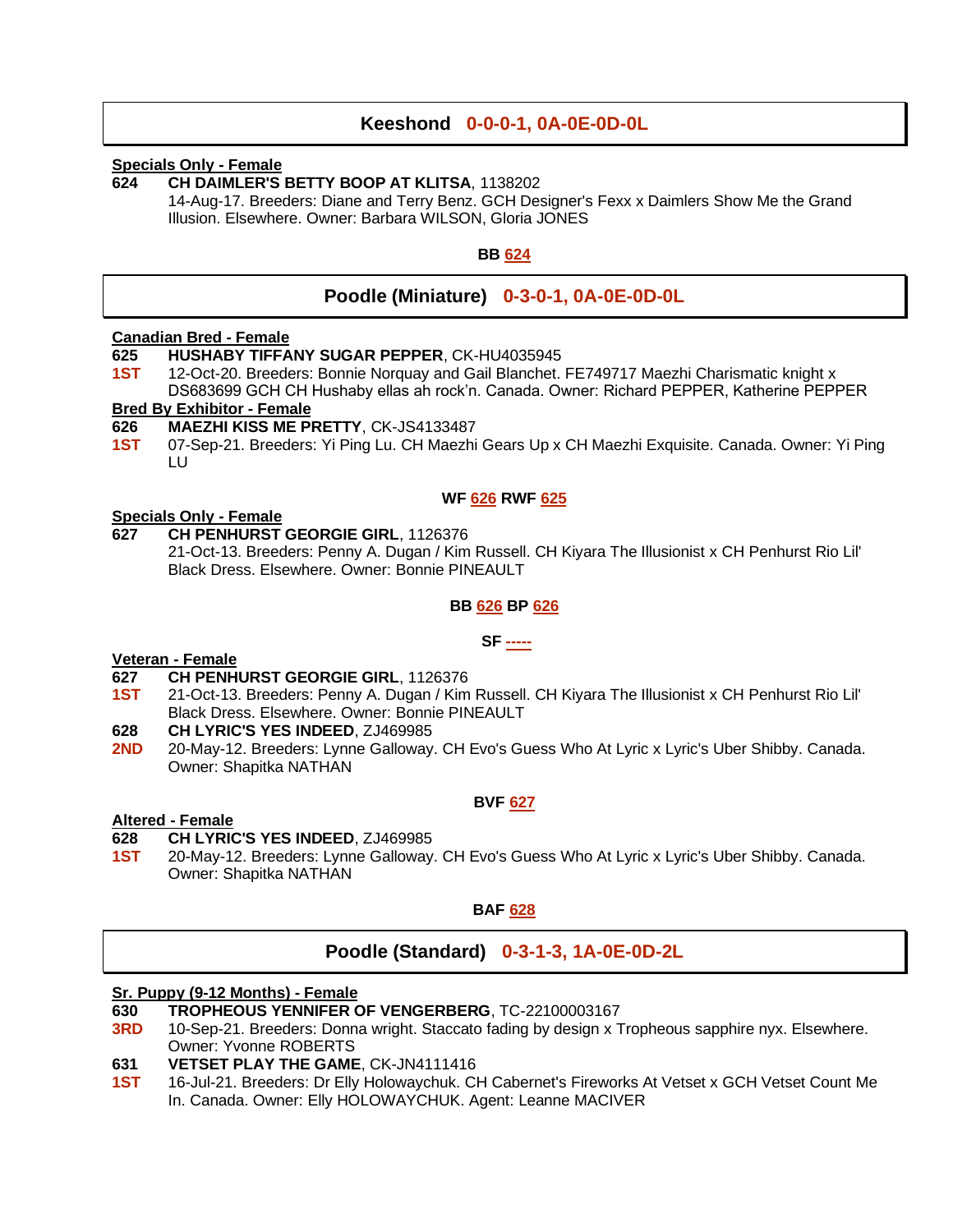#### **632 AVIATOR'S CANDLE IN THE WIND AT ESPRIT NTD**, CK-JN4117384

**2ND** 13-Jul-21. Breeders: Diane Kingston, Dave Kingston. Piedmont Belcourt Rocketman x GCH Crystalton Tees Me Hrh Aviator. Canada. Owner: Isabelle LORANGER, Diane KINGSTON

#### **Bred By Exhibitor - Female**

- **633 LITILANN'S HOT FLASH**, TC-22100003204
- **ABS** 13-Sep-21. Breeders: A Rairigh/J Kinsey/L MacIver. CH Litilann's Flash Photo x CH Litilann's Pacific Edge at Aristeia. Elsewhere. Owner: Ann E RAIRIGH, Julia KINSEY, Leanne MACIVER

#### **WF 631 RWF 632**

#### **Specials Only - Male**

#### **634 CH AFTERGLOW ANGEL GABRIEL RN**, FD-HA4017861

11-Jan-20. Breeders: Michael Gadsby, Jason Lynn, Tom Isherwood, Maud Nilsson. Afterglow Drag Race x Afterglow Poppa Don't Preach. Elsewhere. Owner: Kim COTE

#### **Specials Only - Female**

- **629 DELPHINIUM'S SASSY LASS**, CK-JN4117760 10-Jul-21. Breeders: Penny McCrae. GCH Delphinium N Lakeridge's Juno x Delphinium's Island Kalliope. Canada. Owner: Penny Lee MCCRAE. Agent: Carolyne CYBULSKY
- **635 CH REIGATE DAWIN RAVE ON**, CK-GL3962212 25-Jun-19. Breeders: Suzanne Loblaw, Linda Campbell. GCH Dawin Reigate Fire Away x CH Reigate Dawin White Delight. Canada. Owner: Suzanne LOBLAW. Agent: Lisa WRIGHT

**636 CH WINTERGARDEN LITILANN'S THE FIRST LADY**, FD-HJ4078429 19-May-20. Breeders: Mary-Jo Winters & Ann E Rairigh. CH Boxwood Brisbane x CH WinterGarden The Heat Is On. Elsewhere. Owner: Mary-Jo WINTERS, Ann E RAIRIGH. Agent: Leanne MACIVER

#### **BB 636 BO 634**

#### **BP 629 SF 635**

#### **Exhibition Only**

#### **638 ESPRIT REDRUM REDRUM REDRUM ETD NTD-M**, CK-JA4051610

07-Jan-21. Breeders: Isabelle Loranger. CH Amazing Fantastic O So Hot x GCH Kandansk The Conjuring. Canada. Owner: Isabelle LORANGER

#### **Baby Puppy (4-6 Months) - Male**

- **637 EDIVETTE'S SECRET VOICE OF LUKAS**, TC-JY4162596
- **ABS** 24-Dec-21. Breeders: Ruth Pena Foj. Smart Connection Non Stop x Edivette Black Heart. Elsewhere. Owner: Penny Lee MCCRAE

#### **BBPM -----**

#### **Schipperke 0-2-1-0, 0A-0E-0D-0L**

#### **Bred By Exhibitor - Female**

- **639 KIMMY IS HERE BY ISLAND WEST**, CK-JA4062860
- **1ST** 29-Jan-21. Breeders: Sharon Medforth. GCH Doreve's Island West Paladin x CH Island West Lil Miss Addams. Canada. Owner: Sharon MEDFORTH

#### **Open - Female**

- **640 FRIDAY THE THIRTEENTH OF ISLAND WEST CGN**, CK-GN3968701
- **1ST** 27-Jul-19. Breeders: Sharon Medforth. Little Bojangles Of Island West RN x CH Island West Lil Miss Addams CGN RN. Canada. Owner: Sharon MEDFORTH

#### **WF 640 RWF 639**

#### **Specials Only - Male**

#### **642 CH GCH DOREVE'S ISLAND WEST PALADIN**, 1143399

16-Feb-19. Breeders: Dorothy Clem. Doreve's I'm A Rock N Roll Legend x Rivendel's The North Remembers. Elsewhere. Owner: Sharon MEDFORTH

#### **BB 642 BO 640**

### **BREEDER/OWNER/HANDLER CLASS**<br>639 KIMMY IS HERE BY ISLAND W

#### **639 KIMMY IS HERE BY ISLAND WEST**, CK-JA4062860

29-Jan-21. Breeders: Sharon Medforth. GCH Doreve's Island West Paladin x CH Island West Lil Miss Addams. Canada. Owner: Sharon MEDFORTH

#### **Best BREEDER/OWNER/HANDLER CLASS 639**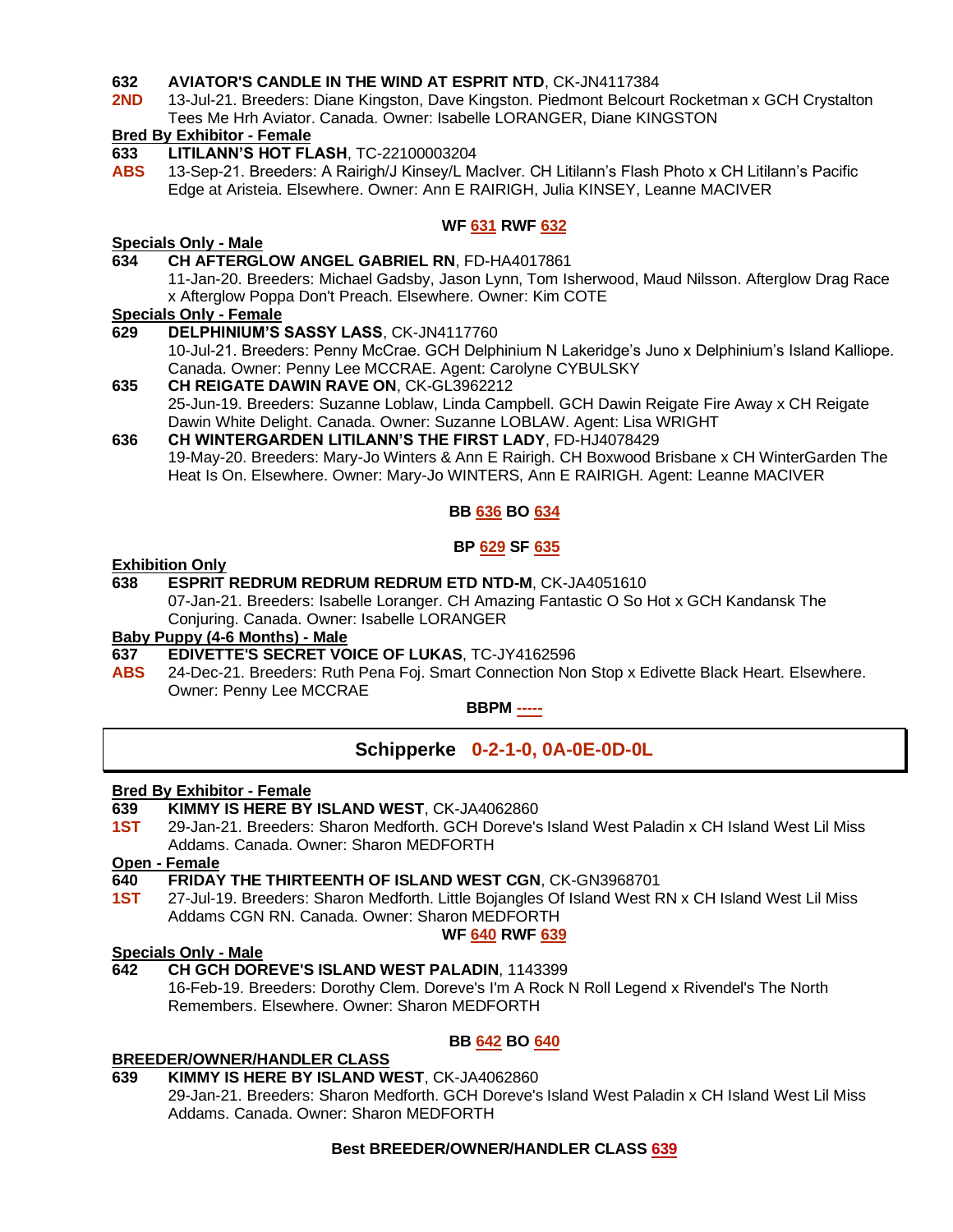#### **Shiba Inu 1-0-0-1, 0A-0E-0D-1L**

#### **Juvenile (12-18 Months) - Male**

**643 INFINITY CHALLENGE MASASHI**, TC-JJ4142041

**1ST** 01-May-21. Breeders: Natalia Vasilievna. Vito Sunrise Of Immortal x Shu-Shaolin Vayri Yoko. Elsewhere. Owner: Donna BURNS, Janelle LINDHOUT

#### **WM 643**

#### **Specials Only - Female**

**644 GCH SUNOJO'S LITTLE RED PILL**, CN631993 08-Jul-15. Breeders: Susan Norris-Jones. Sunojo Buckaroo Banzai x Sunojo's Sea Serpunt. Canada. Owner: Christine YAKE, Susan NORRIS-JONES

#### **BB 643 BO -----**

#### **Shih Tzu 1-1-1-1, 1A-0E-0D-0L**

#### **Jr. Puppy (6-9 Months) - Male**

- **645 SEALEGENDS MOONLIGHT MAGIC**, CK-JU4134547
- **1ST** 09-Oct-21. Breeders: Teresa Armich. GCH Prime Moon Run The Risk x CH Sealegends Queen Anns Lace. Canada. Owner: Teresa ARMICH, Susan MULOIN

#### **WM 645**

#### **Jr. Puppy (6-9 Months) - Female**

#### **646 SEALEGENDS FLOWERS IN THE SPRING**, CK-JU4131888

**1ST** 09-Oct-21. Breeders: Teresa Armich. GCH Prime Moon Run The Risk x CH Sealegends Queen Anns Lace. Canada. Owner: Teresa ARMICH

**WF 646**

#### **Specials Only - Male**

#### **647 GCH SEALEGENDS MAGIC IN MOONLIGHT**, CA602138

22-Jan-15. Breeders: Teresa Armich. CH Sealegends Typhoon Dynasty x Septimo Exotic Lily. Canada. Owner: Teresa ARMICH

#### **648 CH GCH PRIME MOON RUN THE RISK**, FD-GL4005369

**ABS** 08-Jun-19. Breeders: Eduardo Teixeira. GCH Ultra'S No Matter The Risk x CH Saffron Sherhy Raphaela For Prime Moon. Elsewhere. Owner: Teresa ARMICH

#### **Specials Only - Female**

**649 GCH KOJIROS PARTY GIRL**, CK-HU4036639 13-Oct-20. Breeders: Debra Love and Anna Mae Macatangay. CH Druzhanne Image Of Style x CH Sunside Wicked Fantasy. Canada. Owner: Love DEBRA. Agent: Jaime LARKMAN

#### **BB 649 BO 647**

#### **BW 646 BP 646**

#### **SM ----- SF -----**

#### **Baby Puppy (4-6 Months) - Female**

- **650 SEALEGENDS SCARLET ROSE**, CK-KC4164248
- **1ST** 08-Feb-22. Breeders: Teresa Armich. CH Symarun'S Talk T Talk x Sealegends Lady Slipper. Canada. Owner: Teresa ARMICH

**BBPF 650**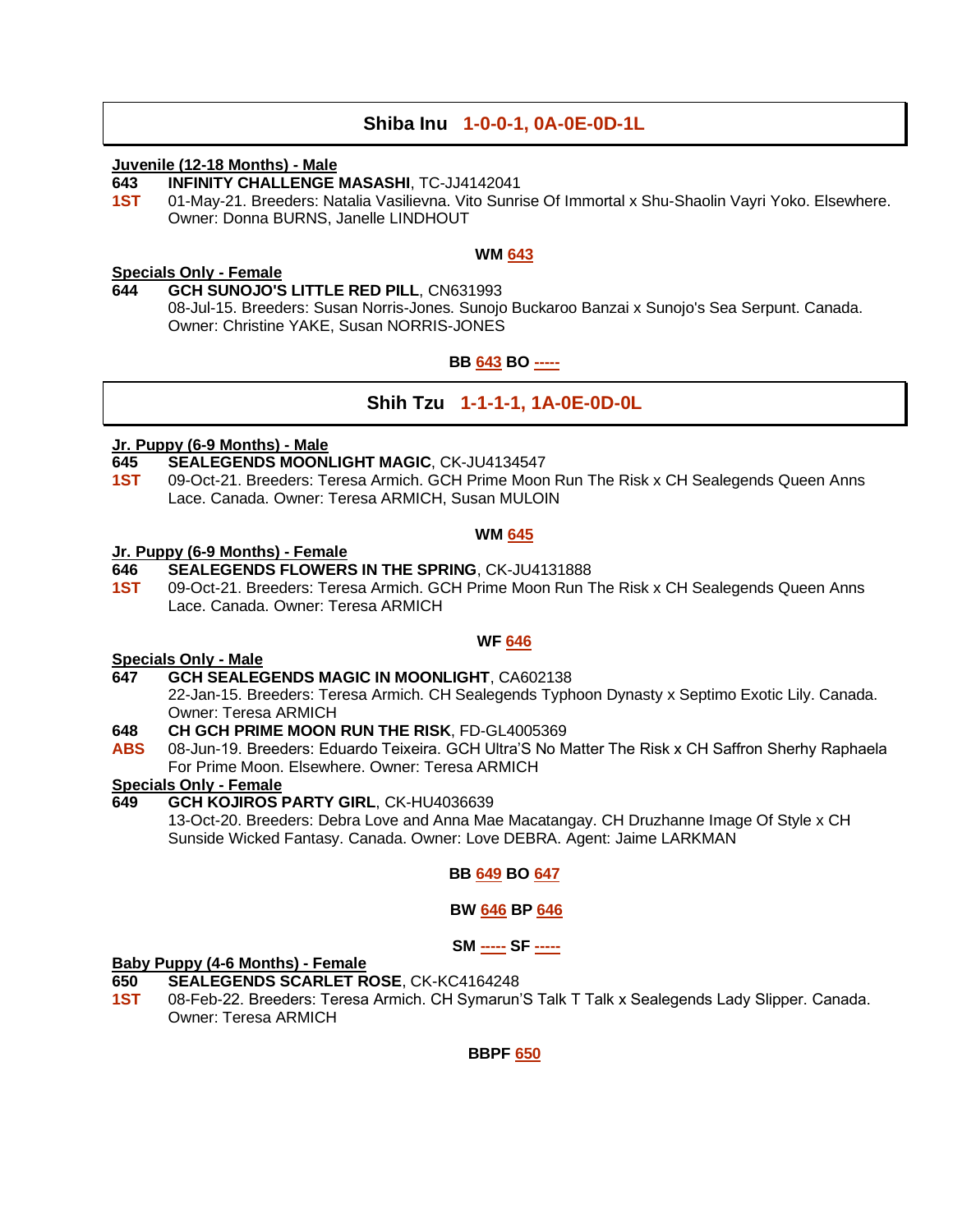#### **Tibetan Spaniel 2-1-4-0, 0A-0E-0D-0L**

#### **Jr. Puppy (6-9 Months) - Male**

- **651 SANDON IM SO STRIKING AT TREKHOND**, CK-JU4140371
- **1ST** 06-Oct-21. Breeders: Sandra and Don Bingley. CH Wassong's Vanguard x CH Wassong's Yours to Discover at Sandon. Canada. Owner: Ann MCPHEE, N. Bruce MCPHEE

#### **Open - Male**

- **652 TREKHOND'S BENNIE AND THE JETS**, CK-JA4071831
- **1ST** 31-Jan-21. Breeders: Ann and Bruce McPhee. GCH Judo's Top Secret at Trekhond x GCH Lilla Hagatorpets Laura. Canada. Owner: Gerry BRECKON, Pip BRECKON

#### **WM 652 RWM 651**

#### **Jr. Puppy (6-9 Months) - Female**

- **653 TREKHOND'S DRESSED FOR A PARTI**, CK-JU4136934
- **1ST** 30-Oct-21. Breeders: N Bruce McPhee, Ann McPhee. GCH Judo's Top Secret at Trekhond x GCH Lilla Hagatorpets Laura. Canada. Owner: N Bruce MCPHEE, Ann MCPHEE

#### **WF 653**

#### **Specials Only - Male**

- **654 CH TREKHOND'S SOLITARY MAN**, FN764867 10-Jul-18. Breeders: Ann & Bruce McPhee. GCH Wassong's On Island Time Trekhond x Askim's Lu-San Indira. Canada. Owner: Alison GYMER
- **655 CH TREKHOND'S KING OF THE ROAD**, CK-GU3968843 30-Oct-19. Breeders: Ann & Bruce McPhee. GCH Wassong's On Island Time Trekhond x CH Trekhond's Midnight Kiss. Canada. Owner: Alison GYMER, David GYMER
- **656 GCH JUDO'S TOP SECRET AT TREKHOND**, 1140839 27-May-18. Breeders: Donna Etchison. Askim's Mi-Va Rajah x Judo's Spoonful Of Wiggles. Elsewhere. Owner: Ann MCPHEE, N. Bruce MCPHEE
- **657 GCH. PLAYPOINT TIPTOP TDCH**, 1124182 31-Jul-13. Breeders: Pasi Huhtinen. Bio Bios Hidden Dragon x Tashi-Gong Today. Elsewhere. Owner: Barbara MCCONNELL

**BB 656 BO 653**

**BW 652 BP 651**

**SM 655**

| Group 1st          | 636        |
|--------------------|------------|
| Group 2nd          | 620        |
| Group 3rd          | 624        |
| Group 4th          | 602        |
| Puppy              | <u>629</u> |
| <b>Baby Puppy</b>  | 650        |
| Veteran            | 627        |
| <b>Altered 1st</b> | 628        |
| вон                | 623        |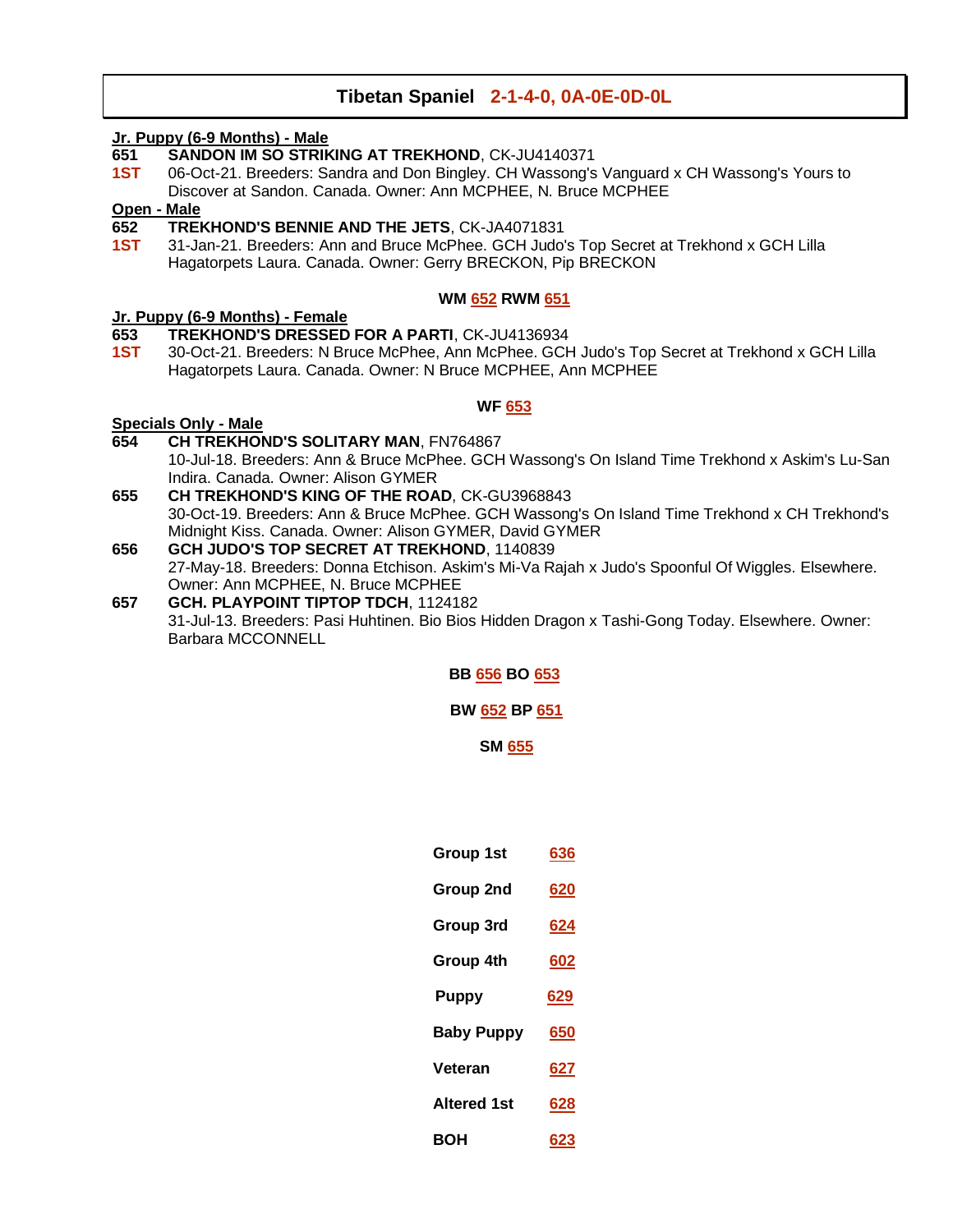### **Herding Dogs**

#### **Australian Cattle Dog 0-0-0-0, 0A-0E-0D-0L**

#### **Baby Puppy (4-6 Months) - Male**

#### **700 WNR DINE AWAYS HOLY BASIL**, CK-KC4156587

**1ST** 07-Feb-22. Breeders: Tania bourke. Thisaways handsome hank x CH GCH Cobbers dine n dash CA AS RATO. Canada. Owner: Tania BOURKE, Carrie WOOD

#### **BBPM 700**

#### **Australian Shepherd 1-0-0-1, 1A-0E-0D-0L**

#### **Open - Male**

- **701 SUMMERWIND COWBOY LEGEND AT TREKHOND**, FD-JJ4107589
- **1ST** 21-May-21. Breeders: Liz Alward. Spring Fever Dancin On The Edge Of Paramount x Summerwind She's A Cover Girl. Elsewhere. Owner: N Bruce MCPHEE, Ann MCPHEE

#### **WM 701**

#### **Sr. Puppy (9-12 Months) - Female**

- **702 MOUNTAINASH SUGAR AND SPICE**, CK-JN4131064
- **ABS** 05-Jul-21. Breeders: Kylarra Simmers. GCH Vanstone Truth Be Told x GCH MountainAsh Xxx's And Ooo's RN RI. Canada. Owner: Kylarra SIMMERS

#### **WF -----**

#### **Specials Only - Female**

**703 CH GCH BAYWIND TAILOR MADE IN TINSELTOWN CGN CD PCD RN RI VN ATD**, 1137597 24-Sep-17. Breeders: John &Wendy Waggoner / Paddy Warner. Calais Carolina First In Flight x Supreme's Got Moxie From Baywind. Elsewhere. Owner: Ann MCPHEE, Bruce MCPHEE, Wendy WAGGONER. Agent: Lisa WRIGHT

**BB 703 BO 701**

**BW ----- BP -----**

#### **Bearded Collie 0-0-0-1, 0A-0E-0D-0L**

#### **Specials Only - Female**

#### **704 CH RALLENTANDO RAVEN**, FG755255

09-Apr-18. Breeders: Ian Copus, Rebecca Guthrie. Pentangle's Forever and Back x GCH Rallentando Rhyme. Canada. Owner: Ian COPUS, Rebecca GUTHRIE

#### **BB 704**

#### **Beauceron 0-0-0-0, 2A-0E-0D-0L**

#### **Open - Female**

**705 RELENTLESS MAGIE NOIRE**, MN-HW4102041

**ABS** 07-Nov-20. Breeders: Selena Elrod & Sarah Griffiths. GCH Luc du Chateau Rocher HAs x CH Joie de la Chasse du Ciel d'Or. Canada. Owner: Selena ELROD **WF -----**

#### **Specials Only - Female**

- **706 CH PHELONY IN PROGRESS DU ROI GIVRE**, MN-GL3977088
- **ABS** 04-Jun-19. Breeders: Pamela Frost. GCH Luc du Chateau Rocher HAs x GCH Magie Noire du Mont des Croisettes HAs. Elsewhere. Owner: Selena ELROD, Pamela FROST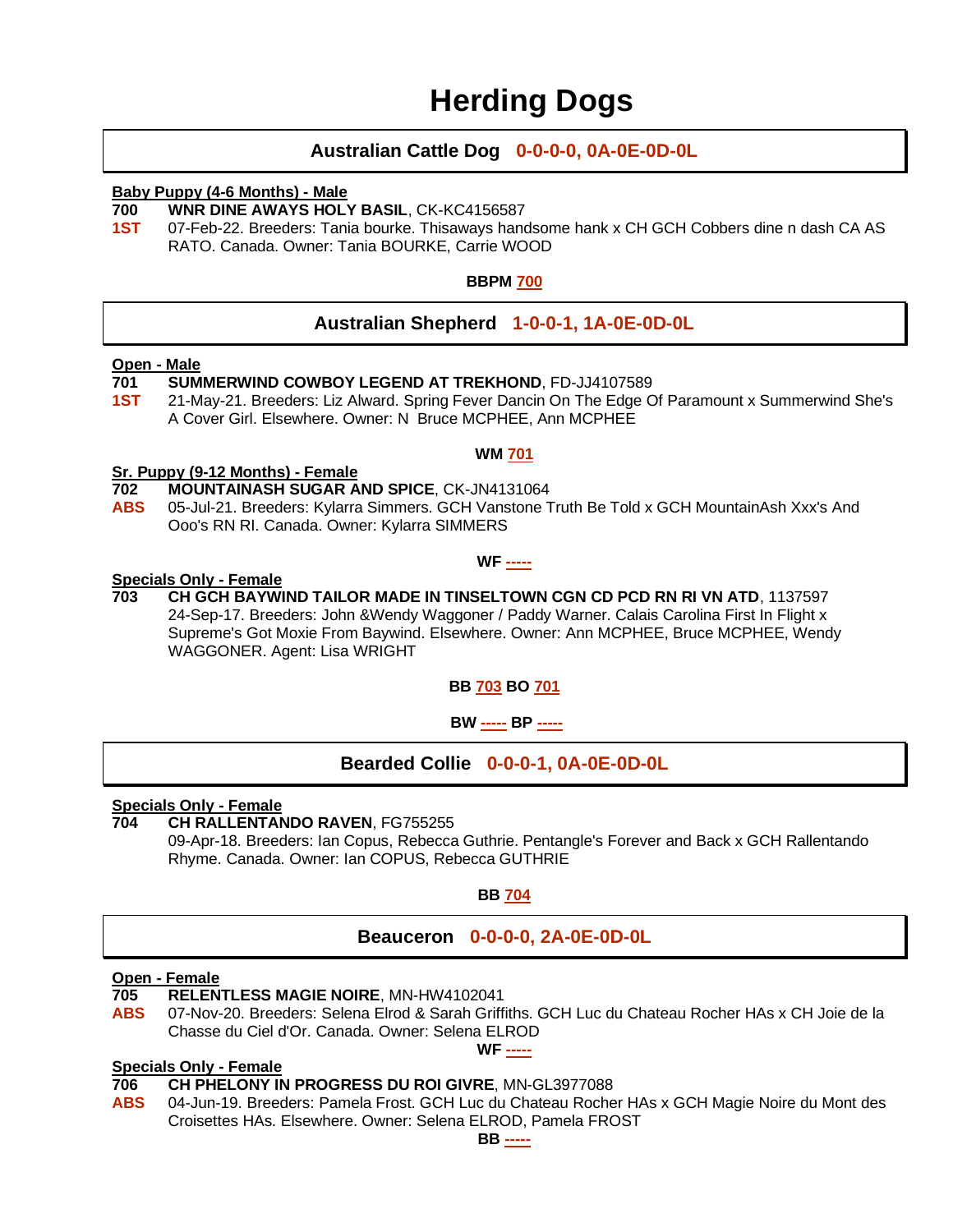#### **Belgian Shepherd Dog 0-3-1-1, 0A-0E-0D-0L**

#### **Sr. Puppy (9-12 Months) - Female**

- **707 UNIQUITY'S JUMPING JUNIPER OF LETEKOE**, CK-JS4156226
- **1ST** 11-Sep-21. Breeders: Jordan Philpott. CH Attra Dea's Father Time CGN RE SDIN NTD x Uniquity's Glory Be. Canada. Owner: Donna MACLEAN

#### **Juvenile (12-18 Months) - Female**

- **708 KAIZEN'S JUST JIA WITH MAGGRAY**, CK-JJ4112392
- **1ST** 19-May-21. Breeders: Catherine Dunstan. GCH Celticmoon's Quantam Leap CGN RN CAX2 S x CH Kaizen's Contessa Carlita. Canada. Owner: Catherine DUNSTAN, Teresa MRUS. Agent: Teresa MRUS

#### **Open - Female**

- **709 H' STORM CAT OF OT VITOSHA CD RE**, 1143860
- **1ST** 10-Feb-19. Breeders: Ivan Balabanov. Doc Ot Vitosha x Fury Ot Vitosha 11. Elsewhere. Owner: Beverley MACCORQUODALE

#### **WF 708 RWF -----**

#### **Specials Only - Male**

#### **710 GCH OMNISCIENT BETWEEN TWO WORLDS CGN**, DE652487

23-Mar-16. Breeders: Theresa Taylor. GCH Kon Tiki Av Vikholmen CGN RN x GCH Abbi De Parliaro RN. Canada. Owner: Theresa TAYLOR

#### **Specials Only - Female**

#### **711 CH CARDONESS' OMNISCIENT VICTRESS CGN**, FY794627

14-Dec-18. Breeders: Theresa Taylor. GCH Sumerwynd Winter Is Coming De Mon Plaisir CGN RA x GCH Abbi De Paliaro RN. Canada. Owner: Theresa TAYLOR, Jo-ann FRIEND

**BB 711 BO 710**

**BP ----- SF -----**

#### **BREEDER/OWNER/HANDLER CLASS**

#### **711 CH CARDONESS' OMNISCIENT VICTRESS CGN**, FY794627

14-Dec-18. Breeders: Theresa Taylor. GCH Sumerwynd Winter Is Coming De Mon Plaisir CGN RA x GCH Abbi De Paliaro RN. Canada. Owner: Theresa TAYLOR, Jo-ann FRIEND

#### **Best BREEDER/OWNER/HANDLER CLASS 711**

#### **Berger Picard 0-0-1-0, 0A-0E-0D-0L**

#### **Specials Only - Male**

**712 CH IGOR DU DOMAINE DE BREDENARDE**, 1124509 05-Oct-13. Breeders: Christian M Delattre. Duc Du Domaine De Bredenarde x Gribouille Des Compagnons D'Artmazia. Elsewhere. Owner: Heidi GERVAIS, Donna BEADLE

#### **BB 712**

### **Border Collie 0-0-0-1, 0A-0E-0D-0L**

#### **Specials Only - Female**

**713 GCH BORDER LANE AIR ON THE G STRING**, MN-HQ4031183 04-Aug-20. Breeders: Tatsuki Oneyama. CH Border Lane Spirit In Our Mind x CH Nahrof Dalmoors Muse. Elsewhere. Owner: Zihui LIN, Yuan WANG. Agent: FANO

#### **BB 713**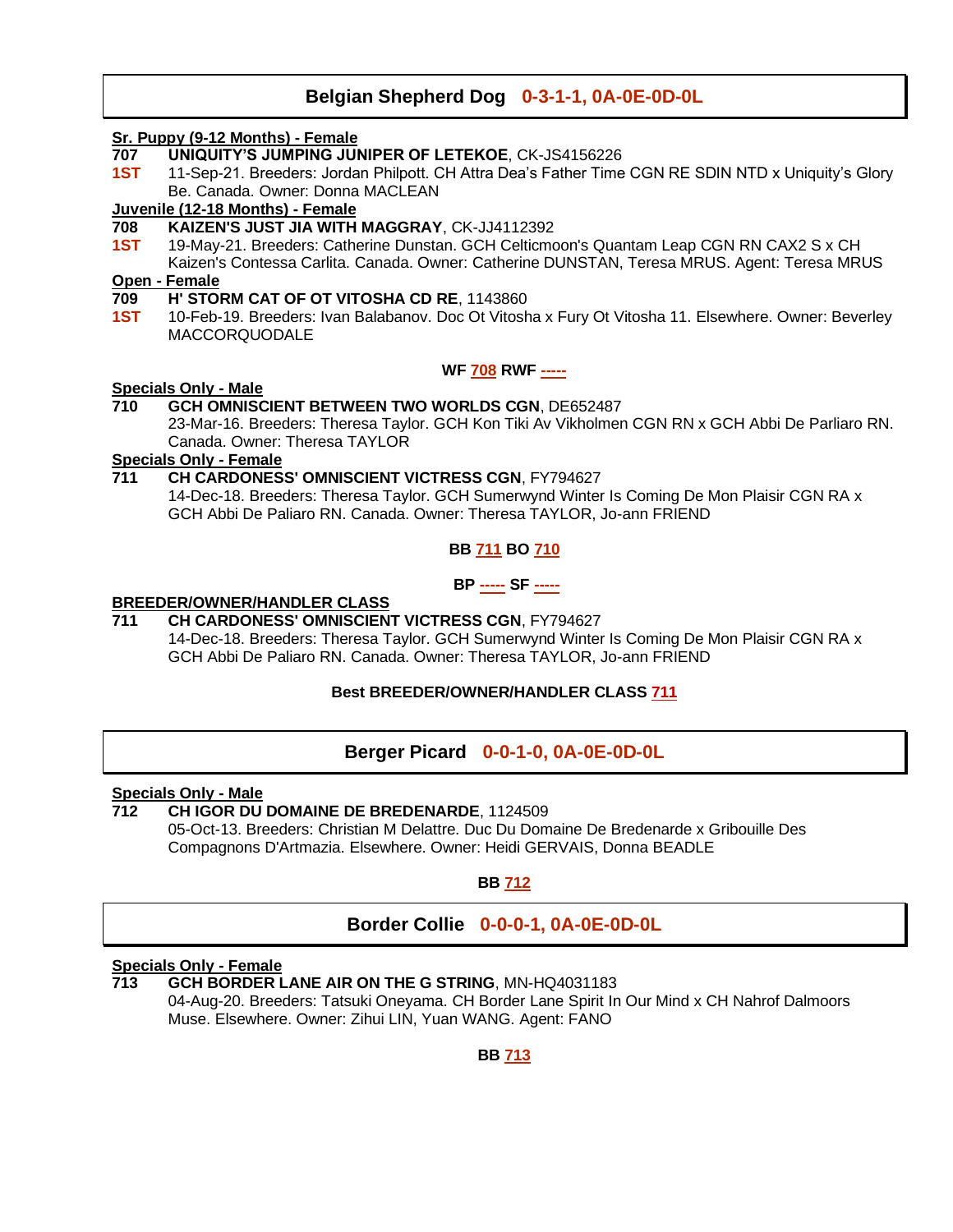#### **Bouvier des Flandres 0-0-0-1, 0A-0E-0D-0L**

#### **Specials Only - Female**

**714 CH GCH AKTIV'S I LOVE ROCK 'N' ROLL**, GC797559 11-Feb-19. Breeders: Sylvi Holmsen. CH Barbu's Simon Sez Let's Rock CD x CH GCH Aktiv's All You Need is Love SDN. Canada. Owner: Sylvi HOLMSEN

#### **BB 714**

#### **BREEDER/OWNER/HANDLER CLASS**

#### **714 CH GCH AKTIV'S I LOVE ROCK 'N' ROLL**, GC797559

11-Feb-19. Breeders: Sylvi Holmsen. CH Barbu's Simon Sez Let's Rock CD x CH GCH Aktiv's All You Need is Love SDN. Canada. Owner: Sylvi HOLMSEN

#### **Best BREEDER/OWNER/HANDLER CLASS 714**

#### **Collie (Rough) 0-0-1-0, 1A-0E-0D-0L**

### **Sr. Puppy (9-12 Months) - Male**

#### **715 VANISLE VIVIDUS HONOUR IN THE AFTERHOURS**, CK-JN4122253

**ABS** 18-Jul-21. Breeders: Valerie Marshall and Susan Minard. GCHS Southland Aurealis Island Nights x GCH Afterhours Diamond in the Rough at Vanisle. Canada. Owner: Brenda CASWELL, Valerie MARSHALL

#### **WM -----**

### **Specials Only - Male**

**716 CH PRAIRIEPINE'S MONTEGO BAY**, CK-JN4122255 18-Jul-21. Breeders: Valerie Marshall / Susan Minard. Southland Aurealis Island Nights x GCH Afterhour's Diamond in the Rough of VanIsle. Canada. Owner: Susan MINARD, Valerie MARSHALL. Agent: Jolie MCMULLAN

#### **BB 716 BP 716**

#### **Collie (Smooth) 1-0-0-0, 0A-0E-0D-0L**

#### **Juvenile (12-18 Months) - Male**

- **717 CALIBRE'S GOLDEN GOOSE**, FD-JE4132517
- **1ST** 07-Mar-21. Breeders: Susan Kaelin. Calibre's Key To The Fortune x Calibre's A Million Reasons Why. Elsewhere. Owner: Marilyn CLAYTON

**WM 717**

#### **BB 717**

#### **Finnish Lapphund 0-0-1-0, 0A-0E-0D-0L**

#### **Specials Only - Male**

**718 CH GCH SNOWVENTURE THUNDERSTRUCK CGN RE SDO NTD**, CK-EE0008515 20-Mar-17. Breeders: Sue Gingerich. GCH Shadagrace Because I'm Happy CGN x CH Shadagrace Soul Of Snowventure RN. Canada. Owner: Kerri PERRAS

**BB 718**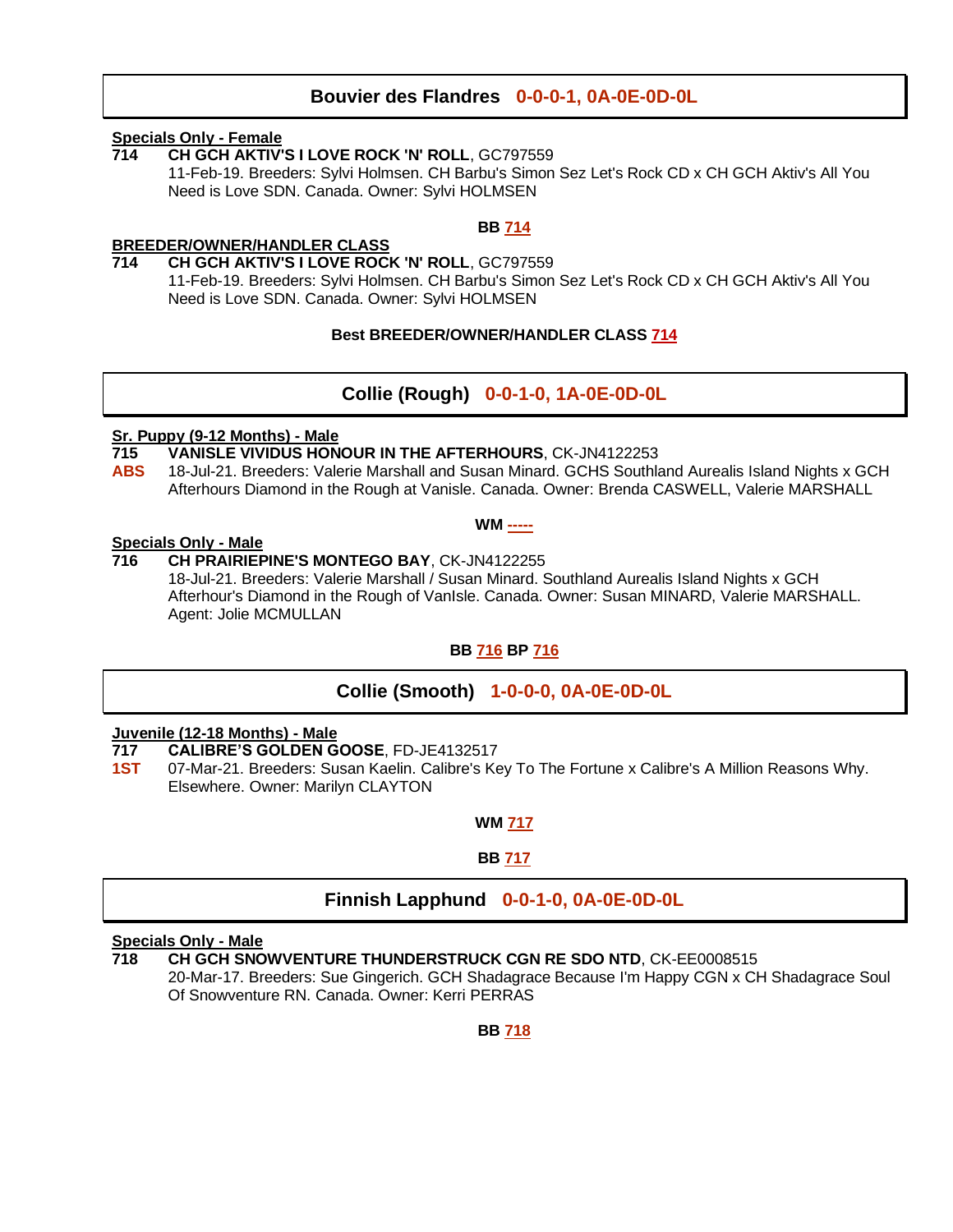#### **German Shepherd Dog 0-0-0-0, 1A-0E-0D-0L**

#### **Open - Male**

- **719 CANISPHERE'S CRUISE'S TOP GUN**, CK-HE3991407
- **ABS** 11-Mar-20. Breeders: Karen Shiels (84285). CH GCH 1133863 Marquis' Eastbound And Down x 1132806 R.O.'S Fantasia V Kenlyn. Canada. Owner: Carolyn STINKA



#### **Miniature American Shepherd 2-2-0-1, 0A-0E-0D-0L**

#### **Jr. Puppy (6-9 Months) - Male**

- **720 MOONBABY'S SHOTGUN RIDER**, MN-JU4136036
- **1ST** 09-Oct-21. Breeders: Melissa Zobell. MoonBaby's Lock N Load x Moonbaby's Periwinkle. Elsewhere. Owner: Chris ANCTIL

#### **Open - Male**

- **721 FOLLOW ME SWEET SIMBA**, MN-JJ4165743
- **1ST** 09-May-21. Breeders: Lisa Hartjes. GCH Nw Aloha Montana Sky x Follow Me Into The Luna Light. Canada. Owner: Nareela LUPTON

#### **WM ----- RWM -----**

#### **Jr. Puppy (6-9 Months) - Female**

- **722 MOONBABY'S SPARKLE, SHIMMER AND SHINE**, MN-JU4136037
- **1ST** 02-Oct-21. Breeders: Melissa Zoebell. Moonbaby's Fight Fire with Fire x Moonbaby's Forever In Blue Jeans. Elsewhere. Owner: Chris ANCTIL

#### **Open - Female**

- **723 FOLLOW ME SWEET RIBBON**, MN-HW4120255
- **1ST** 30-Nov-20. Breeders: Lisa Hartjes. Pryme Say It Like It Is x Follow Me Sunshine In My Pocket. Canada. Owner: Nareela LUPTON

#### **WF 722 RWF -----**

### **Specials Only - Female**

**724 CH RENAISSANCE FARMS ZIZI DOES IT**, MN-HY4088851

16-Dec-20. Breeders: Chris Anctil. Alta Little Red Corvette At Rf x Renaissance Farms Whole Lot of Rosie. Canada. Owner: Meagan TIMMERMAN, Mitchell GALASKI

#### **BB 722 BO -----**

#### **BW ----- BP 722**

#### **SF 724**

#### **Baby Puppy (4-6 Months) - Female**

- **725 RENAISSANCE FARM'S CRYSTAL BLUE PERSUASION**, MN-KA4155964
- **1ST** 07-Jan-22. Breeders: Chris Anctil. Alta Code Talker Pacific Warrior x Alta Black Tahitian Pearl. Canada. Owner: Chris ANCTIL

#### **BBPF 725**

#### **Mudi 0-1-0-0, 0A-0E-0D-0L**

#### **Sr. Puppy (9-12 Months) - Female**

- **726 ISZKIRI RISE COMBINE N SYNCHRONIZE NTD**, CK-JQ4110317
- **1ST** 11-Aug-21. Breeders: Iszkiri. Nyirsegfia Szelid Betyer of Iszkiri x Porgeloci Csepke. Canada. Owner: Tayler DIXON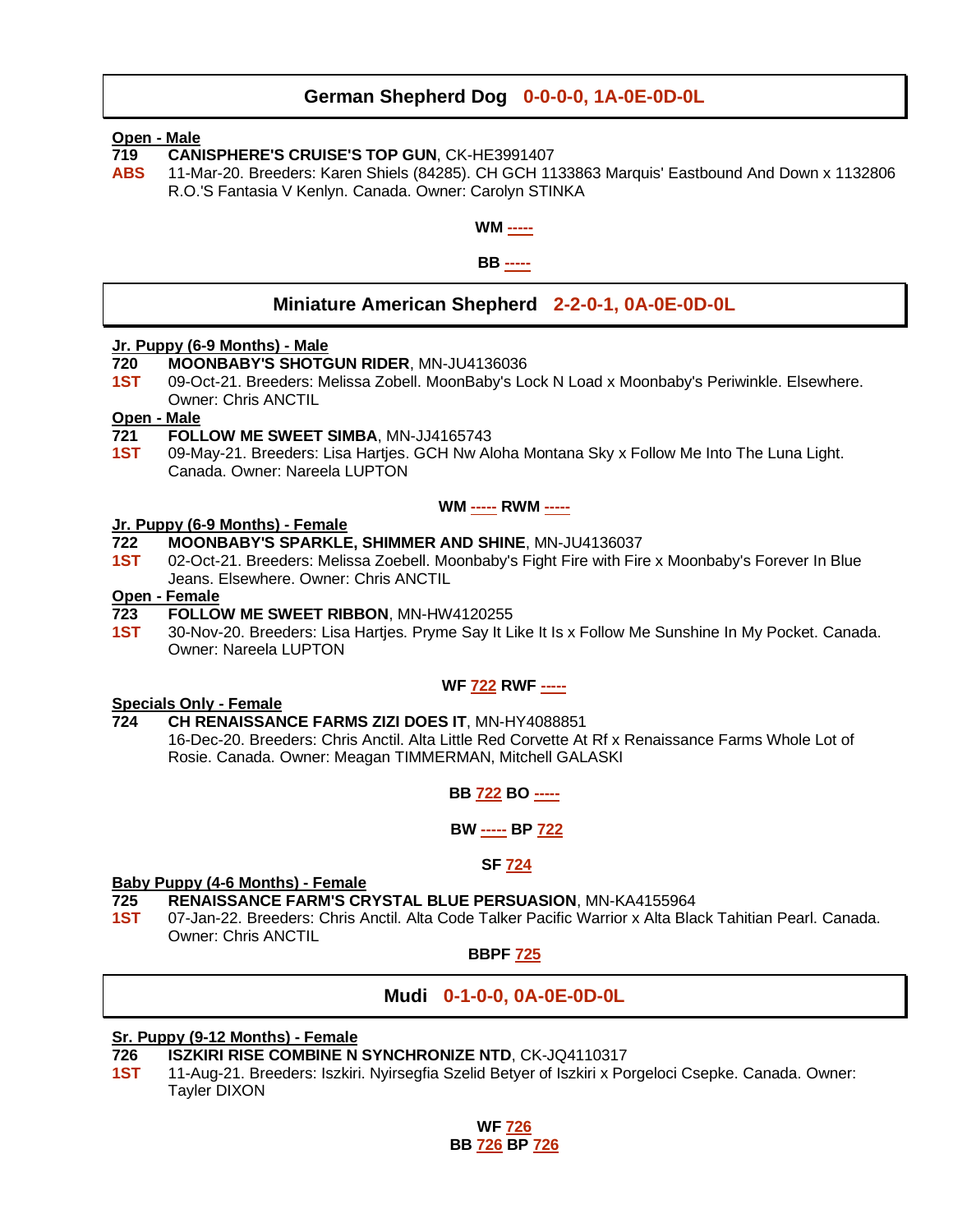#### **BREEDER/OWNER/HANDLER CLASS**

#### **726 ISZKIRI RISE COMBINE N SYNCHRONIZE NTD**, CK-JQ4110317

11-Aug-21. Breeders: Iszkiri. Nyirsegfia Szelid Betyer of Iszkiri x Porgeloci Csepke. Canada. Owner: Tayler DIXON

#### **Best BREEDER/OWNER/HANDLER CLASS 726**

#### **Old English Sheepdog 1-0-1-0, 0A-0E-0D-0L**

#### **Sr. Puppy (9-12 Months) - Male**

#### **727 BLUESHIRE'S BIG BEN**, CK-JS4120134

**1ST** 12-Sep-21. Breeders: Amber Posthumus. Blueshire's To The Future x Lakesongs Miss Tulip Blueshire. Canada. Owner: Rebecca SAPALA, Travis SAPALA

#### **WM 727**

#### **Specials Only - Male**

#### **728 CAN CH AKC GCHG CH SQUARECOTE ROYALTY ON THE MOVE**, 1139245

07-May-16. Breeders: Marlene Coplen-Abrahamson; Karen D. Lee; Diana Caswell. AKC GCHG CH Snowdowne CJ's Masterpiece x AKC GCH Ch Cottonwood One Elegant Rose For Squarecote. Elsewhere. Owner: Marlene ABRAHAMSON, Fred ABRAHAMSON. Agent: Guillermo FANO

**BB 728 BP 727**

#### **SM -----**

#### **Shetland Sheepdog 0-1-1-1, 1A-0E-0D-0L**

### **Jr. Puppy (6-9 Months) - Female**

#### **731 BBPIG COASTALVIEWS SO BERRI DELICIOUS**, CK-JU4137136

1ST 16-Oct-21. Breeders: Judy Tulloch. CH CoastalView He's Got The Moves x BPIS GCH CoastalViews Champagne On Ice. Canada. Owner: Maureen GARRITY. Agent: Nicole SIMPSON

#### **Open - Female**

- **733 TRESTA HEAVEN TO BETSY**, CK-JA4050534
- **ABS** 06-Jan-21. Breeders: Petra Skapa. CH Highledge Tresta Jetset x Tresta Frappuccino. Canada. Owner: Petra SKAPA, Beth YIM

#### **WF 731 RWF -----**

#### **Specials Only - Male**

#### **734 CH MYSTIC SUNTIME SUPERNOVA**, CK-JN4126740

14-Jul-21. Breeders: Tracy Robinson & Ni Yadong. Sunaire Mainstay Integrity x CH Mystic Suntime Be Anything. Canada. Owner: Petra SKAPA, Donna ROADHOUSE. Agent: Pat GIGNAC

#### **Specials Only - Female**

#### **732 MARPOINTE'S SOPHIE'S CHOICE**, CK-JJ4089418

24-May-21. Breeders: Marilyn Bernard. CH Tresta Conspirito Pastry Chef x Marpointe Twa Bonnie Maiden. Canada. Owner: Marilyn BERNARD

**BB 732 BO 734**

**BP 734 SF -----**

#### **Welsh Corgi (Pembroke) 1-2-0-1, 0A-0E-0D-0L**

#### **Open - Female**

#### **736 KHASKOVA'S WORTH THE WAIT**, GA797109

**1ST** 26-Jan-19. Breeders: Barbara L. Whymark. Ch Amsburg's to Sir With Love x Ch Nootka N Khaskova"s Alice. Canada. Owner: John EDWARDS